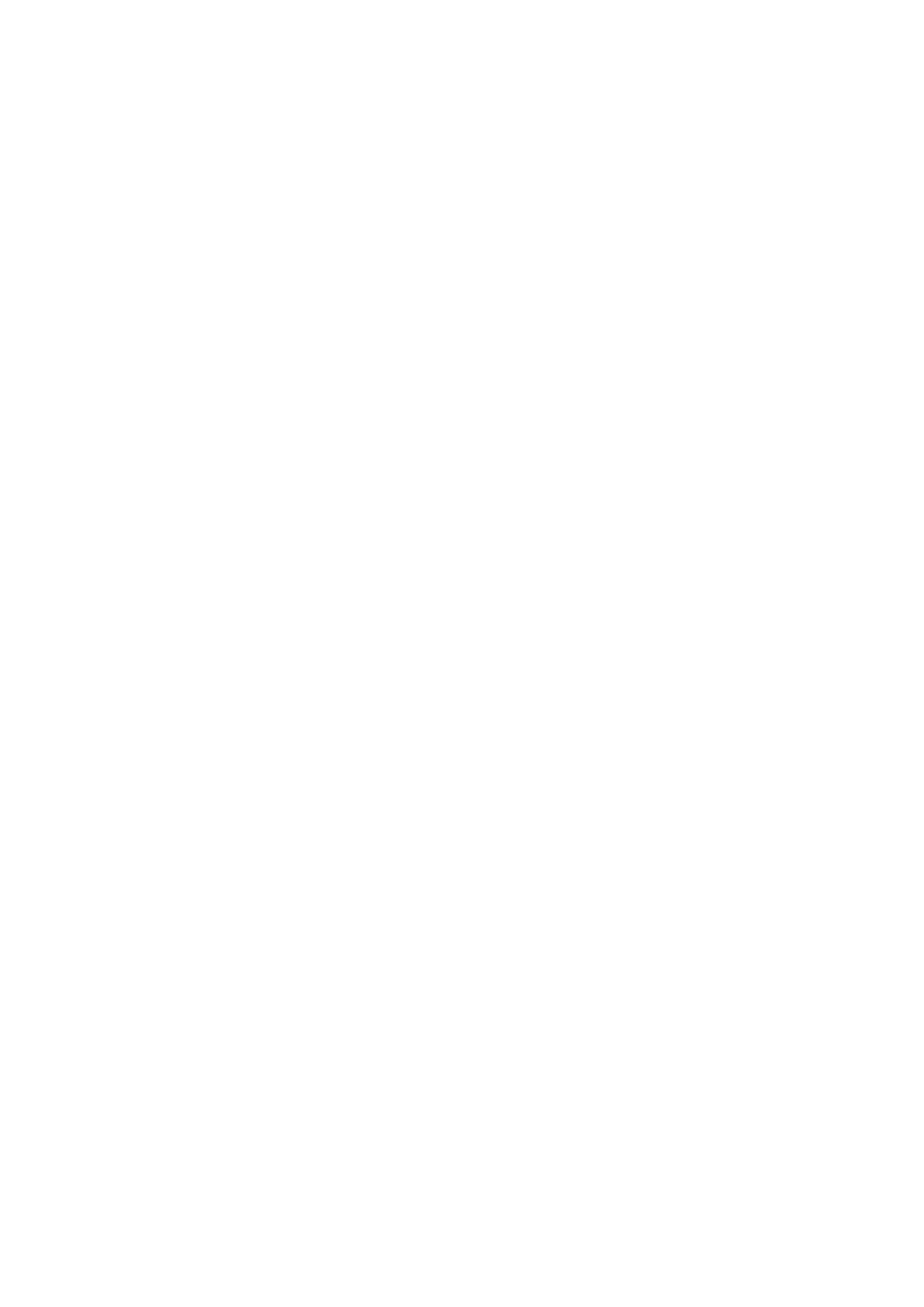

M20 Junction 10a TR010006

# **Statement of Common Ground between (1) Highways England and (2) Ashford Borough Council - Local Authority**

Volume 8.1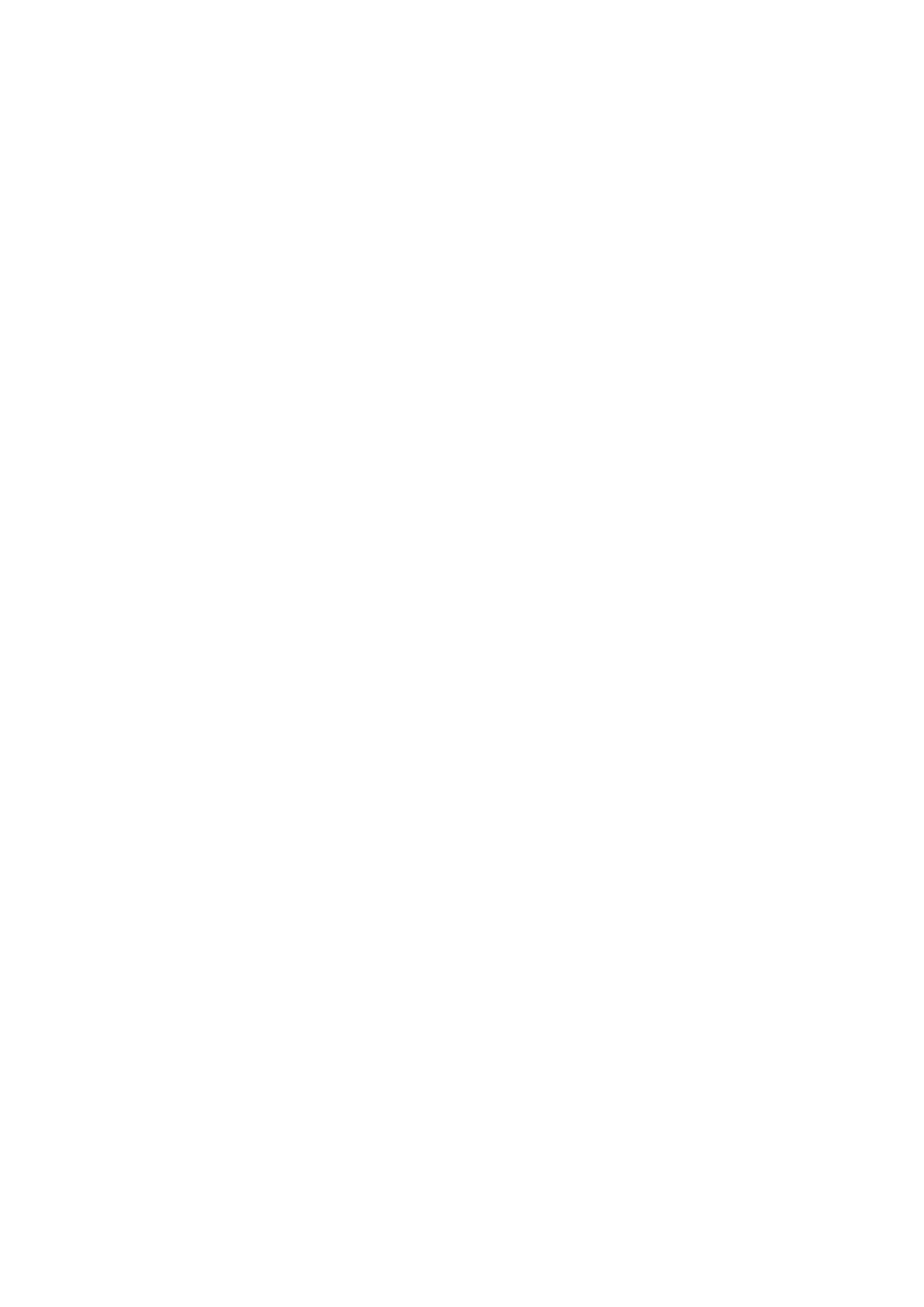# <span id="page-4-1"></span><span id="page-4-0"></span>Issue and revision record

| Revision | Date         | Originator              | Checker                 | Approver | Description                                  |
|----------|--------------|-------------------------|-------------------------|----------|----------------------------------------------|
| A        | January 2017 | Mott MacDonald<br>Sweco | Mott MacDonald<br>Sweco |          | Highways England DCO submission (deadline 3) |
| B        | May 2017     | Mott MacDonald<br>Sweco | Mott MacDonald<br>Sweco |          | Highways England DCO submission (deadline 7) |
|          |              |                         | <b>Burges Salmon</b>    |          |                                              |
|          |              |                         |                         |          |                                              |
|          |              |                         |                         |          |                                              |



This document is issued for the party which commissioned it and for specific purposes connected with the above-captioned project only. It should not be relied upon by any other party or used for any other purpose.

We accept no responsibility for the consequences of this document being relied upon by any other party, or being used for any other purpose, or containing any error or omission which is due to an error or omission in data supplied to us by other parties

This document contains confidential information and proprietary intellectual property. It should not be shown to other parties without consent from us and from the party which commissioned it.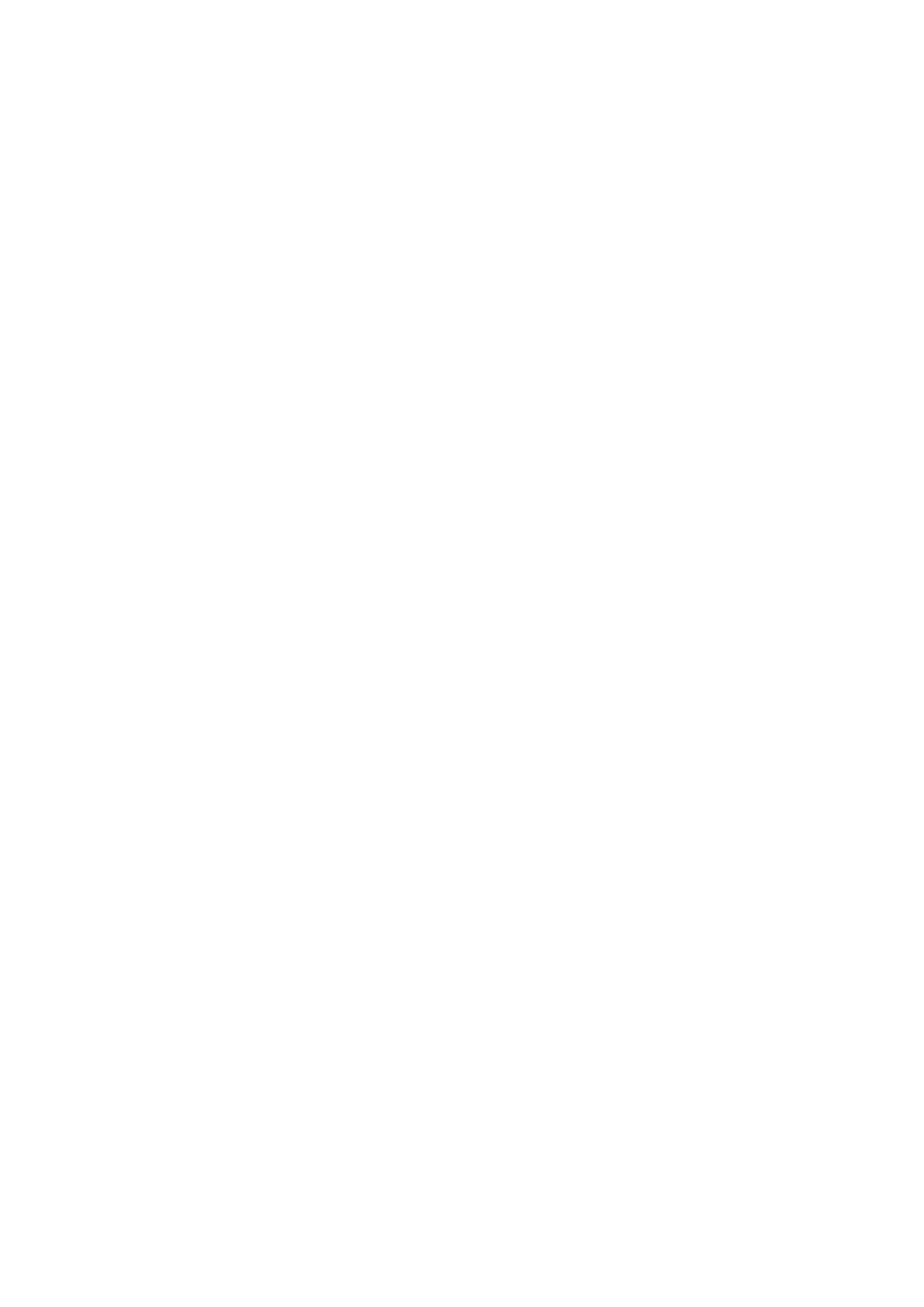# <span id="page-6-0"></span>**Content**

#### Chapter Title Page

|         | Issue and revision record                                                        |    | 5  |
|---------|----------------------------------------------------------------------------------|----|----|
| Content |                                                                                  |    |    |
| 1.      | Introduction                                                                     |    | 8  |
| 1.1     |                                                                                  | 8  |    |
| 1.2     |                                                                                  |    |    |
| 1.3     | Terminology <b>Example 2018</b> Terminology                                      |    |    |
| 2.      | Overview of Engagement                                                           |    | 9  |
| 3.      | <b>Issues</b>                                                                    |    | 12 |
| 3.1     | Issues not related to the Environmental Statement_______________________________ | 12 |    |
| 3.2     | Environmental Statement related issues                                           | 33 |    |
| 4.      | Agreement on this Statement of Common Ground                                     |    | 59 |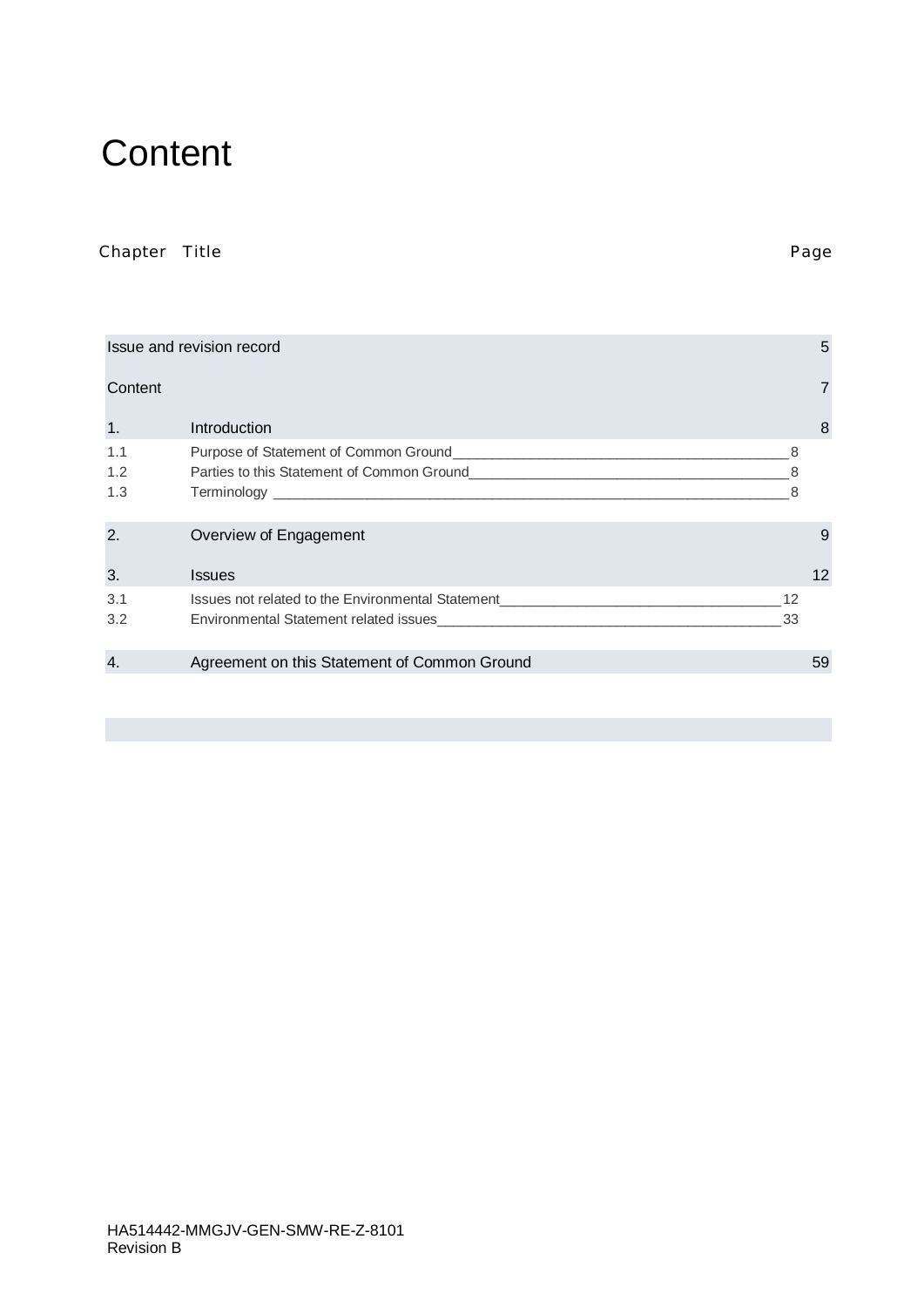# <span id="page-7-0"></span>1. Introduction

#### <span id="page-7-1"></span>1.1 Purpose of Statement of Common Ground

1.1.1 This Statement of Common Ground (SoCG) has been prepared in respect of the proposed M20 junction 10a Scheme. Guidance on the purpose and possible content of SoCGs is given in paragraphs 58 – 65 of the Department for Communities and Local Government's "Planning Act 2008: Guidance for the examination of applications for development consent" (March 2015). Details of the Scheme are provided in Chapter 1 and Chapter 2 of the Environmental Statement (Volume 6.1) that accompanied the DCO application.

#### <span id="page-7-2"></span>1.2 Parties to this Statement of Common Ground

- 1.2.1 This SoCG has been prepared in respect of the Scheme by (1) Highways England, as the Applicant, and (2) Ashford Borough Council.
- 1.2.2 Ashford Borough Council is a host local authority and a statutory consultee for the Scheme.

#### <span id="page-7-3"></span>1.3 Terminology

1.3.1 Throughout this SoCG the phrase "It is agreed…" is used as a precursor to any point of agreement that has been specifically stated to be agreed between (1) Highways England and (2) Ashford Borough Council. The phrase "It is not agreed…" is used as a precursor to any point that (1) Highways England and (2) Ashford Borough Council have not yet agreed.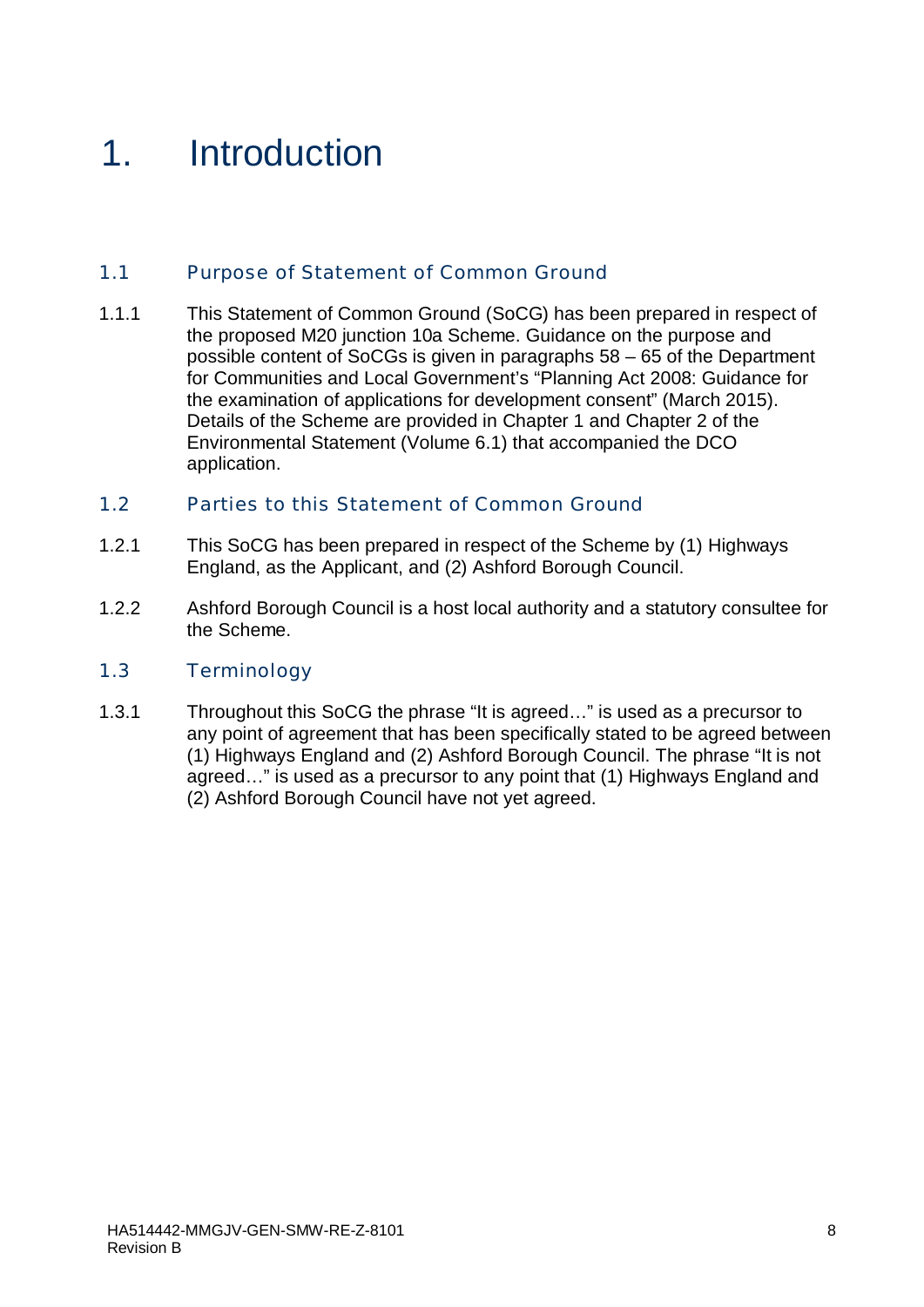# <span id="page-8-0"></span>2. Overview of Engagement

2.1.1 A summary of the meetings and correspondence undertaken pre-application and pre-examination between (1) Highways England and (2) Ashford Borough Council in relation to the Scheme is outlined in Table 2.1 and Table 2.2 respectively.

Table 2.1 Pre-application: Engagement Activities between Highways England and Ashford Borough **Council** 

| <b>Date</b><br><b>Consulted</b>                                  | <b>Form of Contact</b>                                                                               | Key issues raised / outcomes                                                                                                                                                                                                                                                       |
|------------------------------------------------------------------|------------------------------------------------------------------------------------------------------|------------------------------------------------------------------------------------------------------------------------------------------------------------------------------------------------------------------------------------------------------------------------------------|
| 21 December<br>2015                                              | Email from Ashford<br>Borough Council<br>(ABC) to Mott<br>MacDonald Sweco<br>Join Venture<br>(MMSJV) | <b>Air Quality Monitoring data</b><br>Email requesting Air Quality monitoring data                                                                                                                                                                                                 |
| 4 January<br>2016                                                | Email from MMSJV<br>to ABC                                                                           | <b>Air Quality Monitoring data</b><br>Email providing Air Quality monitoring data                                                                                                                                                                                                  |
| 20 January<br>2015                                               | Email from MMSJV<br>to The Planning<br>Inspectorate                                                  | <b>Environmental Impact Assessment Scoping Report</b><br>Environmental Impact Assessment Scoping Report was issued<br>to the Planning Inspectorate who then issued to statutory<br>environmental bodies and other relevant consultees for the<br>collation of a Scoping Opinion.   |
| 18 February<br>2015 and<br>included in<br>the Scoping<br>Opinion | Letter from ABC to<br>The Planning<br>Inspectorate                                                   | <b>Scoping Opinion</b><br>Key issues and responses included in DCO Document 6.3,<br>Appendix 4.2 Response to Scoping Opinion. Comments were<br>made with respect to Air Quality, Cultural Heritage, Landscape,<br>Noise and Vibration, Road Drainage and the Water Environment.    |
| 17 February<br>2015                                              | Meeting between<br><b>ABC</b> (Martin<br>Kempshall) and<br><b>MMSJV</b>                              | <b>Meeting</b><br>Explanation of Scheme history and proposed design. Discussion<br>of principals of the drainage design, and the environmental<br>assessment work that will be carried out.                                                                                        |
| 6 March<br>2015                                                  | Email from MMSJV<br>to ABC                                                                           | <b>Landscape and Visual Impact Assessment</b><br>Explanation of proposed visual receptor locations was given. No<br>further viewpoints were suggested in response to this<br>correspondence, with MMSJV directed to the 2015 Scoping<br>Opinion, which has been taken into account |
| 28 October<br>2015                                               | Email MMSJV to<br>ABC.                                                                               | <b>Preliminary Environmental Information Report</b><br>Preliminary Environmental Information Report issued for review.                                                                                                                                                             |
| 10 November<br>2015                                              | Email from ABC to<br><b>MMSJV</b>                                                                    | Requesting further information.                                                                                                                                                                                                                                                    |
| 8 January<br>2016                                                | Section 42<br>consultation letter<br>from Highways<br>England to ABC.                                | Letter from Highways England consulting consultees and<br>stakeholders about the proposed application.                                                                                                                                                                             |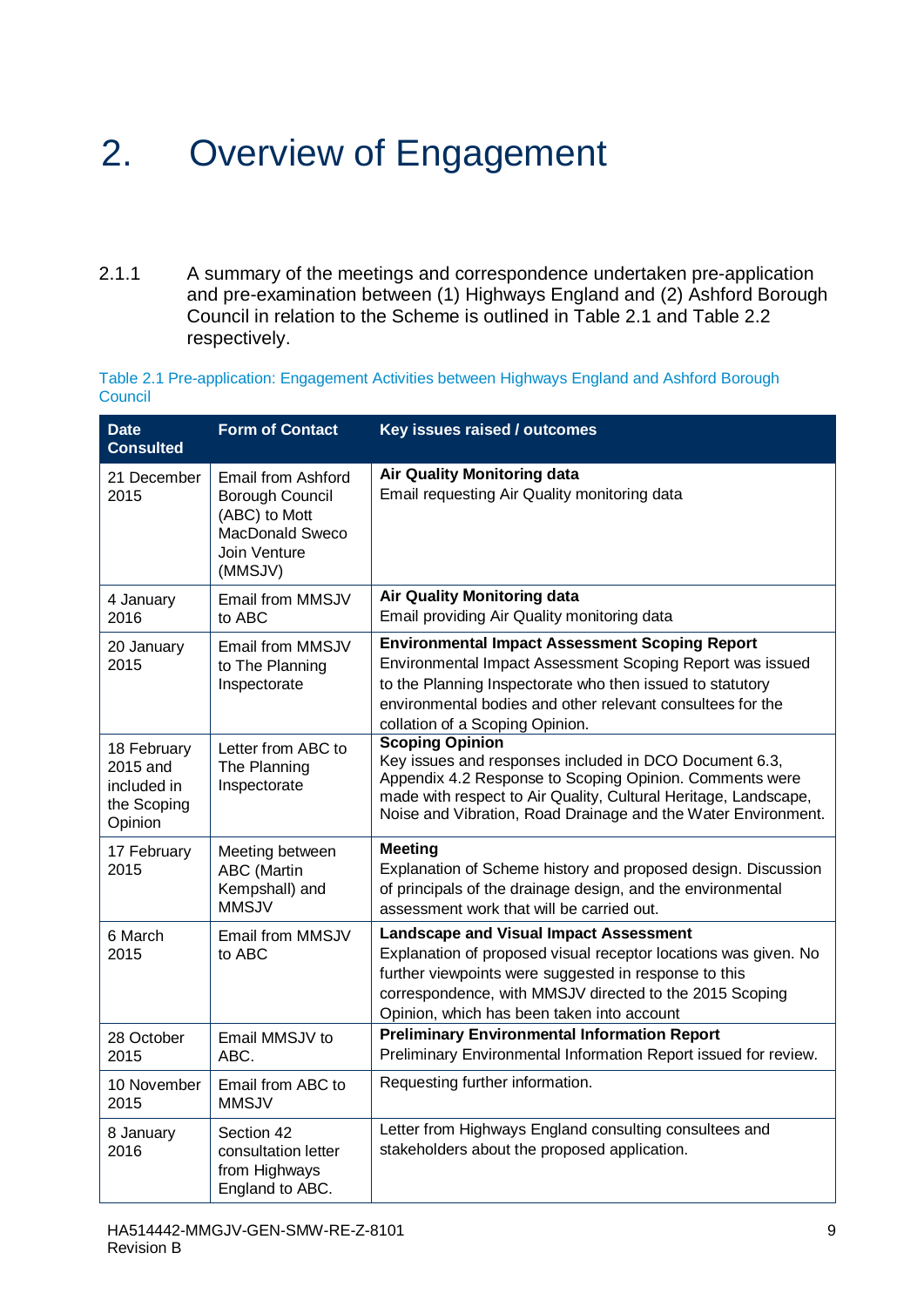| <b>Date</b><br><b>Consulted</b>    | <b>Form of Contact</b>                                                                             | Key issues raised / outcomes                                                                                                                                                                                                                                                                                                                                                                                                                                                                                                                                                                                  |
|------------------------------------|----------------------------------------------------------------------------------------------------|---------------------------------------------------------------------------------------------------------------------------------------------------------------------------------------------------------------------------------------------------------------------------------------------------------------------------------------------------------------------------------------------------------------------------------------------------------------------------------------------------------------------------------------------------------------------------------------------------------------|
| 16 March<br>2016                   | Letter from ABC to<br>Highways England.                                                            | Written response to the Public Consultation<br>Comments received in response to the consultation materials.<br>ABC noted that there was a lack of detailed plans and<br>information to enable a detailed assessment of the scheme's<br>environmental and social impacts and to consider the<br>acceptability of the mitigation measures.                                                                                                                                                                                                                                                                      |
| 21 March<br>2016.                  | Meeting with<br>Ashford Borough<br>Council<br>(Mark Davies and<br>Environmental<br>Health Officer) | <b>Environmental Health</b><br>A meeting with the Head of Planning and the Environmental<br>Health Officer to provide an update on the Main and Alternative<br>Schemes and an overview of the emerging Air Quality and Noise<br>and Vibration Assessments (methodology and potential effects).                                                                                                                                                                                                                                                                                                                |
| 30 March<br>2016 to 17<br>May 2016 | Emails between<br>MMSJV to ABC.                                                                    | <b>Cumulative Effects</b><br>A list of proposed developments for inclusion within the<br>Combined and Cumulative Effects chapter of Environmental<br>Statement were issued to ABC with a request for any additional<br>information, for example construction phasing, planning<br>application status and any other developments that meet the<br>criteria outlined. Information subsequently provided                                                                                                                                                                                                         |
| 9 May 2016                         | Meeting with<br>Ashford Borough<br>Council and Kent<br><b>County Council</b>                       | <b>Emerging Environmental Statement Workshop</b><br>A meeting to discuss the emerging ES including any key<br>mitigation and or issues. A number of actions were taken forward<br>including the incorporation of a Minerals Assessment into<br>Chapter 9 Geology and Soils, Volume 6.1 and an additional<br>drainage sensitivity test to consider attenuation with an<br>increased (+40%) event to assess exceedance flow paths for the<br>new attenuation ponds.                                                                                                                                             |
| 10 May 2016                        | Email from ABC to<br>MMSJV.                                                                        | <b>Air Quality</b><br>Request that Air Quality information relating to the proposed M20<br>Junction 10A is provided to ABC as DEFRA has specifically<br>requested that the impacts from the scheme are discussed in<br>Ashford Borough Council's Annual Status Report.                                                                                                                                                                                                                                                                                                                                        |
| 11 July 2016                       | Telephone<br>conversation<br>between MMSJV to<br>ABC.                                              | <b>Air Quality</b><br>Air quality information on the M20 Junction 10a Scheme was not<br>available in time for inclusion in ABCs Annual Status Report as<br>the final draft of the assessment was not complete. MMSJV<br>called to update the Environmental Health Officer (EHO) and<br>also to inform the EHO in advance of the DCO Application that a<br>pre-existing area had been identified as exceeding air quality<br>objectives on which the impact of introduction of the M20<br>Junction 10a Scheme is imperceptible. The plan to undertake<br>additional monitoring as a result was also discussed. |
| 18 July 2016                       | Email from MMSJV<br>to ABC and KCC                                                                 | <b>Emerging Environmental Statement Workshop</b><br>Minutes of Emerging ES workshop issued together with the<br>Environmental Masterplan and cross Sections, Flood Risk                                                                                                                                                                                                                                                                                                                                                                                                                                       |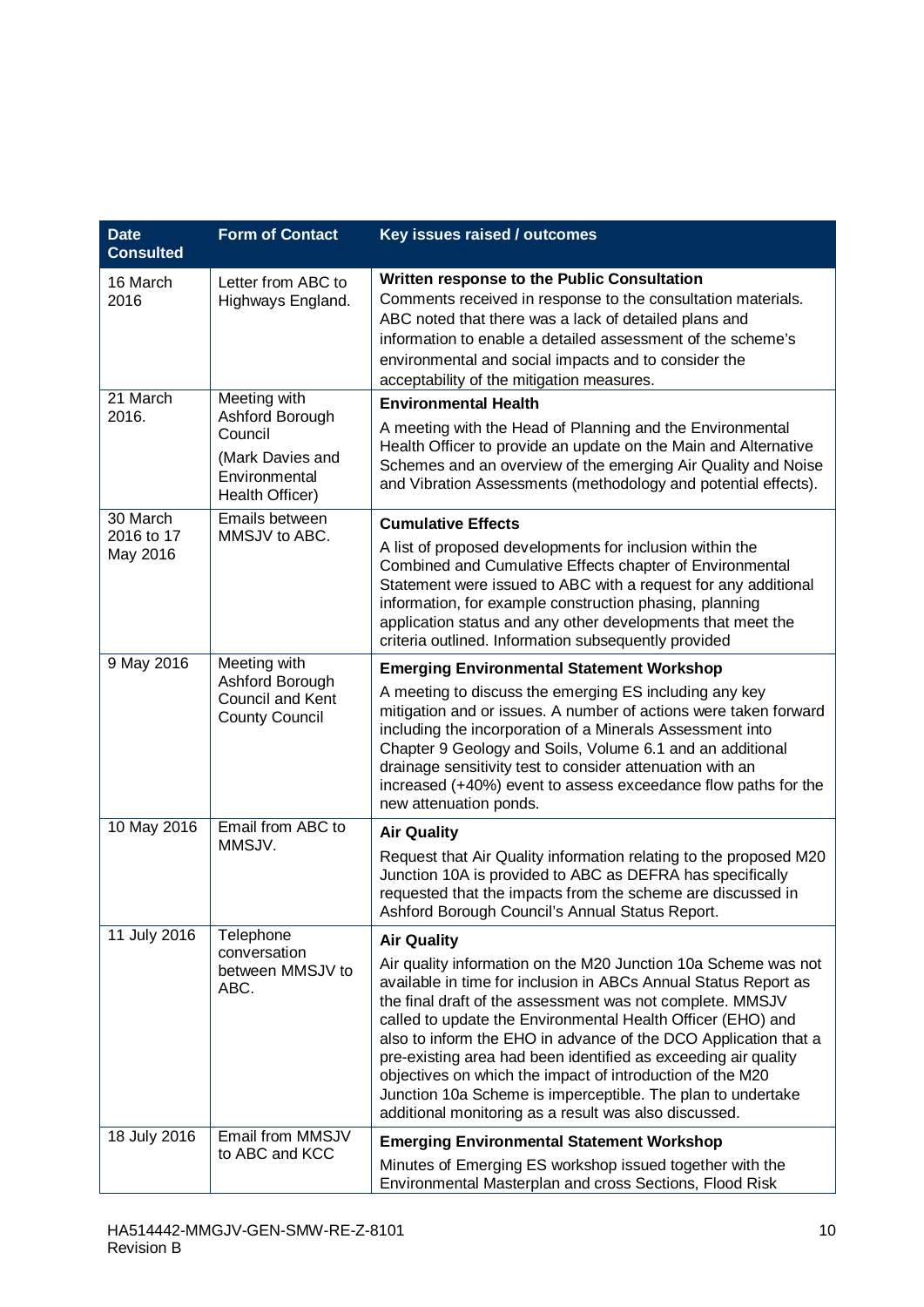| <b>Date</b><br><b>Form of Contact</b><br><b>Consulted</b> |  | Key issues raised / outcomes                                               |
|-----------------------------------------------------------|--|----------------------------------------------------------------------------|
|                                                           |  | Assessment, Water Framework Assessment and Arboriculture<br>Survey Report. |

Table 2.2 Pre-examination: Engagement Activities between Highways England and Ashford Borough **Council** 

| <b>Date</b><br><b>Consulted</b> | <b>Form of Contact</b>            | Key issues raised / outcomes                       |
|---------------------------------|-----------------------------------|----------------------------------------------------|
| 22 August<br>2016               | Meeting between<br>MMSJV with ABC | Open Space and Statement of Common Ground meeting. |
| 15 November<br>2016             | Meeting between<br>MMSJV with ABC | Open Space and Statement of Common Ground meeting. |

2.1.2 It is agreed that this is an accurate record of the key meetings and consultation undertaken between (1) Highways England and (2) Ashford Borough Council in relation to the issues addressed in this SoCG.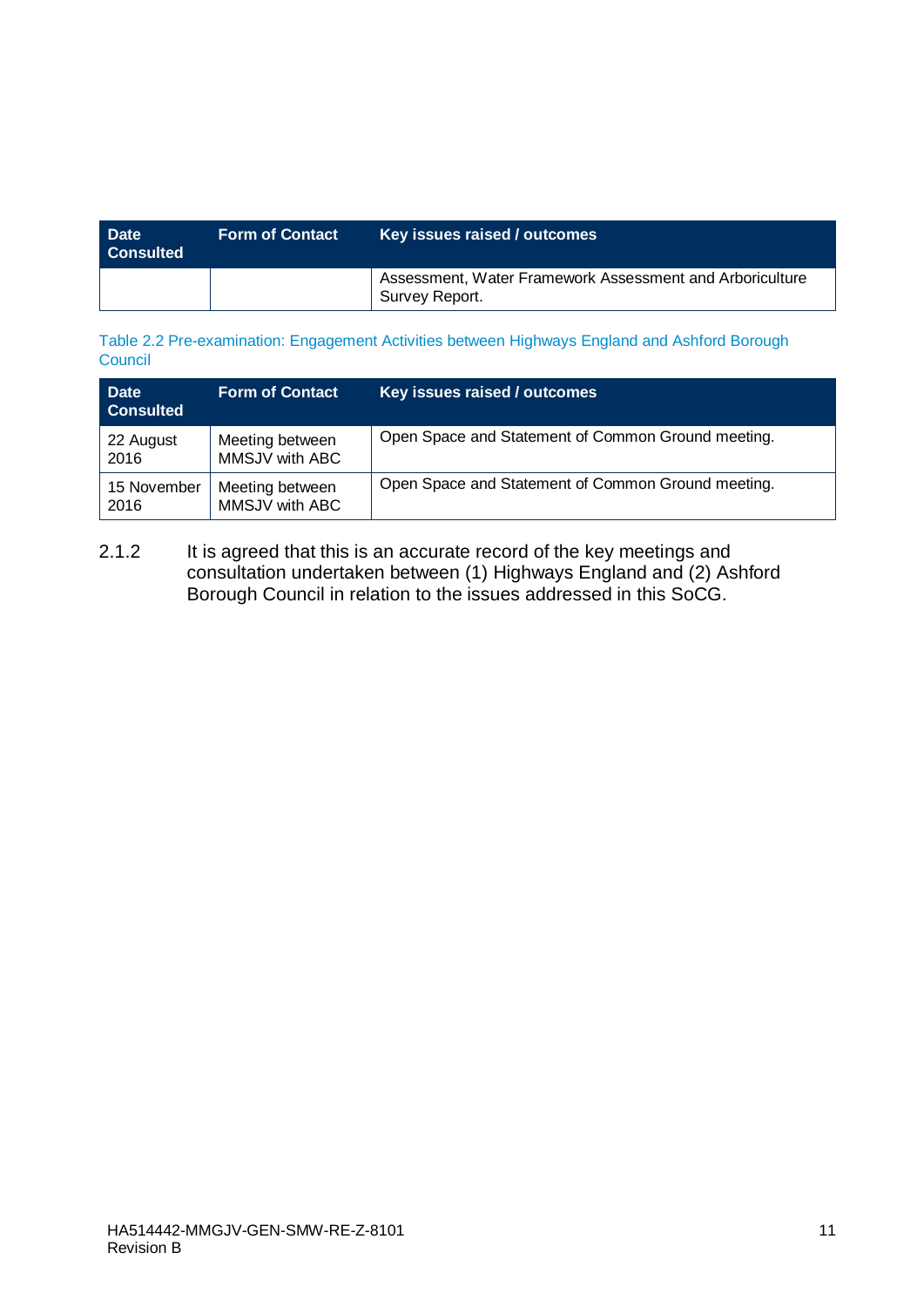# <span id="page-11-0"></span>3. Issues

#### <span id="page-11-1"></span>3.1 Issues not related to the Environmental Statement

#### Need for the Scheme

| <b>Reference</b> | <b>Issue</b>        | <b>Highways England position</b>                                                                                                                                                                                                                                                                                                                                                                                                                                                                                                                                                                                                                                                                                                                                                                                                                                                                                                    | <b>Ashford Borough Council</b><br>position                                                                                                                                                                                                                                                                                                                                                                                                                                                                                                                                                                                                                                                                                  | <b>Status</b> |
|------------------|---------------------|-------------------------------------------------------------------------------------------------------------------------------------------------------------------------------------------------------------------------------------------------------------------------------------------------------------------------------------------------------------------------------------------------------------------------------------------------------------------------------------------------------------------------------------------------------------------------------------------------------------------------------------------------------------------------------------------------------------------------------------------------------------------------------------------------------------------------------------------------------------------------------------------------------------------------------------|-----------------------------------------------------------------------------------------------------------------------------------------------------------------------------------------------------------------------------------------------------------------------------------------------------------------------------------------------------------------------------------------------------------------------------------------------------------------------------------------------------------------------------------------------------------------------------------------------------------------------------------------------------------------------------------------------------------------------------|---------------|
| 3.1.1            | Need for the Scheme | The Scheme is being promoted as a<br>key transport requirement to help<br>facilitate national, regional and local<br>travel and regeneration and growth in<br>support of future development south of<br>Ashford. The Scheme is essential to<br>the future development of South<br>Ashford as the existing J10 will suffer<br>from further congestion and long<br>delays in the future if additional<br>capacity is not provided. The DfT<br>expects that national traffic growth will<br>be particularly strong on the Strategic<br>Road Network (of which the M20 is<br>part) with an increase of between 29%<br>and 60% between 2010 and 2040. Due<br>in particular to the link that the M20<br>provides between Folkestone and the<br>Channel Tunnel and the M26, M25 and<br>rest of the country, the Scheme is an<br>essential improvement to satisfy<br>forecast traffic growth and to<br>accommodate the level of housing and | Ashford Borough Council<br>considers there is a compelling<br>need in principle for a new<br>Junction 10a and A2070 link<br>road to provide further capacity<br>to facilitate residential and<br>employment development within<br>the Ashford growth area<br>identified in its existing<br>development plan documents.<br>The need for additional<br>motorway junction capacity to<br>the south-east of Ashford has<br>been recognised since at least<br>the turn of the century. The<br>South of Ashford Transport<br>Study (1999) highlighted that the<br>limited available capacity at the<br>existing Junction10 would mean<br>that some development<br>proposals in the then emerging<br>Borough Local Plan 2000 would | Agreed        |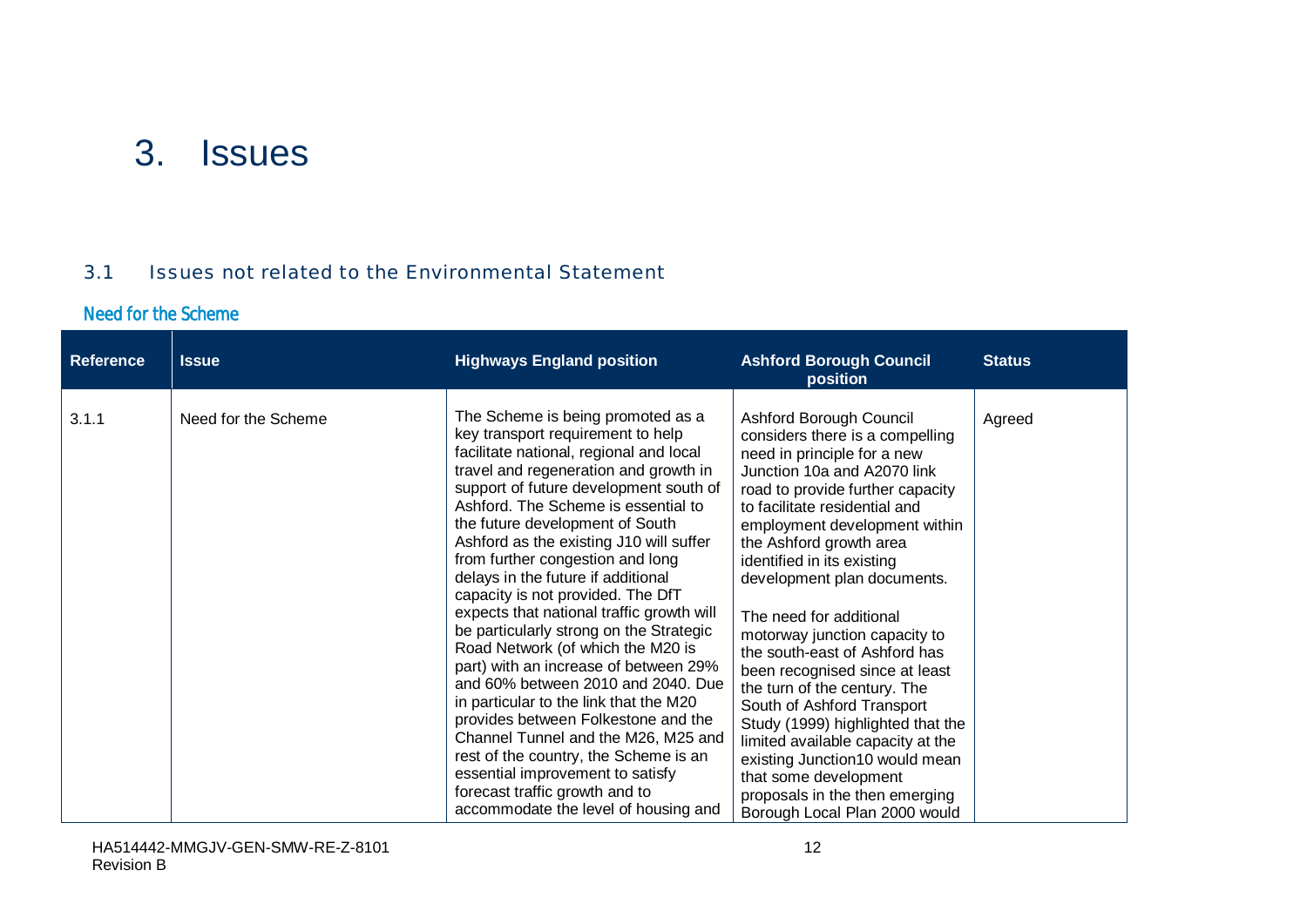| <b>Reference</b> | <b>Issue</b> | <b>Highways England position</b>                                                                                   | <b>Ashford Borough Council</b><br>position                                                                                                                                                                                                                                                                                                                      | <b>Status</b> |
|------------------|--------------|--------------------------------------------------------------------------------------------------------------------|-----------------------------------------------------------------------------------------------------------------------------------------------------------------------------------------------------------------------------------------------------------------------------------------------------------------------------------------------------------------|---------------|
|                  |              | employment growth that is forecast in<br>the Ashford area. There is therefore a<br>compelling need for the Scheme. | be unable to be fully built out<br>unless a new 'Junction 10a'<br>could be provided.<br>Since then, the council has<br>adopted the Core Strategy<br>(2008) which remains the<br>principal Development Plan<br>Document for the borough and<br>the subsequent Urban Sites &<br>Infrastructure DPD (2012). Both                                                   |               |
|                  |              |                                                                                                                    | Documents place significant<br>weight on the need for Junction<br>10a to be delivered in order for<br>allocated sites to be built out.<br>The council has also granted<br>planning permission for several<br>developments which rely to<br>some degree on Junction 10a<br>coming forward.                                                                       |               |
|                  |              |                                                                                                                    | On 9 June 2016 the Council<br>approved a consultation version<br>of the emerging Local Plan to<br>2030. The relies on the delivery<br>of Junction 10a to an even<br>greater degree as it will be<br>fundamental to the council's<br>ability to demonstrate the<br>deliverability of key proposed<br>site allocations for housing and<br>employment development. |               |
|                  |              |                                                                                                                    | Without this ability, the new<br>Local Plan would be expected to<br>be found unsound, or otherwise<br>far less suitable sites elsewhere                                                                                                                                                                                                                         |               |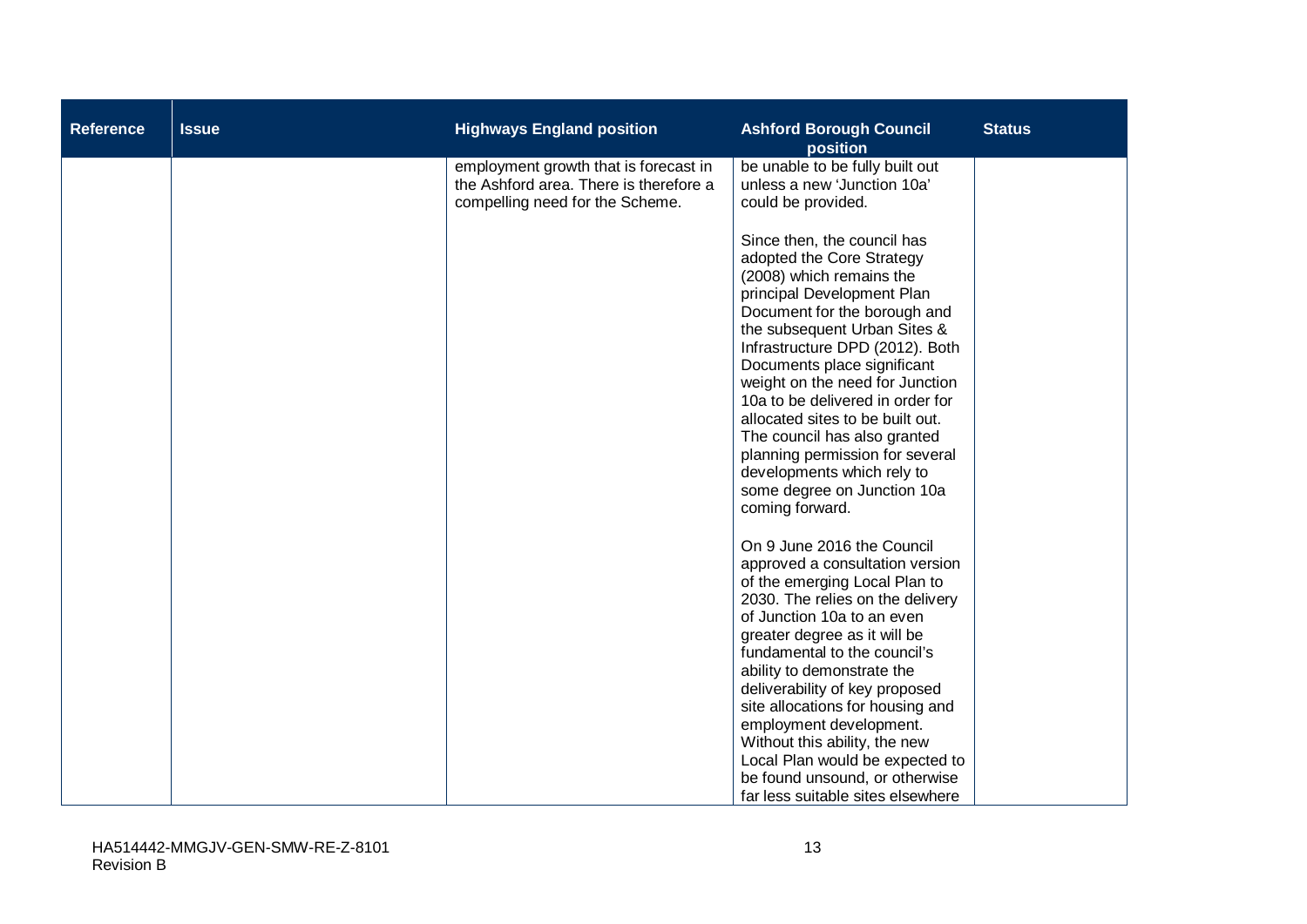| Reference | <b>Issue</b> | <b>Highways England position</b> | <b>Ashford Borough Council</b><br>position                   | <b>Status</b> |
|-----------|--------------|----------------------------------|--------------------------------------------------------------|---------------|
|           |              |                                  | in the borough would be<br>required to be allocated instead. |               |

# Policy

| <b>Reference</b> | <b>Issue</b> | <b>Highways England position</b>                                                                                                                                                                                                                                                                                | <b>Ashford Borough Council</b><br>position                                                                                        | <b>Status</b> |
|------------------|--------------|-----------------------------------------------------------------------------------------------------------------------------------------------------------------------------------------------------------------------------------------------------------------------------------------------------------------|-----------------------------------------------------------------------------------------------------------------------------------|---------------|
| 3.1.2            | Policy       | The Scheme is in accordance with the<br>National Networks NPS.<br>Highways England are aware that<br>issues have been raised by ABC to<br>ensure that the scheme avoids and<br>mitigates environmental and social<br>impacts. These issues are detailed and<br>discussed in this Statement of<br>Common Ground. | General principle and need is<br>accepted.<br>There are some detailed matters<br>in the application that need to be<br>addressed. | Not agreed    |
|                  | Policy       | The Scheme is in accordance with the<br>ABC planning policy.                                                                                                                                                                                                                                                    | The need for the scheme is<br>accepted in ABC's adopted<br>planning policy                                                        | Agreed        |
|                  | Policy       | The need for the Scheme is in<br>accordance with the ABC transport<br>policies CS15 of the adopted Core<br>Strategy, ABC's supplementary<br>planning guidance SPG6 and<br>LTP3 Local Transport Plan 3 for Kent<br>2011-16                                                                                       | Agreed                                                                                                                            | Agreed        |
|                  | Policy       | The Case for the Scheme (application<br>document ref. 7.1) provides an<br>accurate summary of the policies<br>pertinent to the DCO application.                                                                                                                                                                 | The Local Impact Report<br>submitted by ABC and KCC<br>provides a full list of the relevant<br>policies                           | Agreed        |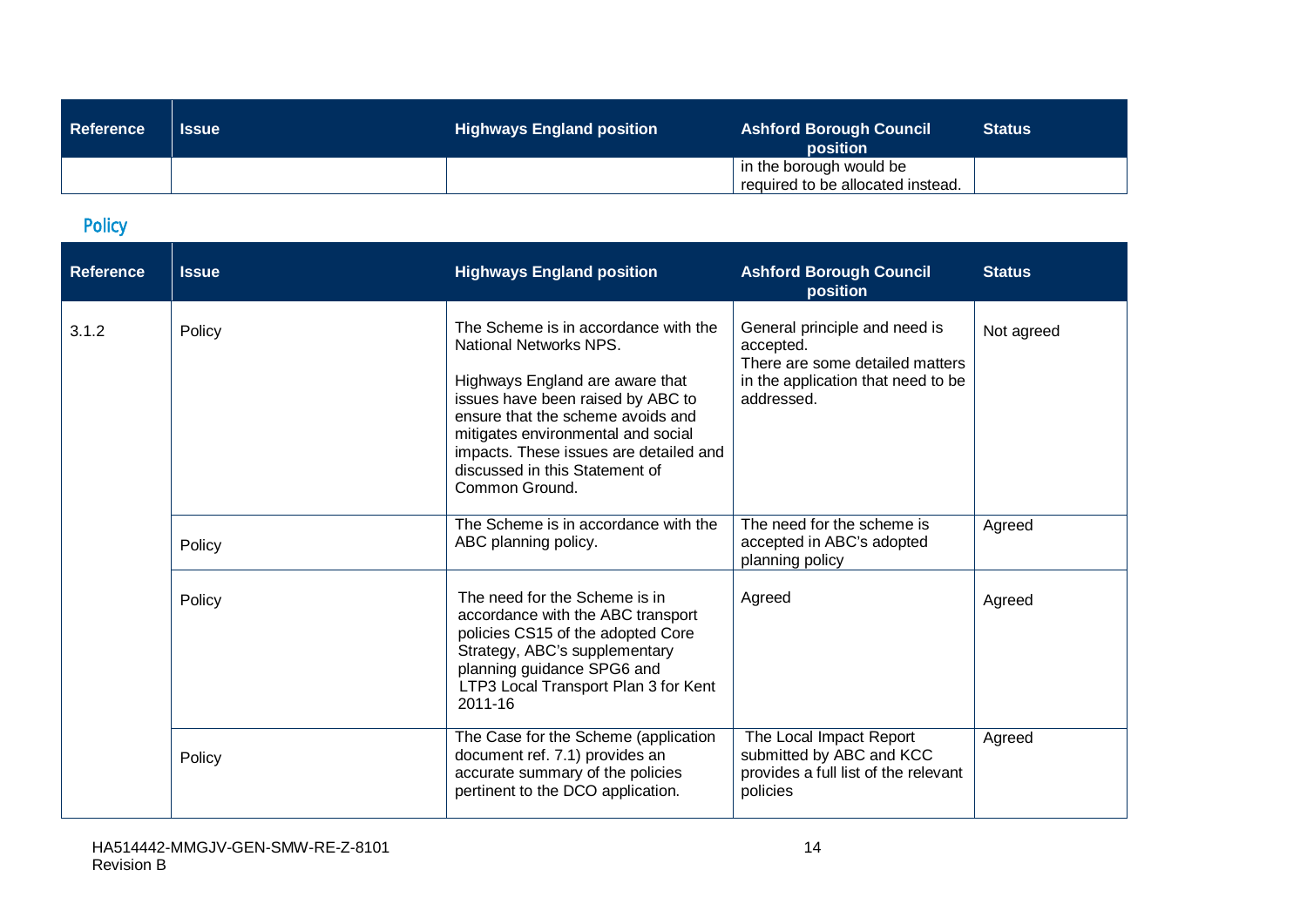# Highways Design

| Reference | <b>Issue</b>                                   | <b>Highways England position</b>                                                                                                                                                                                                                                                     | <b>Ashford Borough Council</b><br>position                                                                                                                                         | <b>Status</b>   |
|-----------|------------------------------------------------|--------------------------------------------------------------------------------------------------------------------------------------------------------------------------------------------------------------------------------------------------------------------------------------|------------------------------------------------------------------------------------------------------------------------------------------------------------------------------------|-----------------|
| 3.1.3     | Local and National highway design<br>standards | The Strategic Road Network (SRN)<br>has been designed in accordance with<br>the Design Manual for Roads and<br>Bridges (DMRB). The local road<br>network has been designed in<br>accordance with the DMRB including<br>consideration of Kent County Council's<br>local requirements. | Need to see bridge designs and<br>anything else that may not have<br>been shown<br>Ashford Borough Council will<br>rely on comments made by Kent<br>County Council on this matter. | Deferred to KCC |
|           |                                                | Requested drawings have been issued<br>to ABC by Highways England.                                                                                                                                                                                                                   |                                                                                                                                                                                    |                 |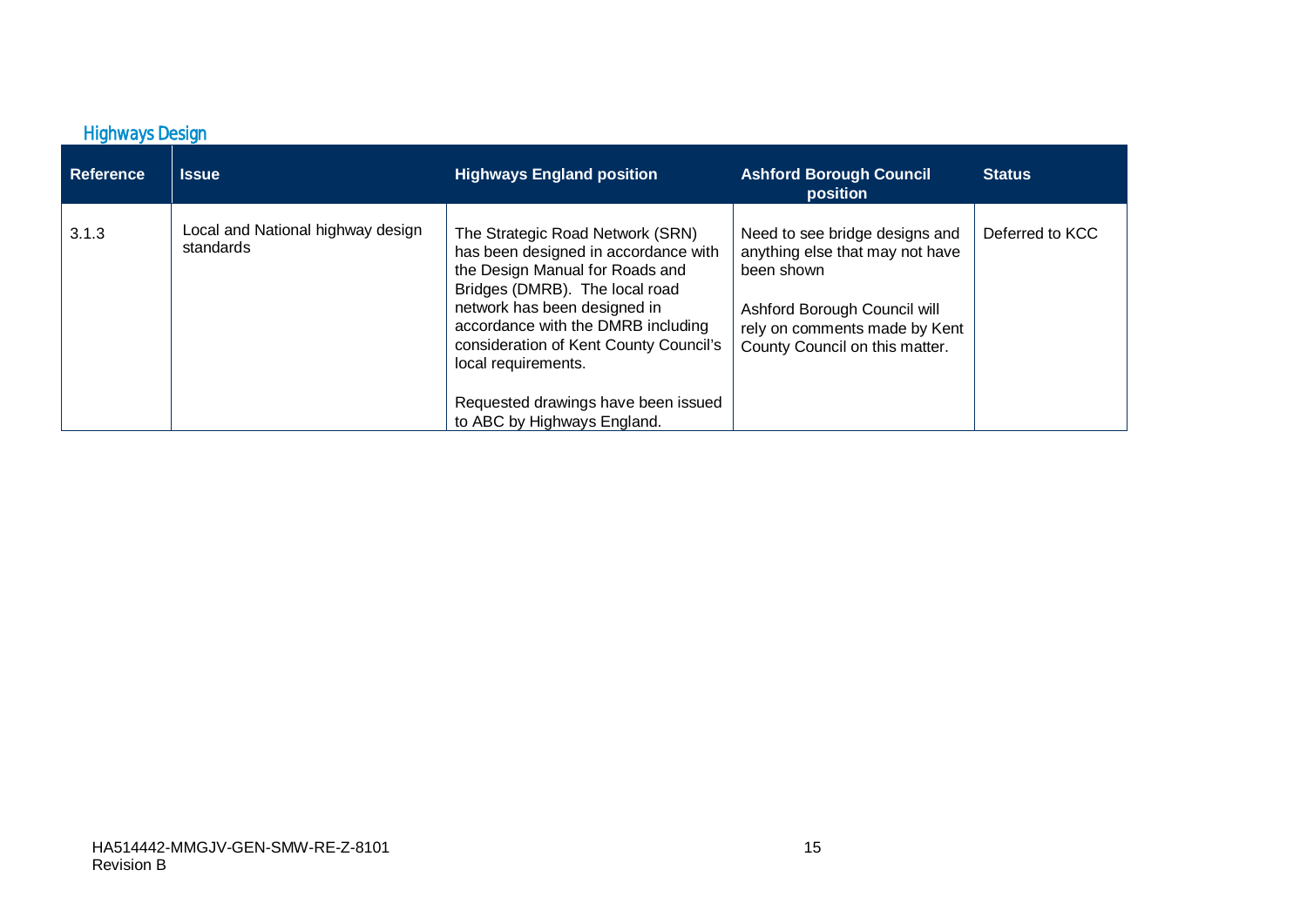| <b>Reference</b> | <b>Issue</b>                                                                              | <b>Highways England position</b>                                                                                                                                                                                                                                                                                                                                                                                                                                                         | <b>Ashford Borough Council</b><br>position                                                                                                                                                                                                                                                                                                                                                                                                                                                                                                                                                                                                                                                                                                                                                                                                                                                                           | <b>Status</b> |
|------------------|-------------------------------------------------------------------------------------------|------------------------------------------------------------------------------------------------------------------------------------------------------------------------------------------------------------------------------------------------------------------------------------------------------------------------------------------------------------------------------------------------------------------------------------------------------------------------------------------|----------------------------------------------------------------------------------------------------------------------------------------------------------------------------------------------------------------------------------------------------------------------------------------------------------------------------------------------------------------------------------------------------------------------------------------------------------------------------------------------------------------------------------------------------------------------------------------------------------------------------------------------------------------------------------------------------------------------------------------------------------------------------------------------------------------------------------------------------------------------------------------------------------------------|---------------|
| 3.1.4            | Impact on public open space<br>area in connection with works<br>to Church Lane Footbridge | It is not believed that the play area<br>will be affected directly by the<br>scheme. The area affected by the<br>works will be limited to areas<br>immediately adjacent to the<br>existing footbridge and access<br>ramps.<br>The areas of the land designated<br>as a Local Nature Reserve (LNR)<br>have been identified and will be<br>returned to its original function<br>following construction. The area of<br>LNR habitat shall be equal to or<br>greater than the original area. | Ashford Borough Council had<br>objected to the proposals in<br>their original form as it (i)<br>impacts on existing public<br>open space and play area<br>and that (ii) acceptable<br>mitigation measures have not<br>been provided for the loss of<br><b>POS</b><br>ABC can confirm its current<br>position as follows on the two<br>outstanding matters;<br>(i) Impact on existing public<br>open space and play area<br>Highways England have<br>produced a further plan<br>HA514442-MMGJV-GEN-<br>000-SK-HE00054 D on 26<br>April 2017 showing no<br>inspection chambers or<br>lighting columns in the<br>children's play area and a<br>2.6m gap between the<br>existing play area and the<br>new footbridge ramp works.<br>The drawing suggests that<br>the gap between the existing<br>play area and fence and<br>works is actually 2.4m at it'sis<br>narrowest. However, on the<br>basis that these plans are | Agreed        |

### Impact on public open space area in connection with works to Church Lane Footbridge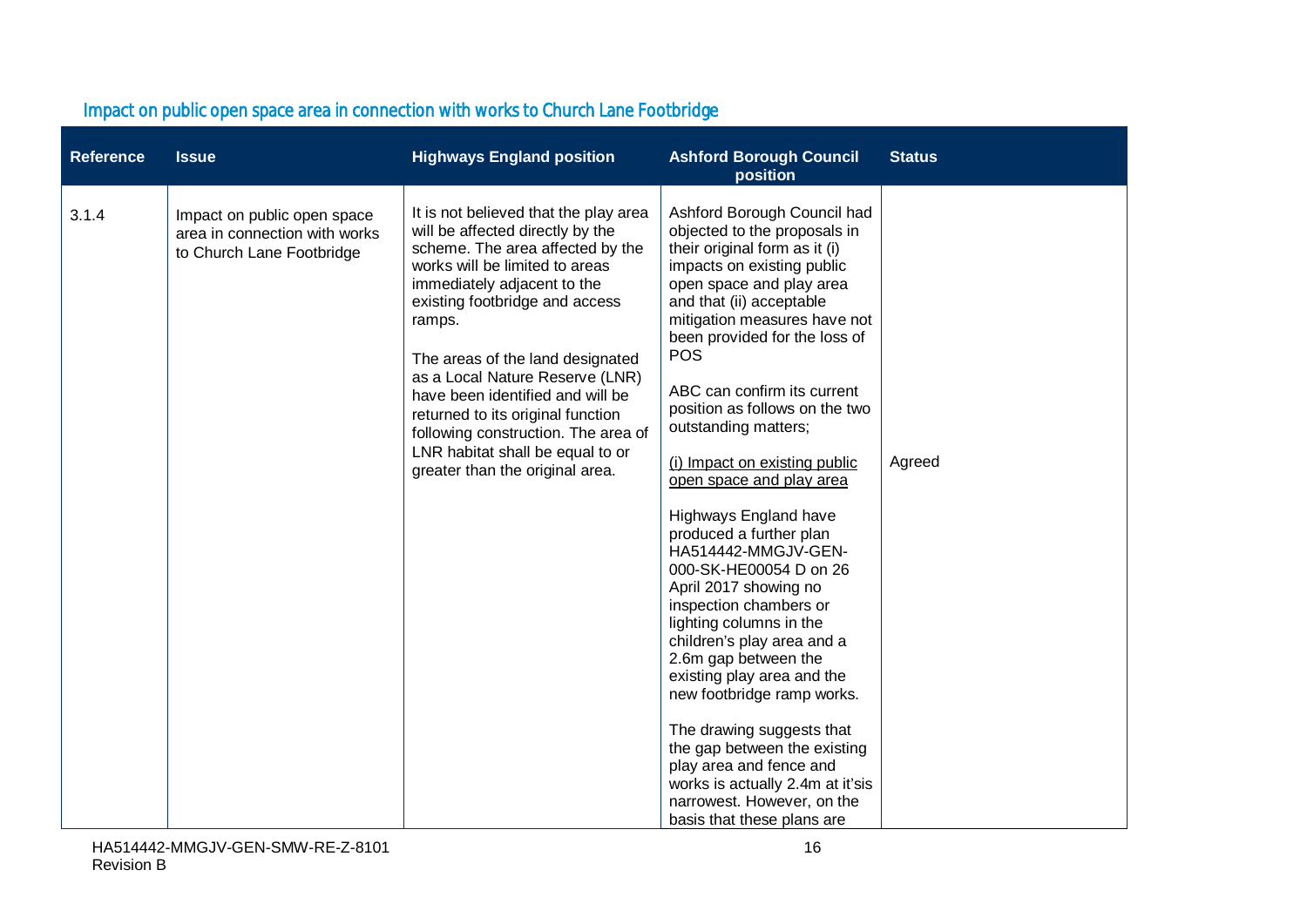| <b>Reference</b> | <b>Issue</b> | <b>Highways England position</b> | <b>Ashford Borough Council</b><br>position                                                                                                                                                                                                                                                                                                                                                                                | <b>Status</b>    |
|------------------|--------------|----------------------------------|---------------------------------------------------------------------------------------------------------------------------------------------------------------------------------------------------------------------------------------------------------------------------------------------------------------------------------------------------------------------------------------------------------------------------|------------------|
|                  |              |                                  | accurate and the statement<br>from Highways England,<br>ABC is satisfied that the<br>existing play area is not<br>affected by the proposals.<br>There will be unhindered<br>level access of at least 2m<br>width provided into the site<br>from Church Road. The<br>objection outlined in<br>paragraph 2.6 of ABC's<br>Written Representation has<br>been overcome subject to<br>these requirements being<br>implemented. |                  |
|                  |              |                                  | (ii) Acceptable mitigation<br>measures have not been<br>provided for the loss of POS<br>Discussions are ongoing<br>between ABC and HE in<br>relation to the open space<br>and replacement land and<br>agreement in principle has<br>been reached on the terms<br>for an agreement to be<br>entered into between the<br>parties in this regard.                                                                            | Under discussion |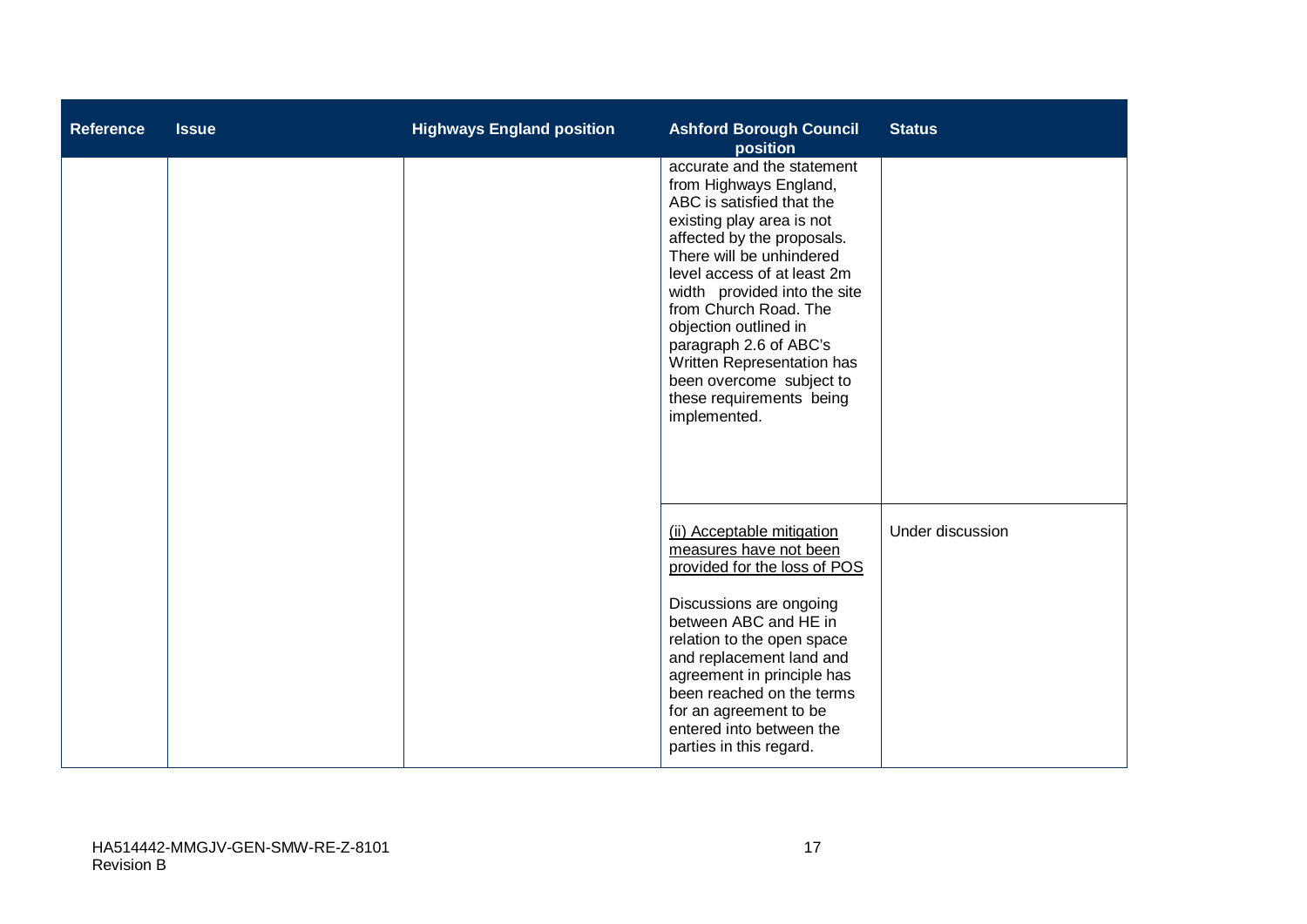### Stour Park scheme and relationship with Alternative Scheme

| <b>Reference</b> | <b>Issue</b>      | <b>Highways England position</b> | <b>Ashford Borough Council</b><br>position                                                                                                                                                                                                                                                                              | <b>Status</b> |
|------------------|-------------------|----------------------------------|-------------------------------------------------------------------------------------------------------------------------------------------------------------------------------------------------------------------------------------------------------------------------------------------------------------------------|---------------|
| 3.1.9            | <b>Stour Park</b> | Noted                            | The council has resolved to<br>grant outline planning<br>permission for the Stour Park<br>development subject to a<br>section 106 planning obligation<br>agreement at the Planning<br>Committee meeting 18 May<br>2016. Planning permission &<br>s106 agreement have not been<br>issued.                                | Agreed        |
| 3.1.10           | <b>Stour Park</b> | Noted                            | The illustrative masterplan<br>showing the proposed building<br>footprint of the Stour Park<br>development includes the<br>principal access to the site from<br>the access roundabout shown<br>on the A2070 link as the<br>alternative scheme proposals.<br>The council has no objection to<br>this access arrangement. | Agreed        |
| 3.1.11           | <b>Stour Park</b> | Noted                            | The indicative masterplan of the<br>Stour park development<br>identifies that the northern<br>boundary to the site would have<br>a screen planting belt fronting<br>towards the Junction 10a A2070<br>link road.                                                                                                        | Agreed        |
| 3.1.12           | <b>Stour Park</b> | Noted                            | The planting for the Stour Park<br>development would be<br>supplemented by tree planting                                                                                                                                                                                                                                | Agreed        |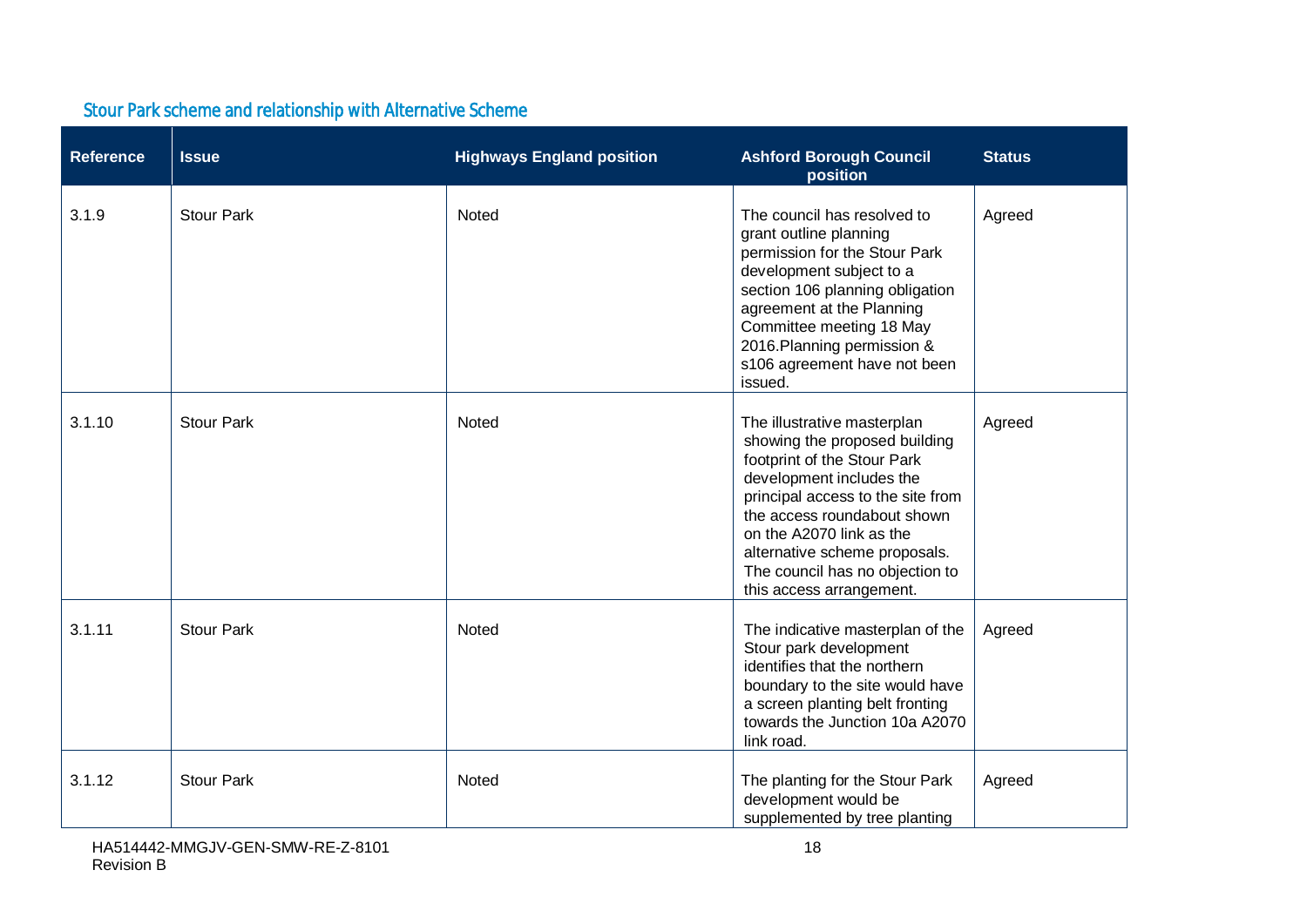| <b>Reference</b> | <b>Issue</b>          | <b>Highways England position</b>                                                                                                                                                                                                                                                                                                                                                                                                                                                                                                                                                                                                                                                                                                                                                                                | <b>Ashford Borough Council</b><br>position                                                                                                                                                                                                                                                                                    | <b>Status</b> |
|------------------|-----------------------|-----------------------------------------------------------------------------------------------------------------------------------------------------------------------------------------------------------------------------------------------------------------------------------------------------------------------------------------------------------------------------------------------------------------------------------------------------------------------------------------------------------------------------------------------------------------------------------------------------------------------------------------------------------------------------------------------------------------------------------------------------------------------------------------------------------------|-------------------------------------------------------------------------------------------------------------------------------------------------------------------------------------------------------------------------------------------------------------------------------------------------------------------------------|---------------|
|                  |                       |                                                                                                                                                                                                                                                                                                                                                                                                                                                                                                                                                                                                                                                                                                                                                                                                                 | through the Junction 10a<br>scheme. If the quantum of land<br>needed by Highways England<br>for the link road corridor is<br>reduced by adjustments to its<br>boundary with Stour Park<br>northwards then the space<br>available for tree landscaping<br>entirely within Stour Park would<br>be enhanced as a<br>consequence. |               |
| 3.1.13           | Landscaping proposals | Mitigation for landscape and visual<br>impacts has been incorporated into<br>the Environmental Masterplan<br>proposals (Figure 2.6f, Volume 6.2 of<br>the Environmental Statement).<br>Mitigation for noise impacts will be<br>provided through the use of thin<br>surface course (low noise) surfacing<br>and noise bunds/barriers (Chapter 11,<br>Paragraph 11.7.2, Volume 6.1 of the<br>Environmental Statement). The<br>landscaping proposals include native<br>hedges with intermittent trees, native<br>tree planting and specimen trees<br>along the length of the proposed<br>A2070 Link Road, which would<br>provide visual screening of the Main<br>and Alternative Schemes and<br>associated traffic and a strong<br>vegetative northern boundary to the<br>proposed Stour Park development<br>area. | Overall in view of the substantial<br>scale of the Stour Park<br>development the council<br>requests a strong boundary of<br>woodland scale tree planting of<br>maximum depth possible on the<br>southern side of the A2070 and<br>that this supplements similar<br>planting provided with the Stour<br>Park development.     | Agreed        |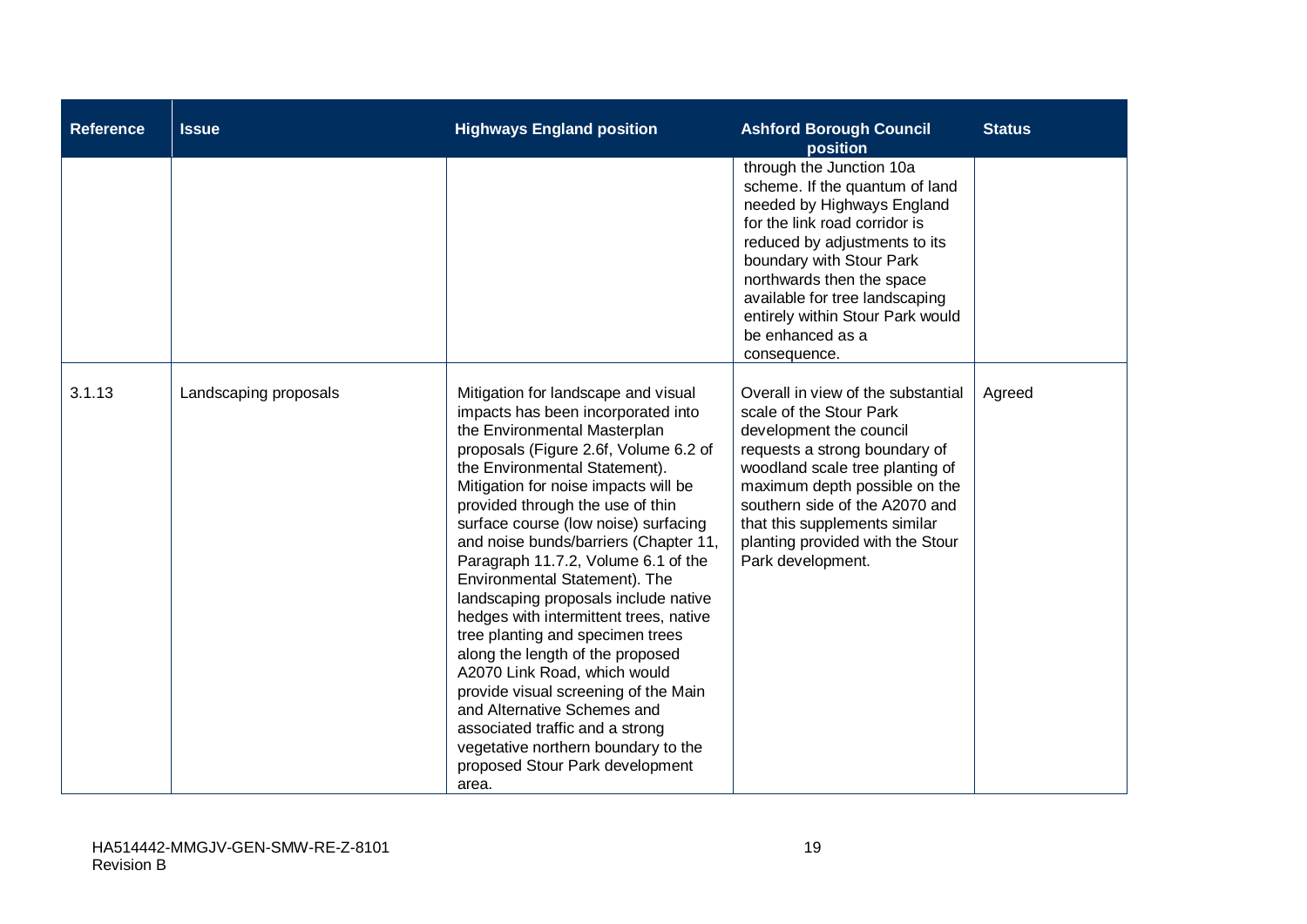| <b>Reference</b> | <b>Issue</b>    | <b>Highways England position</b>                                                                                                                                                                                                                                                                                                                                                                                                                                                                                                                                                                                                                                              | <b>Ashford Borough Council</b><br>position                                                                                                                                                                                                                                                                                                                                                                                                                                                                                         | <b>Status</b> |
|------------------|-----------------|-------------------------------------------------------------------------------------------------------------------------------------------------------------------------------------------------------------------------------------------------------------------------------------------------------------------------------------------------------------------------------------------------------------------------------------------------------------------------------------------------------------------------------------------------------------------------------------------------------------------------------------------------------------------------------|------------------------------------------------------------------------------------------------------------------------------------------------------------------------------------------------------------------------------------------------------------------------------------------------------------------------------------------------------------------------------------------------------------------------------------------------------------------------------------------------------------------------------------|---------------|
| 3.1.14           | Lighting design | The impact of the lighting on bats was<br>assessed in, Chapter 8; Nature<br>Conservation, Volume 6.1 of the<br><b>Environmental Statement. This</b><br>assessment concluded that the<br>additional lighting and the operation of<br>the A2070 link road would have a<br>Minor Adverse impact at Local level,<br>but this would be offset by the creation<br>of additional habitat (3 balancing<br>ponds; 14.19ha of grassland; and<br>4.89ha of tree, scrub and woodland<br>habitats) and the provision of bat<br>boxes, which would result in an overall<br>Slight Beneficial residual effect is<br>predicted in the long term once the<br>habitats have become established. | The Stour Park development<br>identifies the importance of<br>having a sensitive lighting<br>scheme in terms of impact on<br>ecological receptors (bats) and<br>visual & historic receptors (St.<br>Mary's Church and adjoining<br>properties). The proposal is for<br>limiting light spillage in certain<br>areas marked purple as shown<br>on the image attached as<br>Annex 1.                                                                                                                                                  | Agreed        |
| 3.1.15           | Lighting design | The impact of the lighting on bats was<br>assessed in Chapter 8; Nature<br>Conservation, Volume 6.1 of the<br><b>Environmental Statement. This</b><br>assessment concluded that the<br>additional lighting and the operation of<br>the A2070 link road would have a<br>Minor Adverse impact at Local level,<br>but this would be offset by the creation<br>of additional habitat (3 balancing<br>ponds; 14.19ha of grassland; and<br>4.89ha of tree, scrub and woodland<br>habitats) and the provision of bat<br>boxes, which would result in an overall<br>Slight Beneficial residual effect is<br>predicted in the long term once the<br>habitats have become established.  | In terms of ecological receptors,<br>the recommendations of the bat<br>conservation trust would be<br>incorporated to ensure that the<br>development mitigates impacts<br>on wildlife.<br>A bat activity map was provided<br>and this highlights in purple<br>ecologically desirable 'dark'<br>areas of the site and in green<br>conflict zones where street<br>lighting has potential to cause<br>fragmentation of habitat areas<br>thus lessening the value to bats.<br>The Stour Park applicant<br>acknowledges that this would | Agreed        |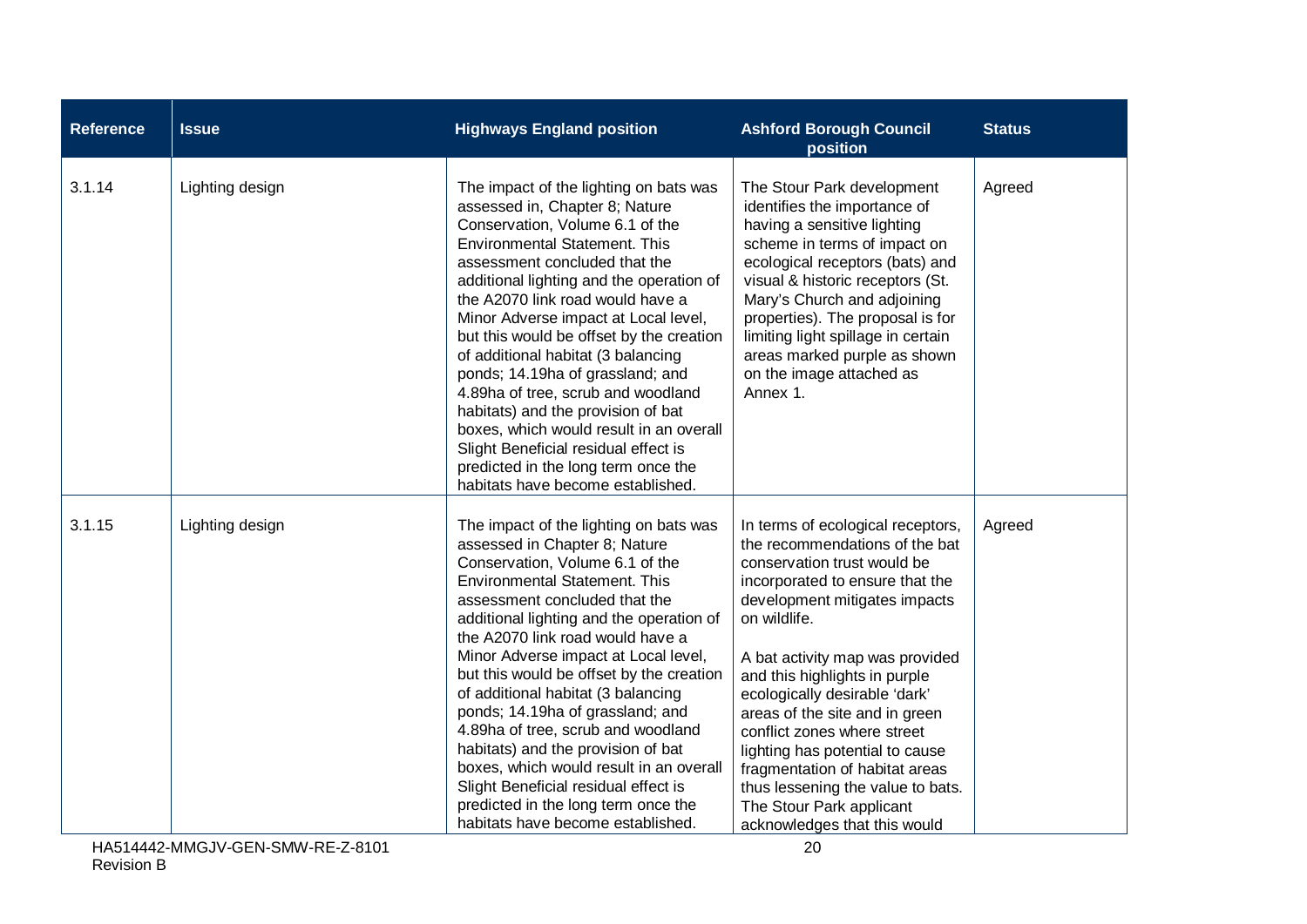| <b>Reference</b> | <b>Issue</b> | <b>Highways England position</b> | <b>Ashford Borough Council</b><br>position                                                                                                                                                                                                                                                                                                                                                                                                                                                                                                                                                                                                                                                 | <b>Status</b> |
|------------------|--------------|----------------------------------|--------------------------------------------------------------------------------------------------------------------------------------------------------------------------------------------------------------------------------------------------------------------------------------------------------------------------------------------------------------------------------------------------------------------------------------------------------------------------------------------------------------------------------------------------------------------------------------------------------------------------------------------------------------------------------------------|---------------|
|                  |              |                                  | dictate as sensitive approach as<br>possible in the conflict zones.<br>The approach that would be<br>taken in the areas marked<br>purple would be to provide level<br>(e.g. bollard) or directional<br>lighting in order to limit<br>excessive light spill into these<br>areas with design to limit light<br>spill being the subject of<br>computer simulation with lux<br>levels to be less than 1. The<br>junction10a scheme involves<br>new lighting being provided<br>along the A2070 link road in<br>close proximity to this area. The<br>impact of this on ecological<br>receptors in this area also<br>needed to be considered as it<br>has been for the Stour Park<br>development. |               |

### Barrey Road

| <b>Reference</b> | <b>Issue</b>           | <b>Highways England position</b>                                                                                                                                                                                                                                                                                 | <b>Ashford Borough Council</b><br>position | <b>Status</b> |
|------------------|------------------------|------------------------------------------------------------------------------------------------------------------------------------------------------------------------------------------------------------------------------------------------------------------------------------------------------------------|--------------------------------------------|---------------|
| 3.1.16           | Land $-$ plot $3/14/d$ | As part of the scheme proposals,<br>Barrey Road junction is to be altered.<br>The proposal allows for an additional<br>dedicated left turn lane from the<br>A2070. Part of the land needed for this<br>is owned by Ashford Borough Council<br>and Highways England needs to<br>permanently acquire 300.45 square | Agreed                                     | Agreed        |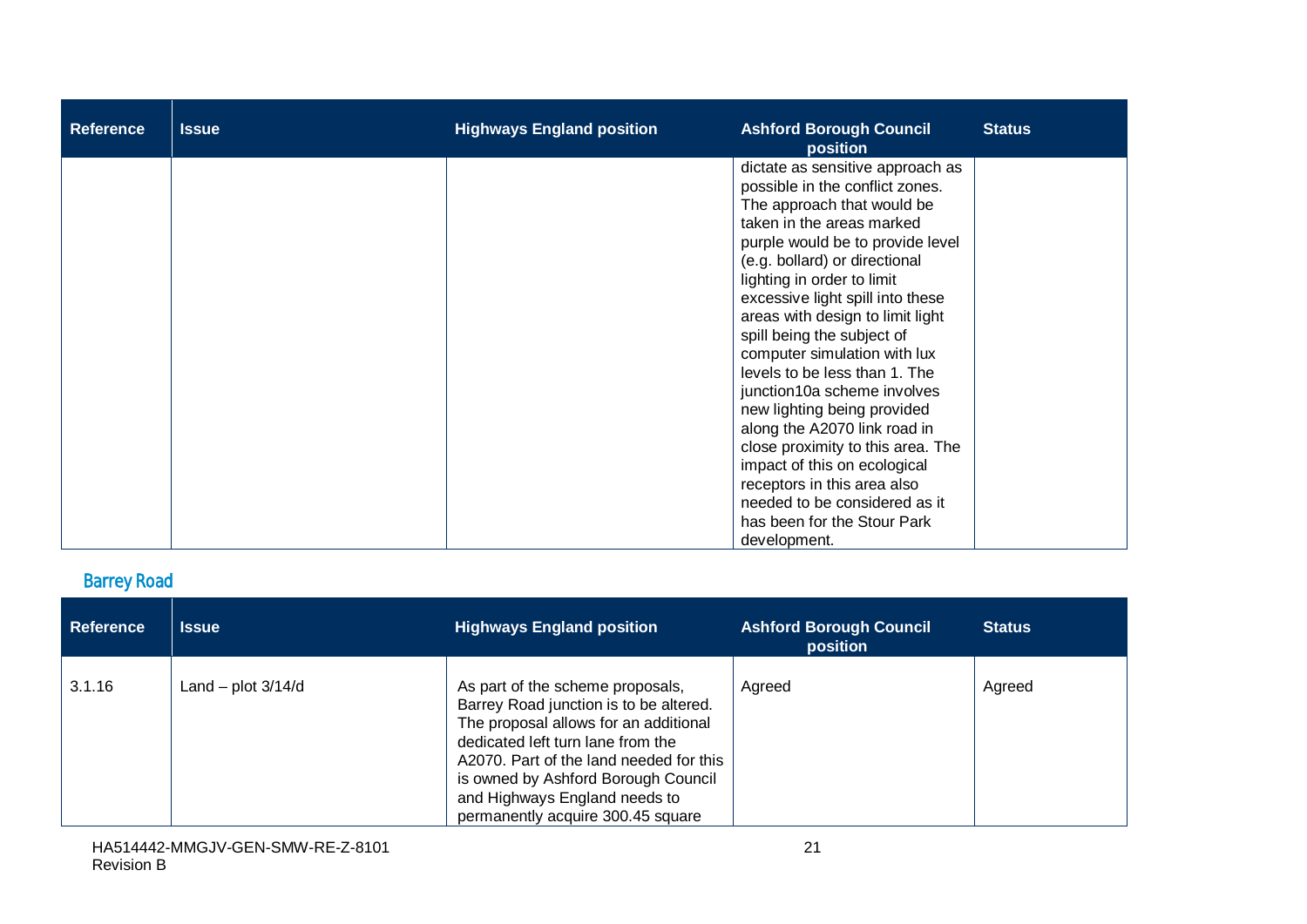| <b>Reference</b> | <b>Issue</b>                | <b>Highways England position</b>                                                                                                                                                                                                                                                                                                                                                                                                                                                                                                                                                                                                                                                                                                                                                                                                                                         | <b>Ashford Borough Council</b><br>position                                                                                                                                                                                                                                                                                                                                                                                                                                                                                                                                                                                                                                                                                                                    | <b>Status</b>                                                            |
|------------------|-----------------------------|--------------------------------------------------------------------------------------------------------------------------------------------------------------------------------------------------------------------------------------------------------------------------------------------------------------------------------------------------------------------------------------------------------------------------------------------------------------------------------------------------------------------------------------------------------------------------------------------------------------------------------------------------------------------------------------------------------------------------------------------------------------------------------------------------------------------------------------------------------------------------|---------------------------------------------------------------------------------------------------------------------------------------------------------------------------------------------------------------------------------------------------------------------------------------------------------------------------------------------------------------------------------------------------------------------------------------------------------------------------------------------------------------------------------------------------------------------------------------------------------------------------------------------------------------------------------------------------------------------------------------------------------------|--------------------------------------------------------------------------|
|                  |                             | metres of the land forming part of<br>Barrey Road and the adjoining verge.                                                                                                                                                                                                                                                                                                                                                                                                                                                                                                                                                                                                                                                                                                                                                                                               |                                                                                                                                                                                                                                                                                                                                                                                                                                                                                                                                                                                                                                                                                                                                                               |                                                                          |
|                  | Land - plot $3/14/c$        | As part of the scheme Highways<br>England requires temporary<br>possession and use of 1133.28 square<br>metres of land forming part of Barrey<br>Road.                                                                                                                                                                                                                                                                                                                                                                                                                                                                                                                                                                                                                                                                                                                   | Agreed                                                                                                                                                                                                                                                                                                                                                                                                                                                                                                                                                                                                                                                                                                                                                        | Agreed                                                                   |
| 3.1.17           | <b>Barrey Road Junction</b> | Highways England understand<br>concern regarding the Barrey Road<br>exit onto the A2070, we notice that a<br>number of residents have raised<br>similar concerns in the relevant<br>representations.<br>The last traffic assessment of the<br>Barrey Road Junction was done prior<br>to 2013 when permission to occupy<br>the empty units in the Ashford Retail<br>Park was given, and at that time it was<br>indicated that there would be a<br>negligible impact on traffic overall.<br>Therefore before the M20J10a<br>scheme starts we have already put in<br>place enhancements to the A2070 and<br>Barrey Road by improving signage<br>and visibility at the junction, and we<br>will be reducing the speed limit to<br>40mph on Bad Munstereifel Road and<br>re-routing traffic for right hand turns<br>around the link road roundabout as<br>part of the scheme. | The council had previously<br>requested that there is a right<br>hand signalised turn-out from<br>Barrey Road onto the A2070. It<br>is regretted that a right hand turn<br>from the Barrey Road junction is<br>not included as part the<br>proposals.<br>It is agreed the issue of<br>congestion around Barrey Road<br>lies outside this NSIP scheme<br>and all parties are actively<br>seeking a solution. KCC<br>therefore seeks HE's<br>commitment for appropriate<br>improvement if and when<br>required, as part of the road<br>operation service on its Strategic<br>Road Network.<br>KCC is not aware that this<br>commitment has been formally<br>signed up to by HE Area 4 and<br>needs to include that all parties<br>seek funding and construction | Agreed subject to<br>commitment being<br>formally signed up<br>to by HE. |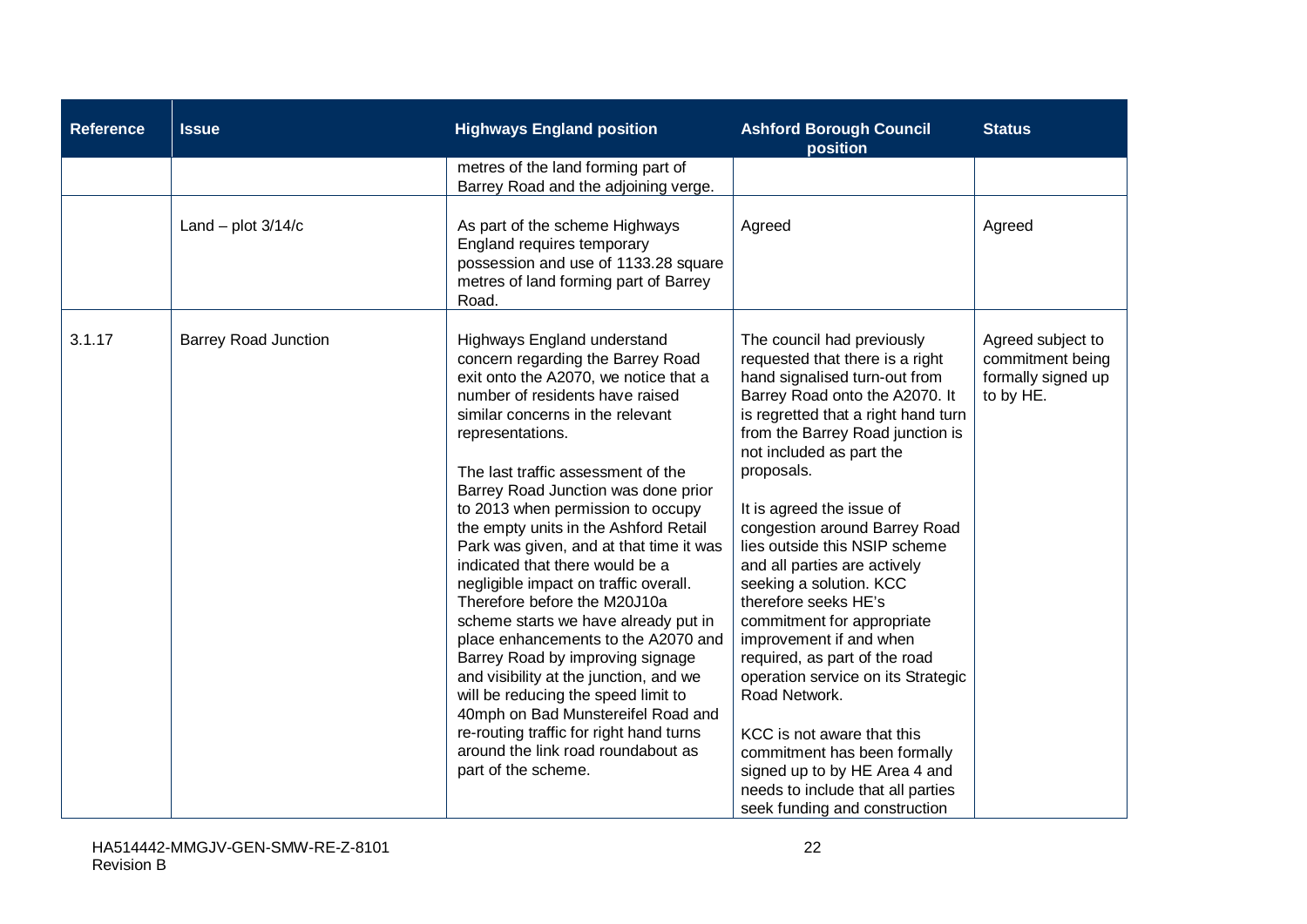| <b>Reference</b> | <b>Issue</b> | <b>Highways England position</b>                                                                                                                                                                                                                                                                                                                                                                       | <b>Ashford Borough Council</b><br>position               | <b>Status</b> |
|------------------|--------------|--------------------------------------------------------------------------------------------------------------------------------------------------------------------------------------------------------------------------------------------------------------------------------------------------------------------------------------------------------------------------------------------------------|----------------------------------------------------------|---------------|
|                  |              | Any subsequent amendment to this<br>junction would require a Traffic<br>Assessment of the Ashford Retail park<br>and residential traffic impact to be<br>initiated by the local network authority<br>at the request of local stakeholders,<br>which is not part of the M20J10a<br>scheme as Highways England Major<br>Projects deals with Nationally<br>Significant Infrastructure (NSIP)<br>projects. | solutions - this cannot be KCC's<br>sole responsibility. |               |

### Highfield Lane

| <b>Reference</b> | <b>Issue</b>                                                                                    | <b>Highways England position</b>                                                                                                                                                                                                                                                                                                                                                                                                                                              | <b>Ashford Borough Council</b><br>position                                                                                                                                                                                                                                                                                                                                                                                                                                                                                               | <b>Status</b> |
|------------------|-------------------------------------------------------------------------------------------------|-------------------------------------------------------------------------------------------------------------------------------------------------------------------------------------------------------------------------------------------------------------------------------------------------------------------------------------------------------------------------------------------------------------------------------------------------------------------------------|------------------------------------------------------------------------------------------------------------------------------------------------------------------------------------------------------------------------------------------------------------------------------------------------------------------------------------------------------------------------------------------------------------------------------------------------------------------------------------------------------------------------------------------|---------------|
| 3.1.18           | Stopping off Kingsford Street /<br>Highfield Lane Junction and<br>providing the turning circle. | Highways England considers this<br>request to be outside of the schemes<br>scope. There is no justification from<br>traffic modelling to justify this<br>incorporation in the scheme. Highways<br>England have been informed by Stour<br>Park developers that this work has<br>been included in their section 106<br>agreement with Ashford Borough<br>Council. Highways England will work<br>closely with Stour Park Developers<br>and KCC to facilitate the turning circle. | It should be explored if a closure<br>of the vehicular link between<br>Kingsford Street and Highfield<br>Lane needs to be provided as<br>part of these proposals for<br>Junction10a to prevent<br>unreasonable levels of rat-<br>running through Mersham<br>village.<br>There is a potential issue that<br>traffic could divert along<br>Kingsford Street through to<br>Mersham in order to access the<br>A20, affecting local journey<br>times. KCC and local concern<br>from businesses and residents<br>regarding rat running and HGV | Agreed        |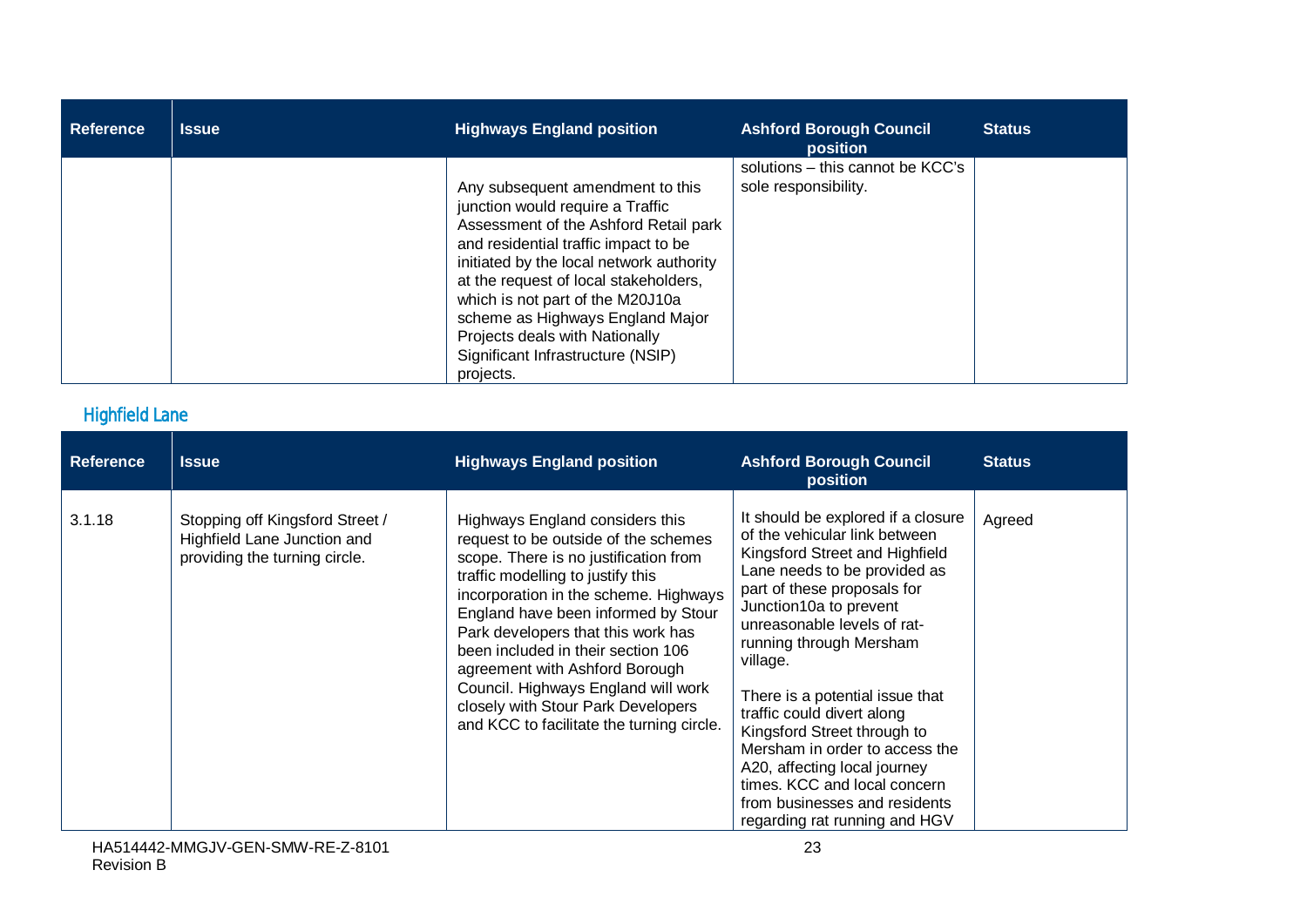| <b>Reference</b> | <b>Issue</b> | <b>Highways England position</b> | <b>Ashford Borough Council</b><br>position                                                                                                                                                                                                                                                                                                                                                                                                                                                                                                                                                                                                                                                                                                                                                                                                                                                                                                                                                                                                                                                                                                                                                                     | <b>Status</b> |
|------------------|--------------|----------------------------------|----------------------------------------------------------------------------------------------------------------------------------------------------------------------------------------------------------------------------------------------------------------------------------------------------------------------------------------------------------------------------------------------------------------------------------------------------------------------------------------------------------------------------------------------------------------------------------------------------------------------------------------------------------------------------------------------------------------------------------------------------------------------------------------------------------------------------------------------------------------------------------------------------------------------------------------------------------------------------------------------------------------------------------------------------------------------------------------------------------------------------------------------------------------------------------------------------------------|---------------|
|                  |              |                                  | traffic using an unsuitable route<br>to bypass J10a when there are<br>issues on the strategic network.<br>KCC is proposing to close<br>Highfield Lane to vehicular traffic<br>just south of the Highfield Lane /<br>Kingsford Street junction. A<br>pedestrian / cycle route will be<br>maintained through the provision<br>of bollards. The developers of<br>Stour Park have agreed to fund<br>the provision of a turning circle<br>on land that they own to the east<br>of Highfield Lane so that large<br>vehicles can turn around in a<br>safe manner. Subject to<br>planning permission for the<br>Stour Park site being granted<br>and the developer transferring<br>the land that KCC require for the<br>turning circle within 8 weeks of<br>the grant of the planning<br>permission, KCC intends to<br>carry out the turning circle works<br>in the summer of 2017, before<br>any works commence on the<br>Junction 10a scheme. The<br>turning circle works will take<br>approximately 8-10 weeks to<br>construct. If KCC cannot<br>complete the turning circle<br>works by 5 February 2018, KCC<br>will carry out the turning circle<br>works after the project permitted<br>by the DCO is completed. |               |
|                  |              |                                  |                                                                                                                                                                                                                                                                                                                                                                                                                                                                                                                                                                                                                                                                                                                                                                                                                                                                                                                                                                                                                                                                                                                                                                                                                |               |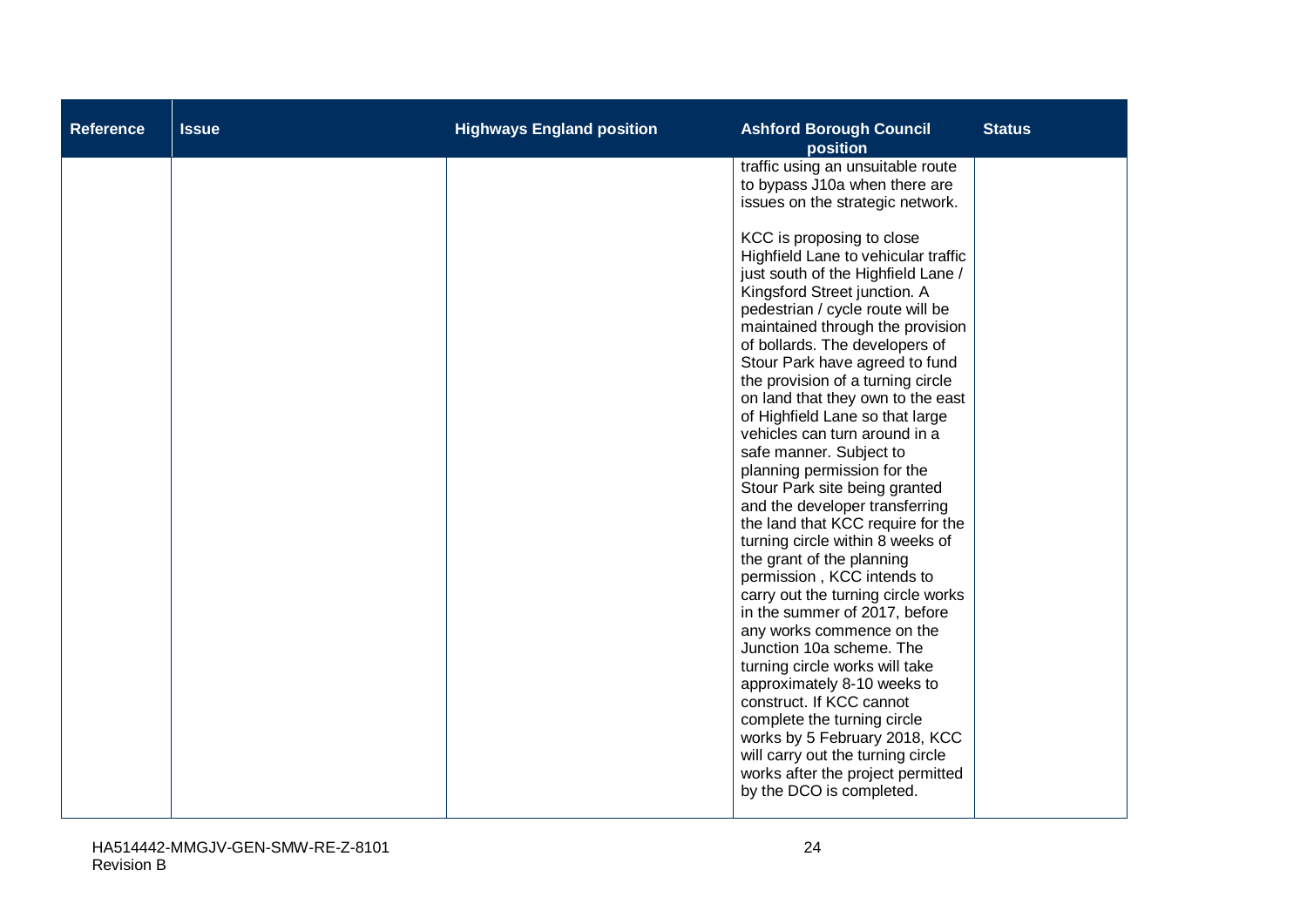| <b>Reference</b> | <b>Issue</b> | <b>Highways England position</b> | <b>Ashford Borough Council</b><br>position                                                                                                                                                                                                                                                                                                                                                                                                                                                                                                                                                                                                                                                                                                                                                                                                                                 | <b>Status</b> |
|------------------|--------------|----------------------------------|----------------------------------------------------------------------------------------------------------------------------------------------------------------------------------------------------------------------------------------------------------------------------------------------------------------------------------------------------------------------------------------------------------------------------------------------------------------------------------------------------------------------------------------------------------------------------------------------------------------------------------------------------------------------------------------------------------------------------------------------------------------------------------------------------------------------------------------------------------------------------|---------------|
|                  |              |                                  | HE and KCC have agreed to<br>enter into an agreement<br>confirming that:<br>1. HE will not obstruct or<br>prevent the delivery of<br>the turning circle.<br>2. KCC will vacate the<br>turning circle land by no<br>later than 5 February<br>2018 in the event works<br>to construct the turning<br>circle are ongoing when<br>HE enter the land.<br>3. KCC will not<br>commence the turning<br>circle works any later<br>than 13 November2017<br>and following this date<br>will not carry out the<br>turning circle works until<br>the project permitted by<br>the DCO is completed<br>and HE has vacated the<br>land.<br>KCC have requested a copy of<br>the revised J10a construction<br>programme and a deadline for<br>when the turning circle must be<br>installed. It is assumed that HE<br>will not place restrictions on<br>KCC completing the turning<br>circle. |               |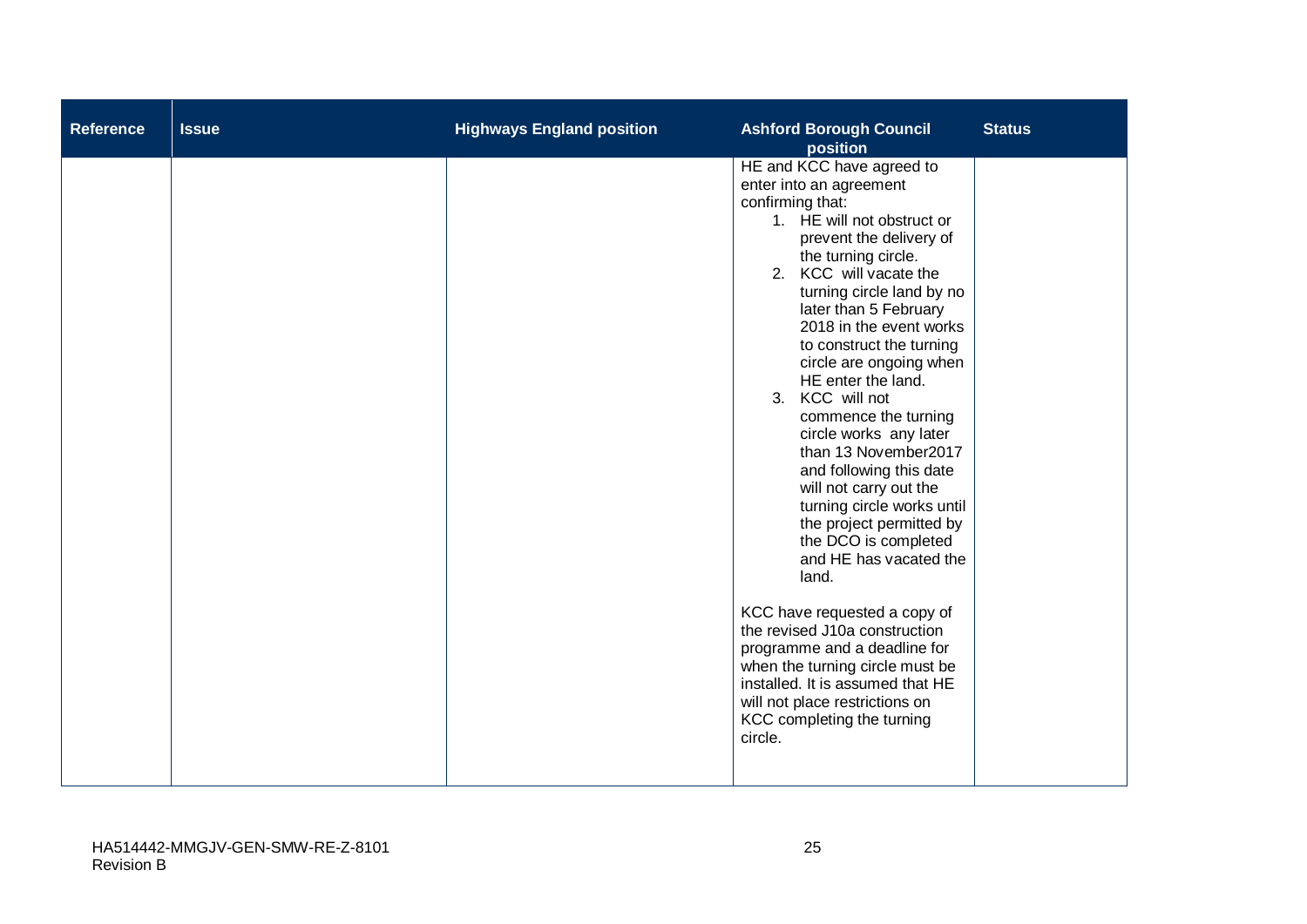### Funding Statement

| <b>Reference</b> | <b>Issue</b>             | <b>Highways England position</b> | <b>Ashford Borough Council</b><br>position                                                                                                                                                                                                                                                                                                                                                                                                                | <b>Status</b> |
|------------------|--------------------------|----------------------------------|-----------------------------------------------------------------------------------------------------------------------------------------------------------------------------------------------------------------------------------------------------------------------------------------------------------------------------------------------------------------------------------------------------------------------------------------------------------|---------------|
| 3.1.20           | <b>Funding Statement</b> | Noted - document to be amended.  | Paragraph 3.1.9 of the Funding<br>Statement (DCO Document 4.2)<br>states "The contribution from<br>local developer is reliant on a<br>grant funding agreement<br>between the Homes and<br>Communities Agency (HCA) and<br>Ashford Borough Council".<br>This needs amending as the<br>contribution from local developer<br>reliant on a loan or grant funding<br>agreement, between the Homes<br>and Communities Agency HCA<br>and Ashford Borough Council | Agreed        |

### Further details required

| <b>Reference</b> | <b>Issue</b>                       | <b>Highways England position</b>                                                                                                                  | <b>Ashford Borough Council</b><br>position                                                                                                                                         | <b>Status</b> |
|------------------|------------------------------------|---------------------------------------------------------------------------------------------------------------------------------------------------|------------------------------------------------------------------------------------------------------------------------------------------------------------------------------------|---------------|
| 3.1.21           | Additional details required by ABC | Required document has been<br>provided to ABC by Highways<br>England.<br>This is a DCO submission requirement<br>to provide Engineering Sections. | The two footway and cycleway<br>bridges.<br>The retaining walls/structures<br>and extent of them shown along<br>M20 corridors and A2070 which<br>should be aesthetically finished. | Agreed        |
|                  |                                    |                                                                                                                                                   | The precise area and working of<br>the compounds as they are<br>shown indicatively.                                                                                                |               |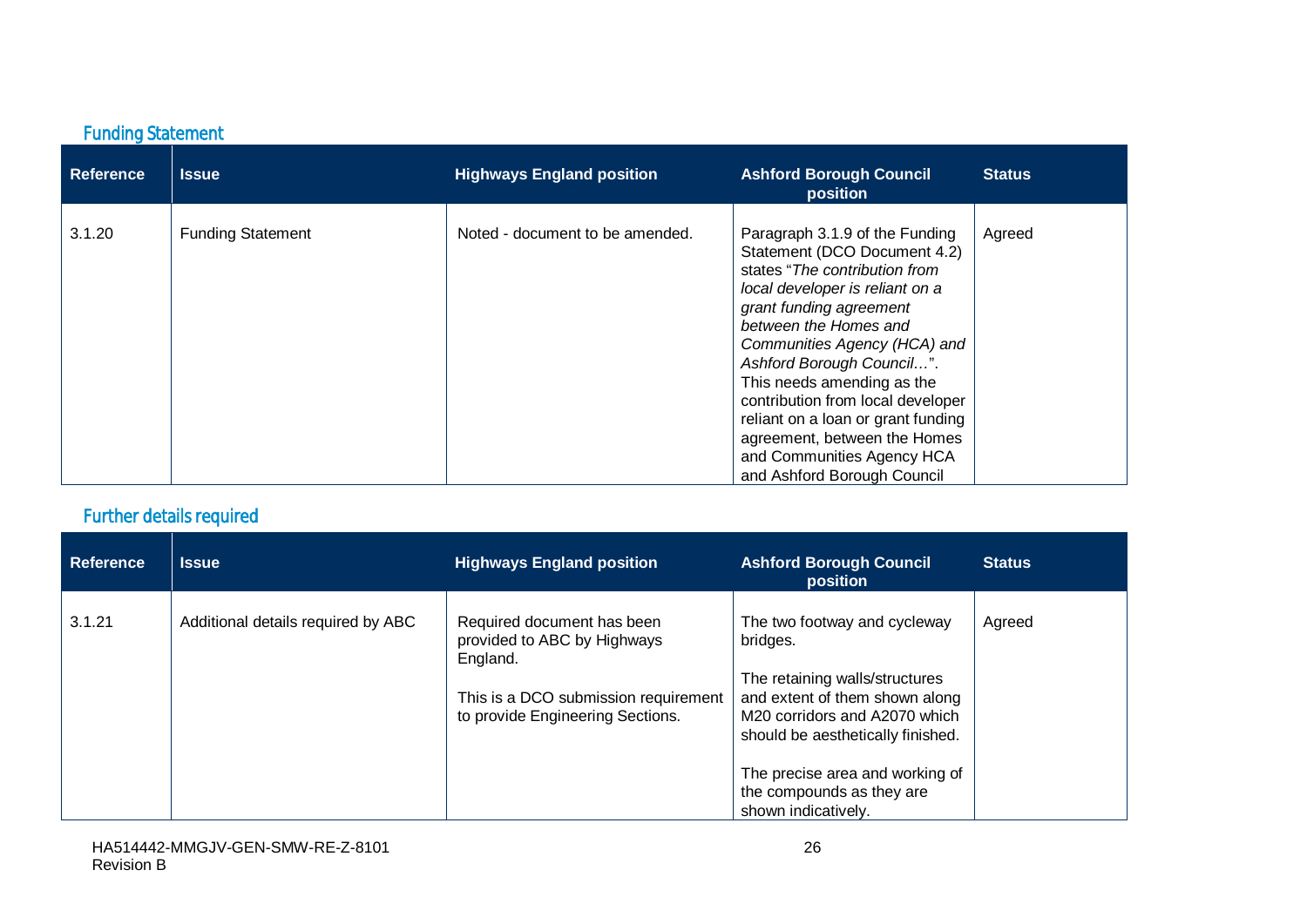| <b>Reference</b> | <b>Issue</b> | <b>Highways England position</b> | <b>Ashford Borough Council</b><br>position                                                                                                                                                                                                           | <b>Status</b> |
|------------------|--------------|----------------------------------|------------------------------------------------------------------------------------------------------------------------------------------------------------------------------------------------------------------------------------------------------|---------------|
|                  |              |                                  | More user friendly sections<br>through the development<br>showing existing and proposed<br>changes. The engineering<br>sections provided are not user<br>friendly to a lay person and it is<br>not clear what the proposed<br>changes in levels are. |               |

### Traffic and Transport

| <b>Reference</b> | <b>Issue</b>                                                                            | <b>Highways England position</b>                                                                                                                                                                                                                                                                                                                                             | <b>Ashford Borough Council</b><br>position | <b>Status</b>   |
|------------------|-----------------------------------------------------------------------------------------|------------------------------------------------------------------------------------------------------------------------------------------------------------------------------------------------------------------------------------------------------------------------------------------------------------------------------------------------------------------------------|--------------------------------------------|-----------------|
| 3.1.22           | Congestion                                                                              | The Scheme would address the<br>significant congestion predicted by<br>2033, in particular along the A2070 to<br>the south of M20 J10 in the PM peak in<br>the absence of improvements.                                                                                                                                                                                      | ABC liaising with KCC                      | Deferred to KCC |
|                  | Access to Ashford                                                                       | The Scheme will provide a new route<br>for traffic into Ashford by way of the<br>new junction and dual carriageway link<br>road.                                                                                                                                                                                                                                             | Agreed                                     | Agreed          |
|                  | Separation of traffic and journey time<br>reliability on the Strategic Road<br>Network. | Through providing additional capacity<br>at junction 10a with the new link road,<br>local traffic will be separated more<br>from the strategic traffic which will<br>deliver greater journey time reliability<br>on the strategic and local route<br>network around Ashford in line with the<br>predicted growth. The Scheme will not,<br>however, impact greatly on journey |                                            | Deferred to KCC |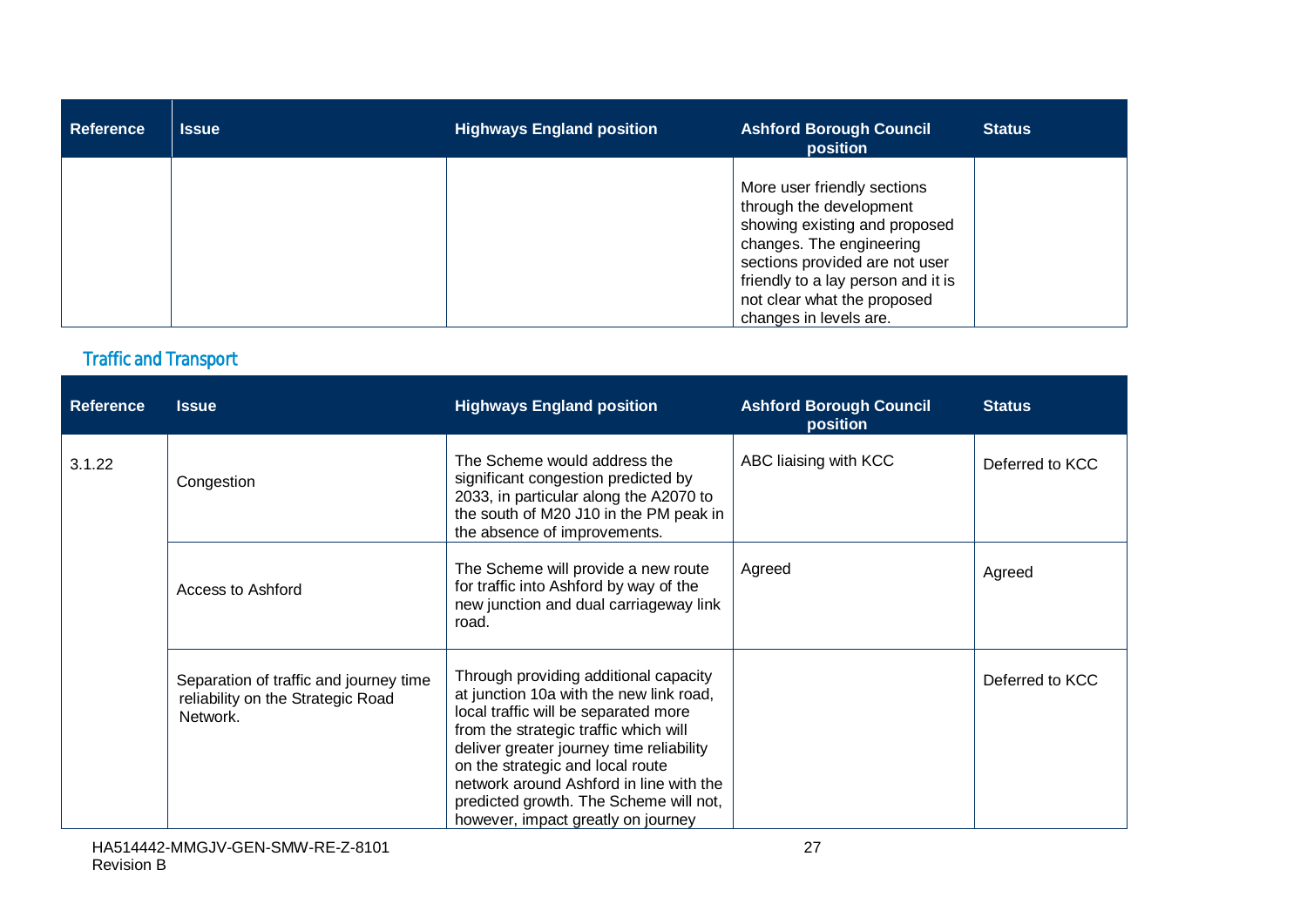| <b>Reference</b> | <b>Issue</b>                                           | <b>Highways England position</b>                                                                                                                                                                                                                                                                                                                                                                                                                                              | <b>Ashford Borough Council</b><br>position                                                                                                                                                                                                                                                                                                                                                                                                                                                                                                                                                                                                                                                                                                                                                          | <b>Status</b> |
|------------------|--------------------------------------------------------|-------------------------------------------------------------------------------------------------------------------------------------------------------------------------------------------------------------------------------------------------------------------------------------------------------------------------------------------------------------------------------------------------------------------------------------------------------------------------------|-----------------------------------------------------------------------------------------------------------------------------------------------------------------------------------------------------------------------------------------------------------------------------------------------------------------------------------------------------------------------------------------------------------------------------------------------------------------------------------------------------------------------------------------------------------------------------------------------------------------------------------------------------------------------------------------------------------------------------------------------------------------------------------------------------|---------------|
|                  |                                                        | time reliability for through traffic on the<br>M20.                                                                                                                                                                                                                                                                                                                                                                                                                           |                                                                                                                                                                                                                                                                                                                                                                                                                                                                                                                                                                                                                                                                                                                                                                                                     |               |
|                  | Journey time reliability to William<br>Harvey Hospital | Journey time reliability to the William<br>Harvey Hospital (WHH) will generally<br>be improved as less congestion is<br>forecast to occur at junction 10 in the<br>future with the addition of junction 10a.                                                                                                                                                                                                                                                                  | Agreed                                                                                                                                                                                                                                                                                                                                                                                                                                                                                                                                                                                                                                                                                                                                                                                              | Agreed        |
|                  | Reduction in rat running                               | Highways England considers this<br>request to be outside of the schemes<br>scope. There is no justification from<br>traffic modelling to justify this<br>incorporation in the scheme. Highways<br>England have been informed by Stour<br>Park developers that this work has<br>been included in their section 106<br>agreement with Ashford Borough<br>Council. Highways England will work<br>closely with Stour Park Developers<br>and KCC to facilitate the turning circle. | This creates the issue that traffic<br>could divert along Kingsford<br>Street through to Mersham in<br>order to access the A20. ABC<br>and Local concern regarding rat<br>running and HGV traffic using an<br>unsuitable route to bypass J10a<br>when there are issues on the<br>strategic network<br>This needs to be looked at and if<br>severance of Kingsford Street at<br>its junction with Highfield Lane<br>and a turning head constructed<br>is required as part of this<br>scheme<br>There is a potential issue that<br>traffic could divert along<br>Kingsford Street through to<br>Mersham in order to access the<br>A20, affecting local journey<br>times. KCC and local concern<br>from businesses and residents<br>regarding rat running and HGV<br>traffic using an unsuitable route | Agreed        |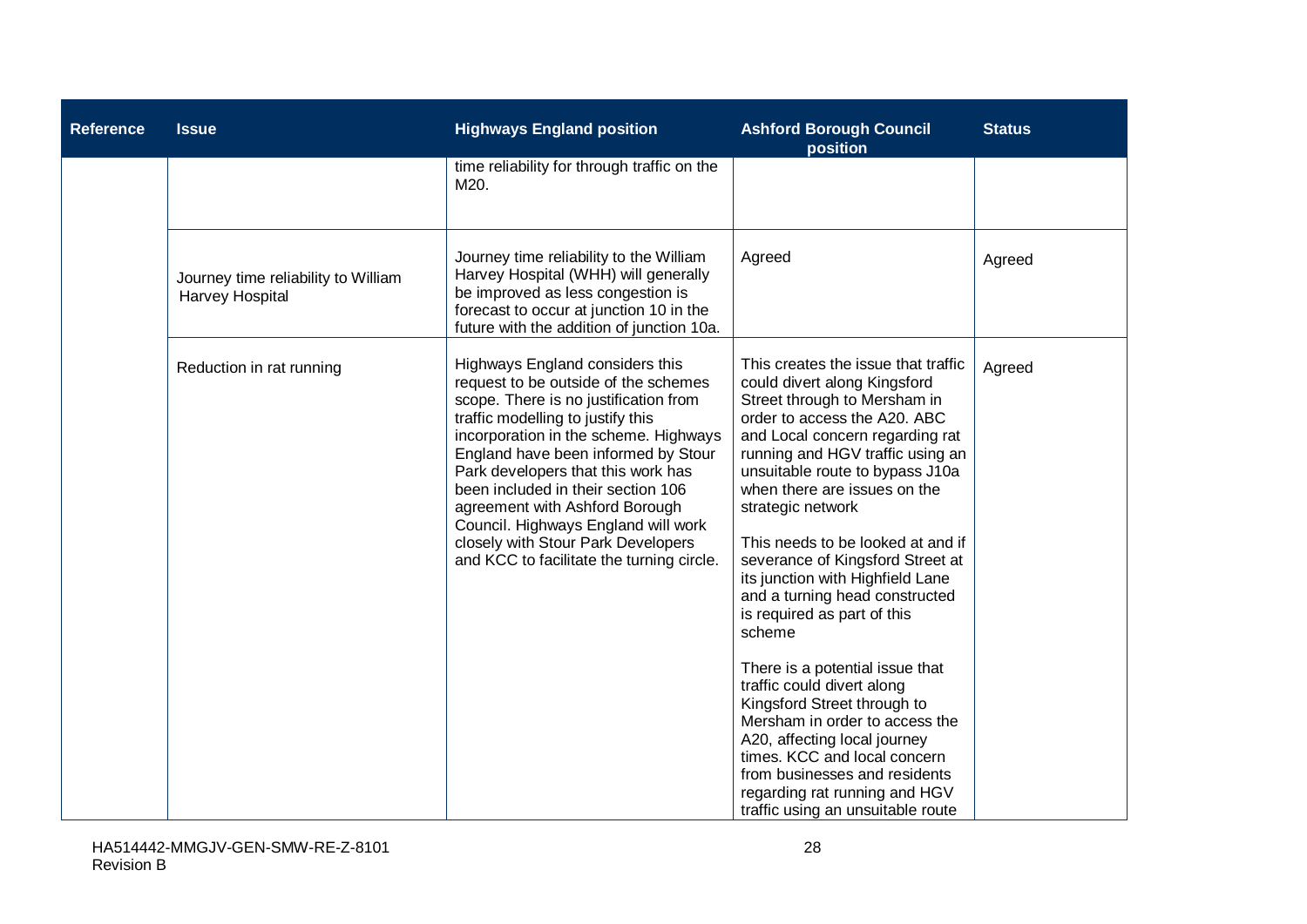| <b>Reference</b> | <b>Issue</b> | <b>Highways England position</b> | <b>Ashford Borough Council</b><br>position                                                                                                                                                                                                                                                                                                                                                                                                                                                                                                                                                                                                                                                                                                                                                                                                                                                                                                                                                                                                                                                                                                                                | <b>Status</b> |
|------------------|--------------|----------------------------------|---------------------------------------------------------------------------------------------------------------------------------------------------------------------------------------------------------------------------------------------------------------------------------------------------------------------------------------------------------------------------------------------------------------------------------------------------------------------------------------------------------------------------------------------------------------------------------------------------------------------------------------------------------------------------------------------------------------------------------------------------------------------------------------------------------------------------------------------------------------------------------------------------------------------------------------------------------------------------------------------------------------------------------------------------------------------------------------------------------------------------------------------------------------------------|---------------|
|                  |              |                                  | to bypass J10a when there are<br>issues on the strategic network.<br>KCC is proposing to close<br>Highfield Lane to vehicular traffic<br>just south of the Highfield Lane /<br>Kingsford Street junction. A<br>pedestrian / cycle route will be<br>maintained through the provision<br>of bollards. The developers of<br>Stour Park have agreed to fund<br>the provision of a turning circle<br>on land that they own to the east<br>of Highfield Lane so that large<br>vehicles can turn around in a<br>safe manner. Subject to<br>planning permission for the<br>Stour Park site being granted<br>and the developer transferring<br>the land that KCC require for the<br>turning circle within 8 weeks of<br>the grant of the planning<br>permission, KCC intends to<br>carry out the turning circle works<br>in the summer of 2017, before<br>any works commence on the<br>Junction 10a scheme. The<br>turning circle works will take<br>approximately 8-10 weeks to<br>construct. If KCC cannot<br>complete the turning circle<br>works by 5 February 2018, KCC<br>will carry out the turning circle<br>works after the project permitted<br>by the DCO is completed. |               |
|                  |              |                                  |                                                                                                                                                                                                                                                                                                                                                                                                                                                                                                                                                                                                                                                                                                                                                                                                                                                                                                                                                                                                                                                                                                                                                                           |               |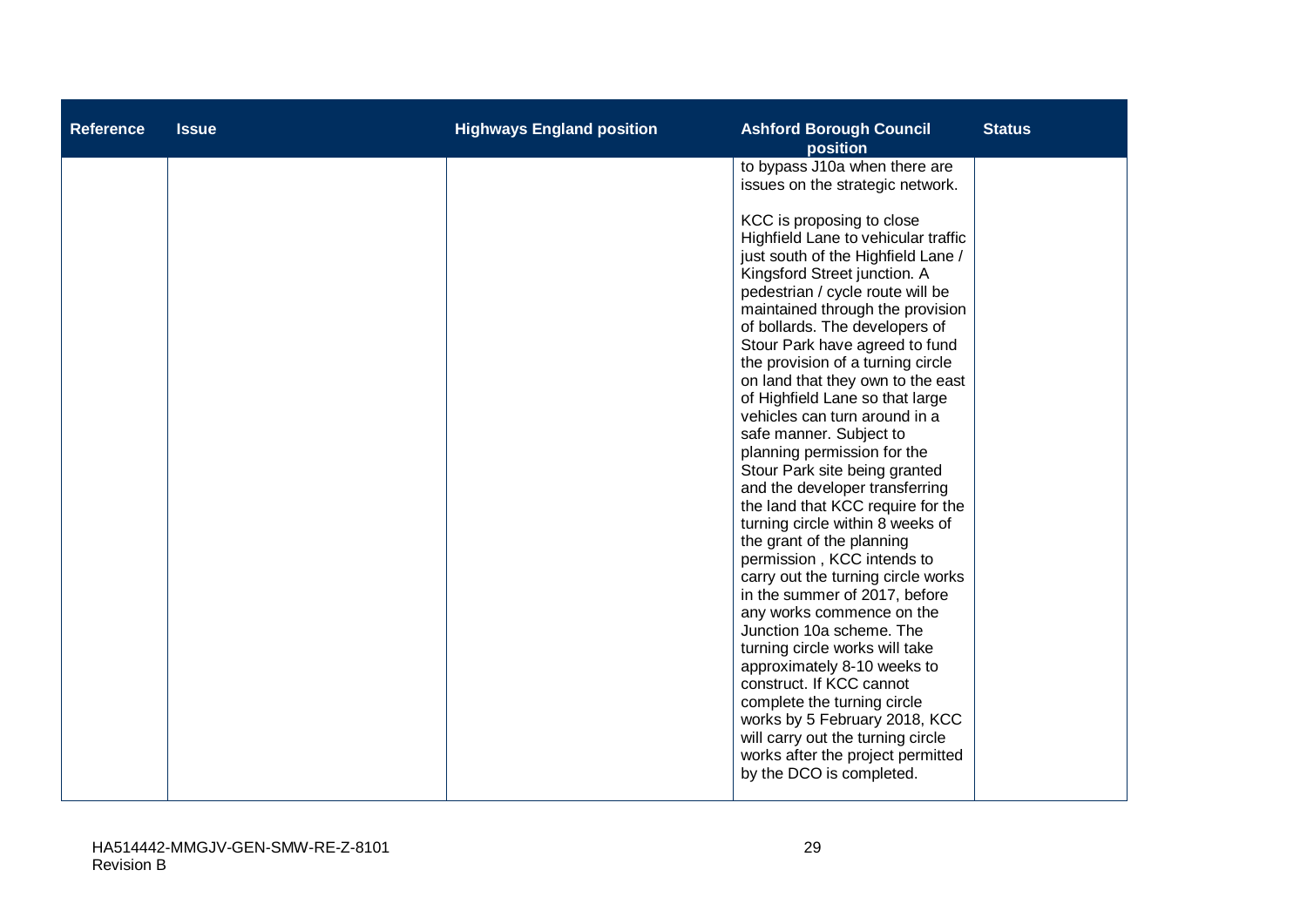| <b>Reference</b> | <b>Issue</b> | <b>Highways England position</b> | <b>Ashford Borough Council</b><br>position                                                                                                                                                                                                                                                                                                                                                                                                                                                                                                                                                                                                                                                                                                                                                                                                                                 | <b>Status</b>   |
|------------------|--------------|----------------------------------|----------------------------------------------------------------------------------------------------------------------------------------------------------------------------------------------------------------------------------------------------------------------------------------------------------------------------------------------------------------------------------------------------------------------------------------------------------------------------------------------------------------------------------------------------------------------------------------------------------------------------------------------------------------------------------------------------------------------------------------------------------------------------------------------------------------------------------------------------------------------------|-----------------|
|                  |              |                                  | HE and KCC have agreed to<br>enter into an agreement<br>confirming that:<br>1. HE will not obstruct or<br>prevent the delivery of<br>the turning circle.<br>2. KCC will vacate the<br>turning circle land by no<br>later than 5 February<br>2018 in the event works<br>to construct the turning<br>circle are ongoing when<br>HE enter the land.<br>3. KCC will not<br>commence the turning<br>circle works any later<br>than 13 November2017<br>and following this date<br>will not carry out the<br>turning circle works until<br>the project permitted by<br>the DCO is completed<br>and HE has vacated the<br>land.<br>KCC have requested a copy of<br>the revised J10a construction<br>programme and a deadline for<br>when the turning circle must be<br>installed. It is assumed that HE<br>will not place restrictions on<br>KCC completing the turning<br>circle. |                 |
|                  |              |                                  | Defer to KCC                                                                                                                                                                                                                                                                                                                                                                                                                                                                                                                                                                                                                                                                                                                                                                                                                                                               | Deferred to KCC |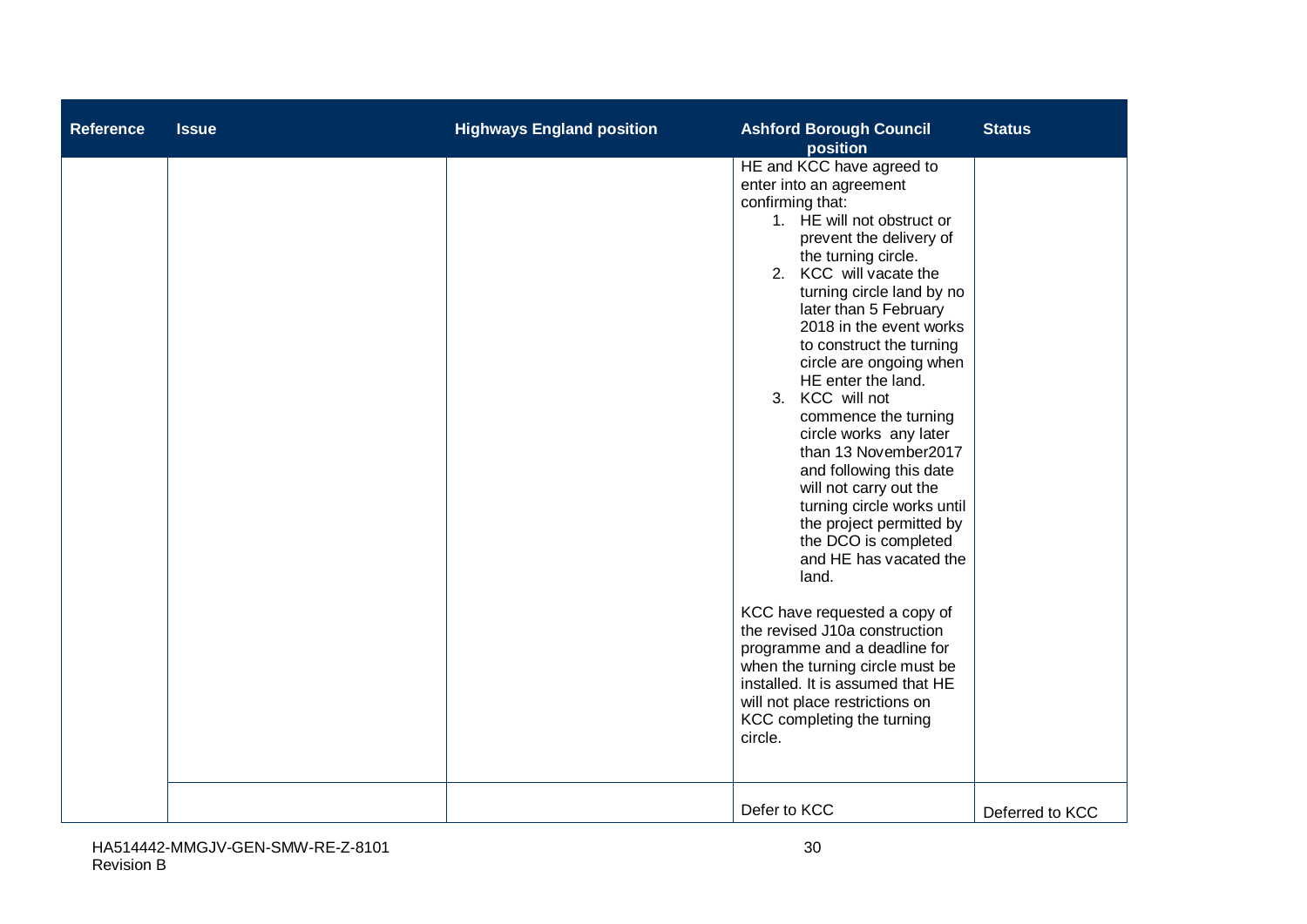| <b>Reference</b> | <b>Issue</b> | <b>Highways England position</b>                                                                                                                                                                                                                                                                                                               | <b>Ashford Borough Council</b><br>position | <b>Status</b> |
|------------------|--------------|------------------------------------------------------------------------------------------------------------------------------------------------------------------------------------------------------------------------------------------------------------------------------------------------------------------------------------------------|--------------------------------------------|---------------|
|                  | Safety       | The Scheme will also provide a safer<br>network. The introduction of 40mph<br>speed limits on the link road, clearer<br>signage and the incorporation of<br>roundabouts in the design allows for<br>more free flowing traffic movements,<br>fewer delays on the network at peak<br>times and improved journey time<br>reliability as a result. |                                            |               |

### Draft Development Consent Order

| <b>Reference</b> | <b>Issue</b>              | <b>Highways England position</b>                                                                                                | <b>Ashford Borough Council</b><br>position                                                                                                                                                                          | <b>Status</b>    |
|------------------|---------------------------|---------------------------------------------------------------------------------------------------------------------------------|---------------------------------------------------------------------------------------------------------------------------------------------------------------------------------------------------------------------|------------------|
| 3.1.24           | Requirements (Schedule 2) | The Requirements contained in<br>Schedule 2 of the draft DCO are<br>agreed between Highways England<br>and the Borough Council. | See ABC's comments on the<br>DCO as part of the written<br>representations.                                                                                                                                         | Under discussion |
| 3.1.25           | Limits of deviation       | Limits of deviation are stated within the<br>Limitations and Assumptions sections<br>of Chapters 5 to 14, Volume 6.1.           | Part 2 section 8 - Limits of<br>deviation. The full implications of<br>this need to be considered and<br>are these limits of deviation<br>covered in the current<br>environmental statement.                        | Under discussion |
|                  | Limits of deviation       | Limits of deviation are covered in ES<br>as above and details materially new<br>and worse effect.                               | It is not clear what is a materially<br>new or material worse<br>environmental effect from those<br>reported in the Environmental<br>statement. Also see ABC's<br>comments on the DCO in written<br>representations | Under discussion |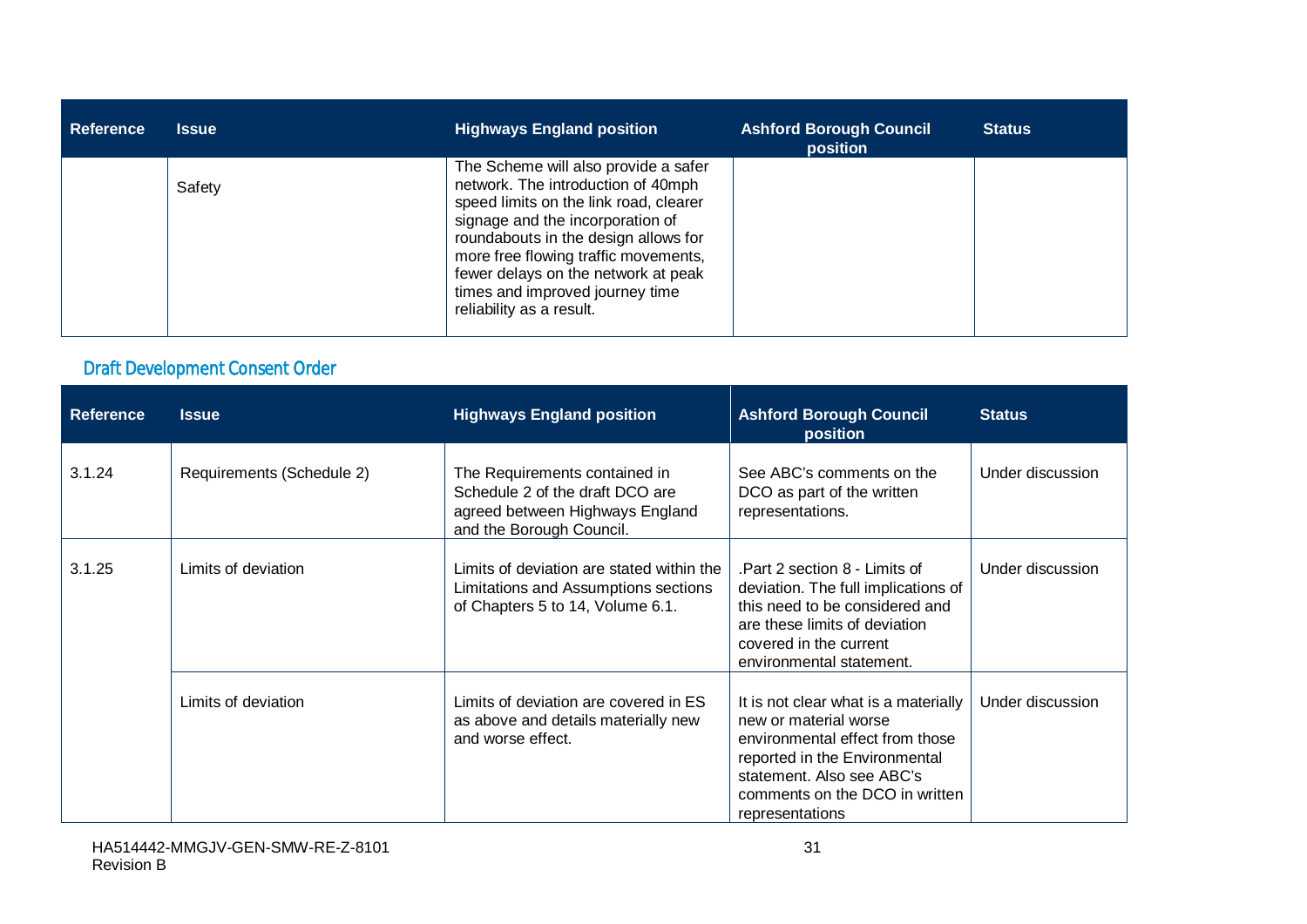#### Social Economic

| <b>Reference</b> | <b>Issue</b>   | <b>Highways England position</b>                                                                                                                                                                              | <b>Ashford Borough Council</b><br>position                                                                                                                                     | <b>Status</b> |
|------------------|----------------|---------------------------------------------------------------------------------------------------------------------------------------------------------------------------------------------------------------|--------------------------------------------------------------------------------------------------------------------------------------------------------------------------------|---------------|
| 3.1.27           | Socio-economic | The Appendix 13.1 Land use and<br>Economic Development Report of the<br>Chapter 13 of the Environmental<br>Statement (Volumes 6.1, 6.2 and 6.3)<br>assesses the social and economic<br>impacts of the Scheme. | Agreed<br>ABC has not carried out a<br>detailed assessment of the<br>Socio-economic case, See<br>ABC's LIR ABC agrees that a<br>social and economic case has<br>been produced. | Agreed        |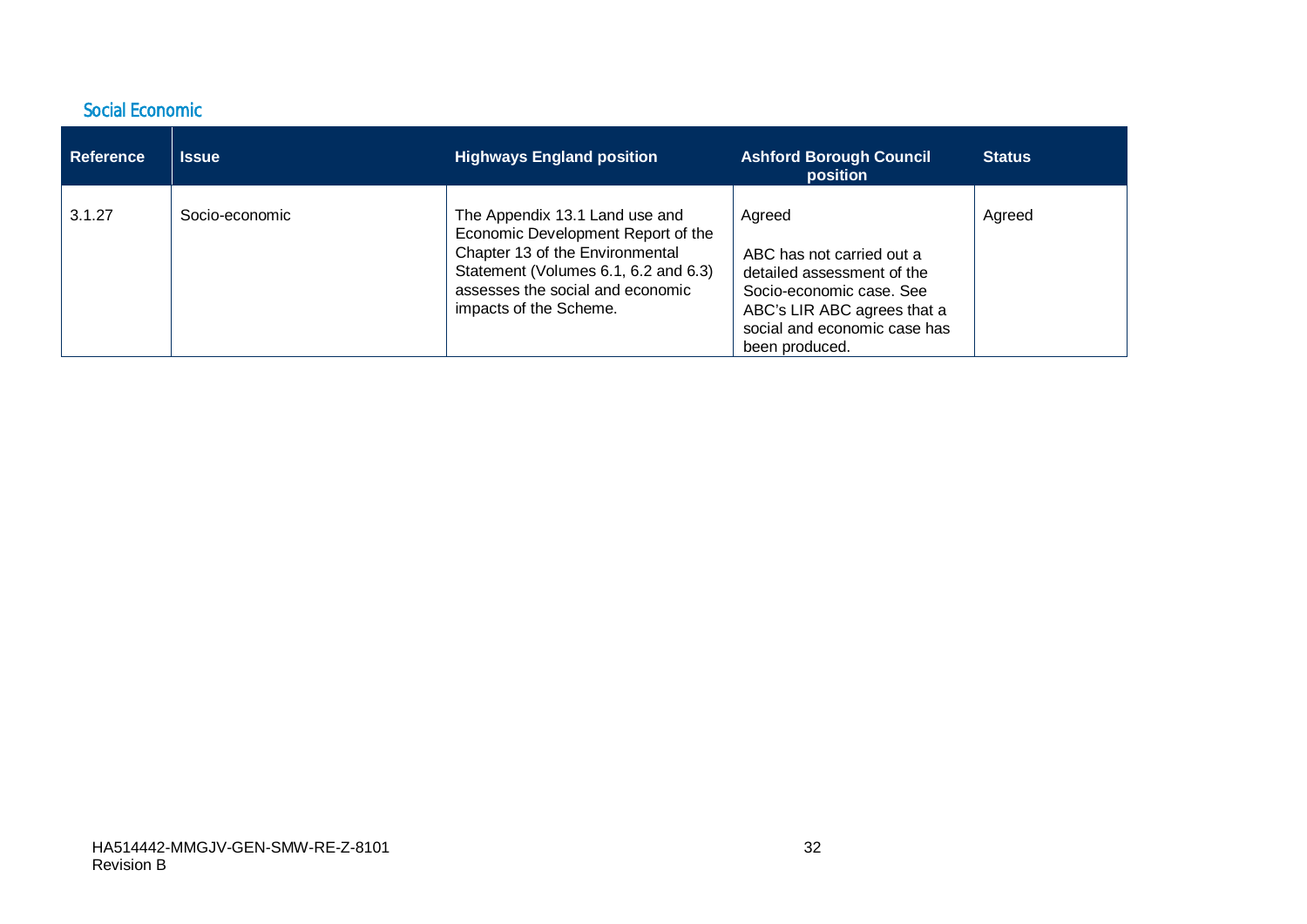#### <span id="page-32-0"></span>3.2 Environmental Statement related issues

# Chapter 5: Air Quality

| <b>Reference</b> | <b>Issue</b>                           | <b>Highways England position</b>                                                                                                                                                                                                                                                                                                                                                                                                                                                                                                                                                                                                                                                                    | <b>Ashford Borough Council</b><br>position                                                                                                                                                                                                                                                                                                                                                                                                                                                                                                                                                                                                                                                                                           | <b>Status</b>                                                                                                                                                                                                                                                                                                                       |
|------------------|----------------------------------------|-----------------------------------------------------------------------------------------------------------------------------------------------------------------------------------------------------------------------------------------------------------------------------------------------------------------------------------------------------------------------------------------------------------------------------------------------------------------------------------------------------------------------------------------------------------------------------------------------------------------------------------------------------------------------------------------------------|--------------------------------------------------------------------------------------------------------------------------------------------------------------------------------------------------------------------------------------------------------------------------------------------------------------------------------------------------------------------------------------------------------------------------------------------------------------------------------------------------------------------------------------------------------------------------------------------------------------------------------------------------------------------------------------------------------------------------------------|-------------------------------------------------------------------------------------------------------------------------------------------------------------------------------------------------------------------------------------------------------------------------------------------------------------------------------------|
| 3.2.1            | Air quality general                    | An Air Quality assessment has been<br>undertaken ((Chapter 5; Air Quality<br>contained in Volume 6.1 of the<br>Environmental Statement). This noted<br>that the temporary traffic lights that<br>would be installed on the A20 across<br>the Swatfield Bridge for approximately<br>7 months may cause queuing,<br>especially during peak periods, on the<br>A20 which has the potential to<br>increase emissions. However, any<br>increase in emissions from queuing<br>would be temporary and for less than a<br>year, are therefore not considered to<br>have any long-term adverse effects.<br>Any effects would be reversible upon<br>completion of the works and therefore<br>not significant. | ABCs relevant representation 3<br>October confirmed/further<br>clarification /information needed<br>so cannot give a general<br>agreement<br>The context of the<br><b>Environmental Statement is</b><br>noted. Further<br>clarification/information is<br>required on the following<br>matters outlined in Chapter 5 of<br>the Environmental Statement.<br>Highways England have<br>provided enough evidence that<br>significant effects during<br>construction are not likely. They<br>have also referred to updated<br>construction plans, which would<br>maintain 2-way flow on the A20<br>during most of the construction<br>phase. This updated plan did<br>not form part of the ES, but is<br>certainly to be welcomed for AQ. | Under discussion<br>Highways<br>England's air<br>quality specialist<br>has been in<br>discussion with<br>Alaric Lester of<br>Temple Group,<br>acting on behalf of<br>ABC. This<br>discussion in<br>ongoing and<br>Statement of<br>Common Ground<br>will be updated in<br>due course to<br>reflect the results<br>of the discussion. |
|                  | Air quality during construction period | The proposed construction traffic<br>management is likely to result in                                                                                                                                                                                                                                                                                                                                                                                                                                                                                                                                                                                                                              | Further information as to<br>whether there is the potential for                                                                                                                                                                                                                                                                                                                                                                                                                                                                                                                                                                                                                                                                      | See above.                                                                                                                                                                                                                                                                                                                          |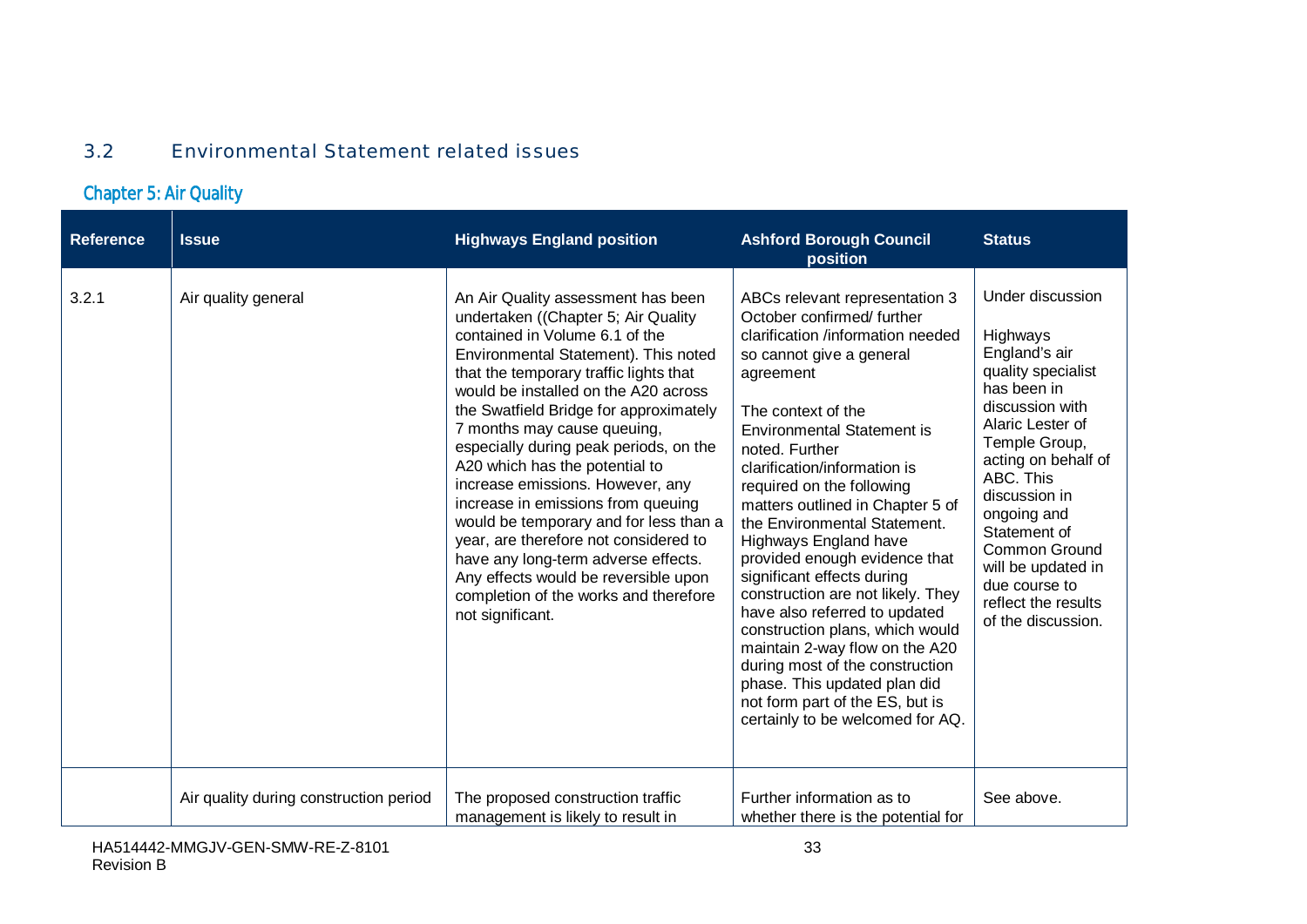| <b>Reference</b> | <b>Issue</b>                                                                                                                                                                                       | <b>Highways England position</b>                                                                                                                                                                                                                                                                                                                                                                                                                                                                                                                                                                                                                                                                                                                                                                                                                                                    | <b>Ashford Borough Council</b><br>position                                                                                                                                                                                                                                                                                                                                                                                                                                                                                                                                                     | <b>Status</b> |
|------------------|----------------------------------------------------------------------------------------------------------------------------------------------------------------------------------------------------|-------------------------------------------------------------------------------------------------------------------------------------------------------------------------------------------------------------------------------------------------------------------------------------------------------------------------------------------------------------------------------------------------------------------------------------------------------------------------------------------------------------------------------------------------------------------------------------------------------------------------------------------------------------------------------------------------------------------------------------------------------------------------------------------------------------------------------------------------------------------------------------|------------------------------------------------------------------------------------------------------------------------------------------------------------------------------------------------------------------------------------------------------------------------------------------------------------------------------------------------------------------------------------------------------------------------------------------------------------------------------------------------------------------------------------------------------------------------------------------------|---------------|
|                  |                                                                                                                                                                                                    | vehicles travelling at a constant free<br>flow speed of 50 miles per hour with<br>fewer speed variations compared to<br>normal operation. The free flow speed<br>coupled with a reduction in speed limit<br>from 70 miles per hour to 50 miles per<br>hour is likely to cause a reduction in<br>vehicle emissions which would benefit<br>air quality. These air quality effects will<br>be temporary and reversible and<br>therefore are not significant                                                                                                                                                                                                                                                                                                                                                                                                                            | DMRB criteria for further<br>assessment to be triggered for<br>the construction phase,<br>specifically (i) Whether changes<br>in speed (either peak-hour or<br>average) at the approaches to<br>50mph speed limits on the M20<br>could trigger DMRB criteria; (ii)<br>Whether temporary changes<br>associated with traffic lights on<br>the A20 or changes in speed on<br>the M20 would be likely to be<br>significant.                                                                                                                                                                        |               |
| 3.2.1            | Air quality during the construction<br>period, specifically, whether<br>temporary changes associated with<br>traffic lights in the A20 or changes in<br>speeds on the M20 would be<br>significant. | The effects of construction along the<br>A20 and the M20 have been assessed<br>to be not significant, this is based on<br>the discussions below:<br>The baseline along the A20 was<br>determined through a Scheme specific<br>monitoring survey. Monitored<br>concentrations of nitrogen dioxide<br>(NO <sub>2</sub> ) have been distance adjusted to<br>the nearest sensitive receptors using<br>the Defra NO <sub>2</sub> distance calculator.<br>The annual mean NO <sub>2</sub> concentrations<br>at the nearest sensitive receptors,<br>which are approximately 15 metres<br>from A20 in the locality of the<br>proposed traffic management, are<br>$27.4\mu$ g/m <sup>3</sup> and therefore well below<br>the annual mean NO <sub>2</sub> objective of<br>$40\mu g/m3$ . It should be noted that the<br>Hospice is located more than 40<br>metres from the road and therefore | Given that annual mean<br>concentrations are below 30<br>$\mu$ g/m <sup>3</sup> , it is accepted that<br>significant effects during<br>construction are unlikely on the<br>A20 over a period of seven<br>months.<br>The temporary traffic<br>management would lead to<br>increases in pollution levels if in<br>place for seven months.<br>Therefore, revisions to the<br>construction plans to maintain<br>two-way flow on the A20 for the<br>majority of the construction<br>phase are welcomed on air<br>quality grounds.<br>It is agreed that a 50mph<br>restriction on the M20 could lead |               |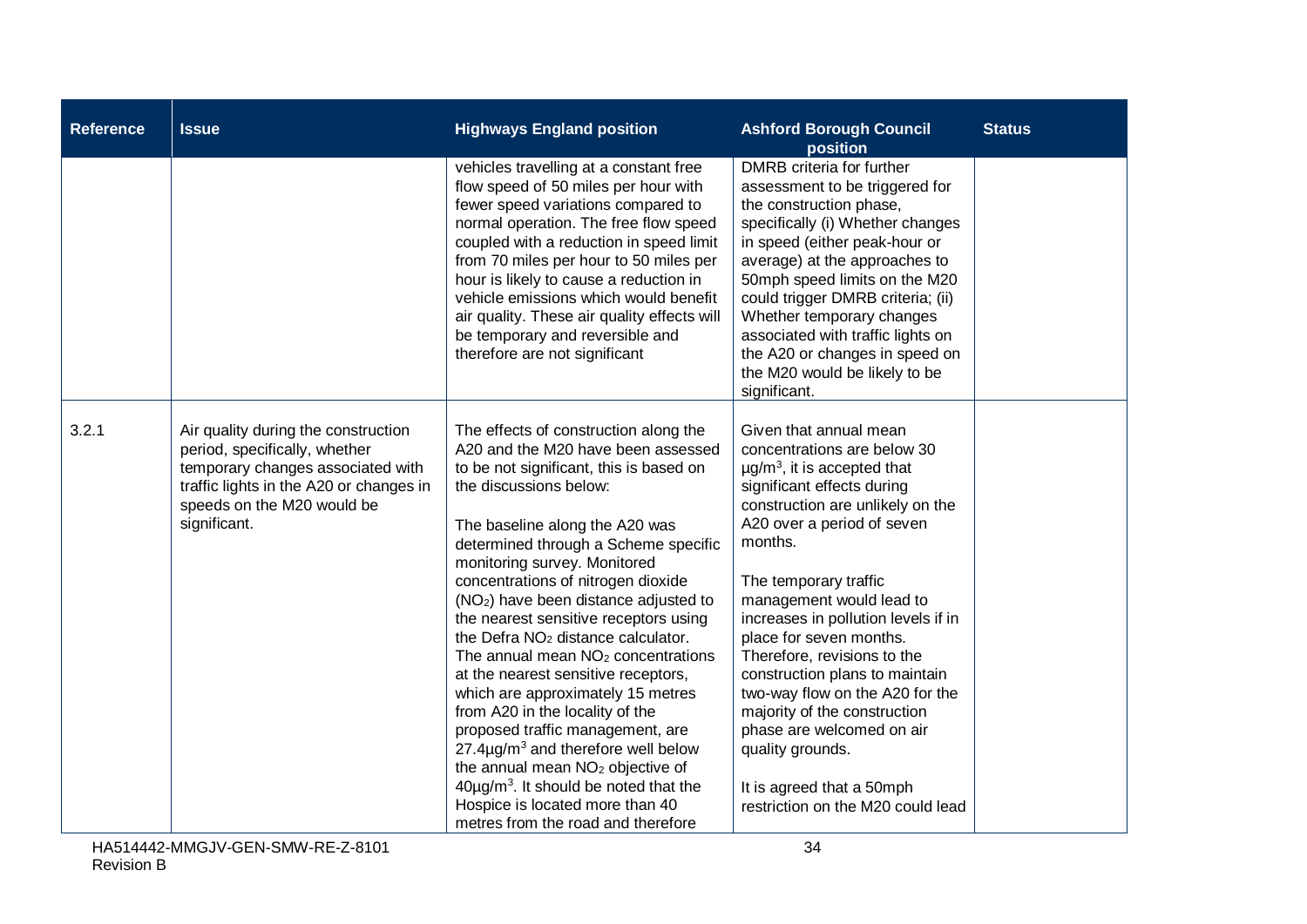| <b>Reference</b> | <b>Issue</b> | <b>Highways England position</b>                                                                                                                                                                                                                                                                                                                                                                                                                                                                                                                                                                                                                             | <b>Ashford Borough Council</b><br>position | <b>Status</b> |
|------------------|--------------|--------------------------------------------------------------------------------------------------------------------------------------------------------------------------------------------------------------------------------------------------------------------------------------------------------------------------------------------------------------------------------------------------------------------------------------------------------------------------------------------------------------------------------------------------------------------------------------------------------------------------------------------------------------|--------------------------------------------|---------------|
|                  |              | concentrations will be considerably<br>lower than these.                                                                                                                                                                                                                                                                                                                                                                                                                                                                                                                                                                                                     | to small reductions in air<br>pollution.   |               |
|                  |              | The latest construction plans are being<br>developed by the contractor and it is<br>now planned that the two-way flow on<br>the A20 will be maintained for the<br>majority of the construction phase.<br>There will still be periods where traffic<br>management will be required but this<br>is only likely to last for periods of up to<br>7 days. Based on the revised<br>construction plans and the current<br>baseline, there will be no significant<br>effects on air quality.                                                                                                                                                                         |                                            |               |
|                  |              | However, in the Environmental<br>Statement, it was proposed that the<br>temporary traffic management along<br>the A20 will be in place for<br>approximately 7 months. Therefore, to<br>further demonstrate that these<br>proposals will not lead to significant<br>effects, changes to NO <sub>2</sub> concentrations<br>have been calculated using the DMRB<br>Screening Tool V4.2. This<br>incorporates speed band emissions in<br>accordance with IAN 185/15.<br>Currently, a combined two-way flow of<br>approximately 14,500 vehicles per day<br>(AADT) use the A20. When<br>conservatively assuming all the traffic<br>has its speed reduced to 'heavy |                                            |               |
|                  |              | congestion' from 'high speed',<br>resultant annual mean NO <sub>2</sub><br>concentrations remain below the air                                                                                                                                                                                                                                                                                                                                                                                                                                                                                                                                               |                                            |               |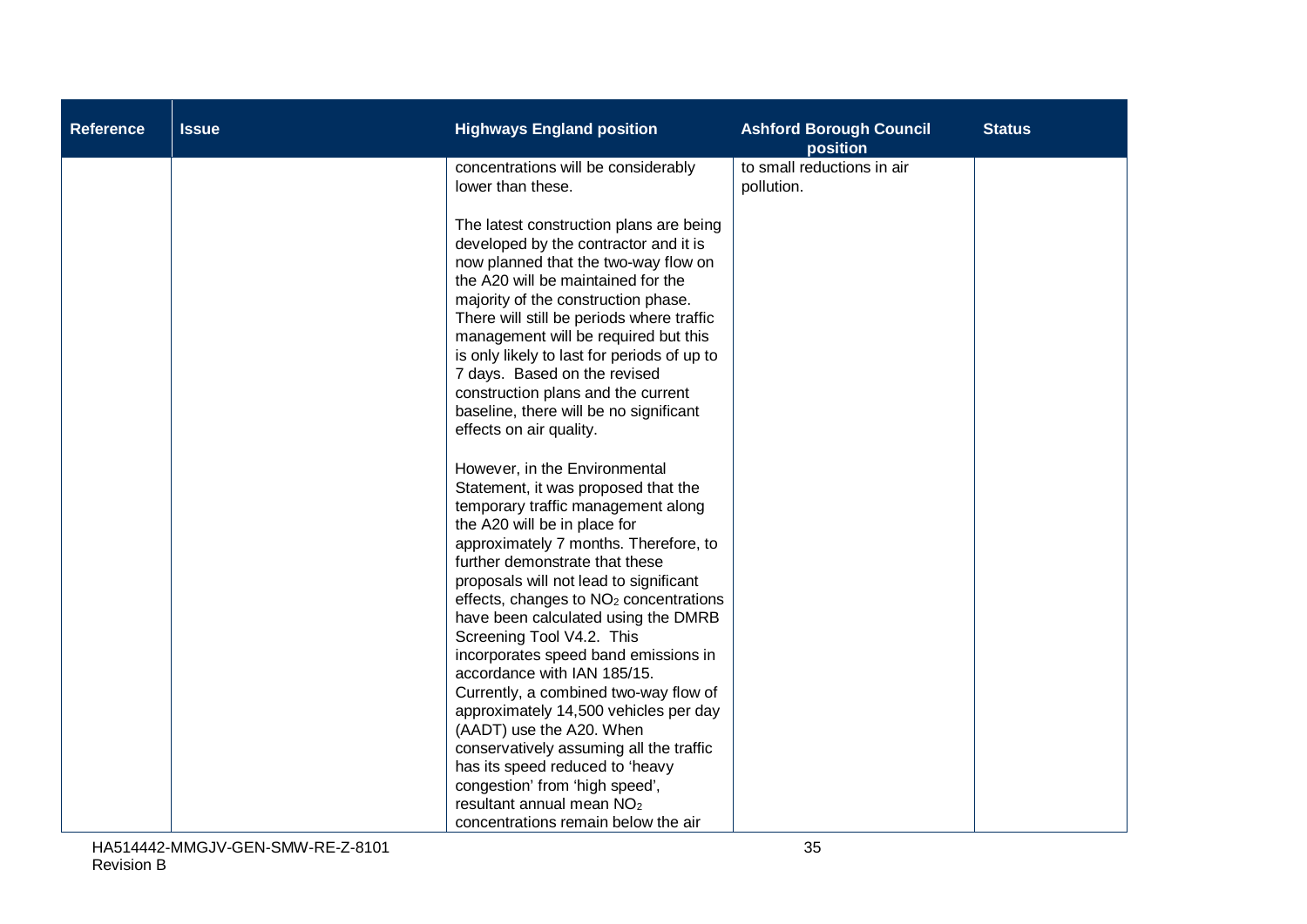| <b>Reference</b> | <b>Issue</b> | <b>Highways England position</b>                                                                                                                                                                                                                                                                                                                                                                                                                                                                                                                                                                                                                                                                                                                                                                                                                | <b>Ashford Borough Council</b><br>position | <b>Status</b> |
|------------------|--------------|-------------------------------------------------------------------------------------------------------------------------------------------------------------------------------------------------------------------------------------------------------------------------------------------------------------------------------------------------------------------------------------------------------------------------------------------------------------------------------------------------------------------------------------------------------------------------------------------------------------------------------------------------------------------------------------------------------------------------------------------------------------------------------------------------------------------------------------------------|--------------------------------------------|---------------|
|                  |              | quality objectives and are therefore not<br>significant.                                                                                                                                                                                                                                                                                                                                                                                                                                                                                                                                                                                                                                                                                                                                                                                        |                                            |               |
|                  |              | When considering the impacts of the<br>traffic management on short term (one<br>hour) objectives, the annual mean<br>concentrations are used as a proxy in<br>accordance with Defra's Local Air<br><b>Quality Management Technical</b><br>Guidance 2016 (TG16). This guidance<br>advises that exceedances of the one<br>hour mean objective for NO <sub>2</sub> are only<br>likely to occur where annual mean<br>concentrations are $60\mu$ g/m <sup>3</sup> or above.<br>When considering the distance of the<br>nearest sensitive receptors where<br>members of the public might<br>reasonably be expected to spend one<br>hour or longer, the annual mean<br>concentrations are predicted to be well<br>below $60\mu g/m^3$ and therefore the traffic<br>management will not create<br>exceedances of the one hour air<br>quality objective. |                                            |               |
|                  |              | The proposed construction traffic<br>management on the M20 is likely to<br>result in vehicles travelling at a<br>constant free flow speed of 50 miles<br>per hour with fewer speed variations<br>compared to normal operation. The<br>free flow speed coupled with a<br>reduction in speed limit from 70 miles<br>per hour to 50 miles per hour is likely<br>to cause a reduction in vehicle                                                                                                                                                                                                                                                                                                                                                                                                                                                    |                                            |               |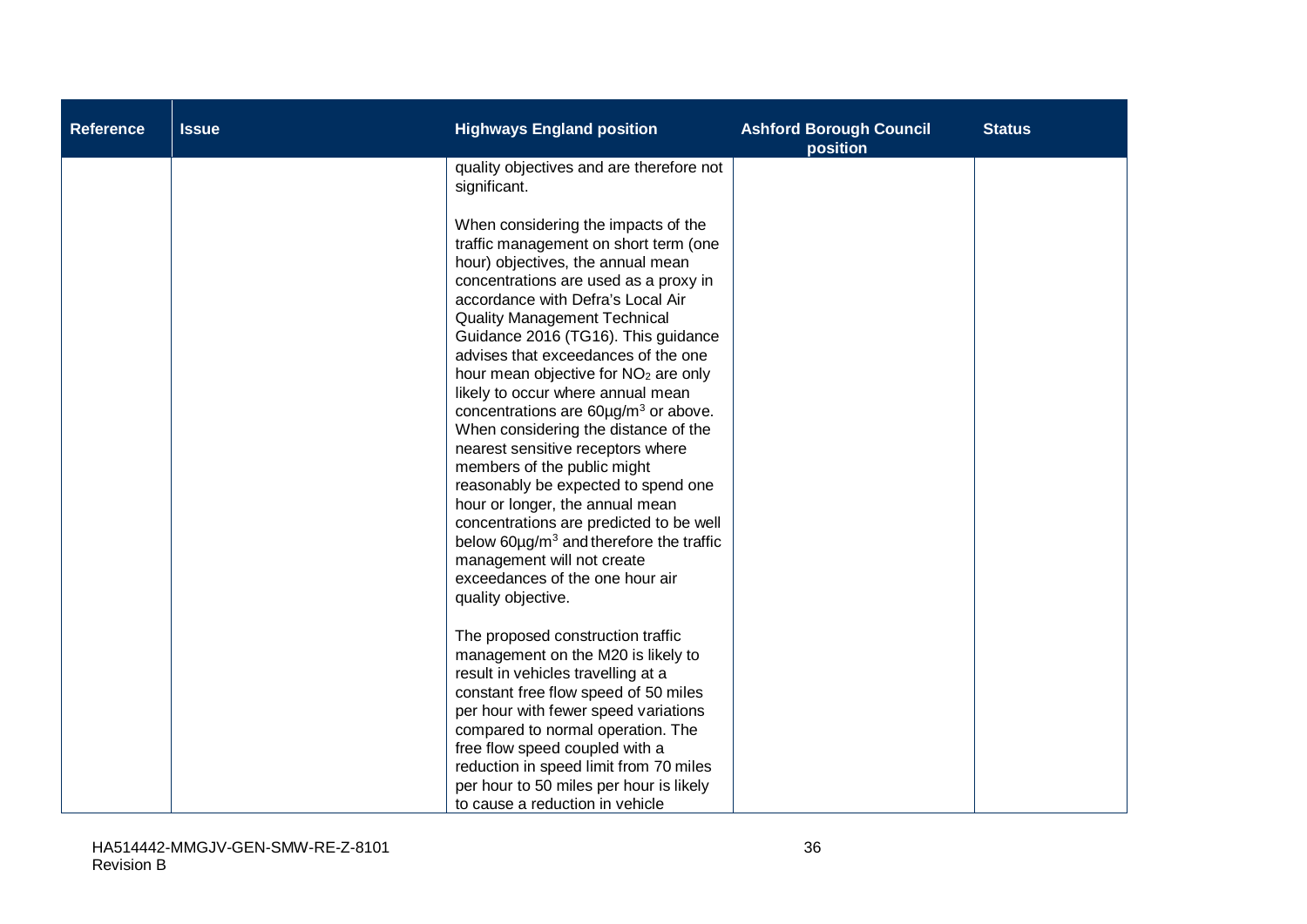| <b>Reference</b> | <b>Issue</b> | <b>Highways England position</b>                                                                                                                                                                                                                                                                                                                                                                                                                                                                                                                                                                                                                                                                                                                                                                                                                                                                                                                                      | <b>Ashford Borough Council</b><br>position                                                                                                                                                                                                                                                                                                                               | <b>Status</b> |
|------------------|--------------|-----------------------------------------------------------------------------------------------------------------------------------------------------------------------------------------------------------------------------------------------------------------------------------------------------------------------------------------------------------------------------------------------------------------------------------------------------------------------------------------------------------------------------------------------------------------------------------------------------------------------------------------------------------------------------------------------------------------------------------------------------------------------------------------------------------------------------------------------------------------------------------------------------------------------------------------------------------------------|--------------------------------------------------------------------------------------------------------------------------------------------------------------------------------------------------------------------------------------------------------------------------------------------------------------------------------------------------------------------------|---------------|
|                  |              | emissions which would benefit air<br>quality.                                                                                                                                                                                                                                                                                                                                                                                                                                                                                                                                                                                                                                                                                                                                                                                                                                                                                                                         |                                                                                                                                                                                                                                                                                                                                                                          |               |
|                  | Air quality  | Information regarding modelled versus<br>observed speeds was provided to ABC<br>at Deadline 4.                                                                                                                                                                                                                                                                                                                                                                                                                                                                                                                                                                                                                                                                                                                                                                                                                                                                        | Further information regarding<br>modelled versus observed<br>speeds that led to derivation of<br>traffic speed data in Appendix<br>5.3.                                                                                                                                                                                                                                  | See above.    |
|                  | Air quality  | This comment is not absolutely clear;<br>however it is assumed the comment<br>relates to the increase in concentration<br>greater than $0.4\mu g/m^3$ at receptor 1469<br>presented in DCO Document 6.3,<br>Appendix 5.4, but not included in the<br>assessment of significance in Chapter<br>5, Table 5.13, Volume 6.1 of the<br><b>Environmental Statement. This</b><br>receptor is located at the garden of the<br>'French Connection' pub at the Orbital<br>Retail park. The air quality objective<br>applicable at this location is for 1 hour<br>averaging periods as discussed in,<br>DCO Document 6.1, Chapter 5, Table<br>5.2. As the annual mean $NO2$<br>concentration is well below 60µg/m <sup>3</sup> in<br>all scenarios the 1-hour air quality<br>objective is unlikely to be exceeded, as<br>discussed in DCO Document 6.1,<br>Chapter 5, Paragraph 5.3.35. All<br>relevant receptors have been<br>considered for the assessment of<br>significance. | Clarification as to the apparent<br>minor discrepancy between<br>5.8.12, Table 5.13 and Appendix<br>5.4 (specifically with respect to<br>receptor 1469). Confirmation<br>that all receptors were fully<br>considered in the 'Main Scheme<br>- Operation' and 'Alternative<br>Scheme - Operation' sections<br>and whether any amendments<br>to the section are necessary. | See above.    |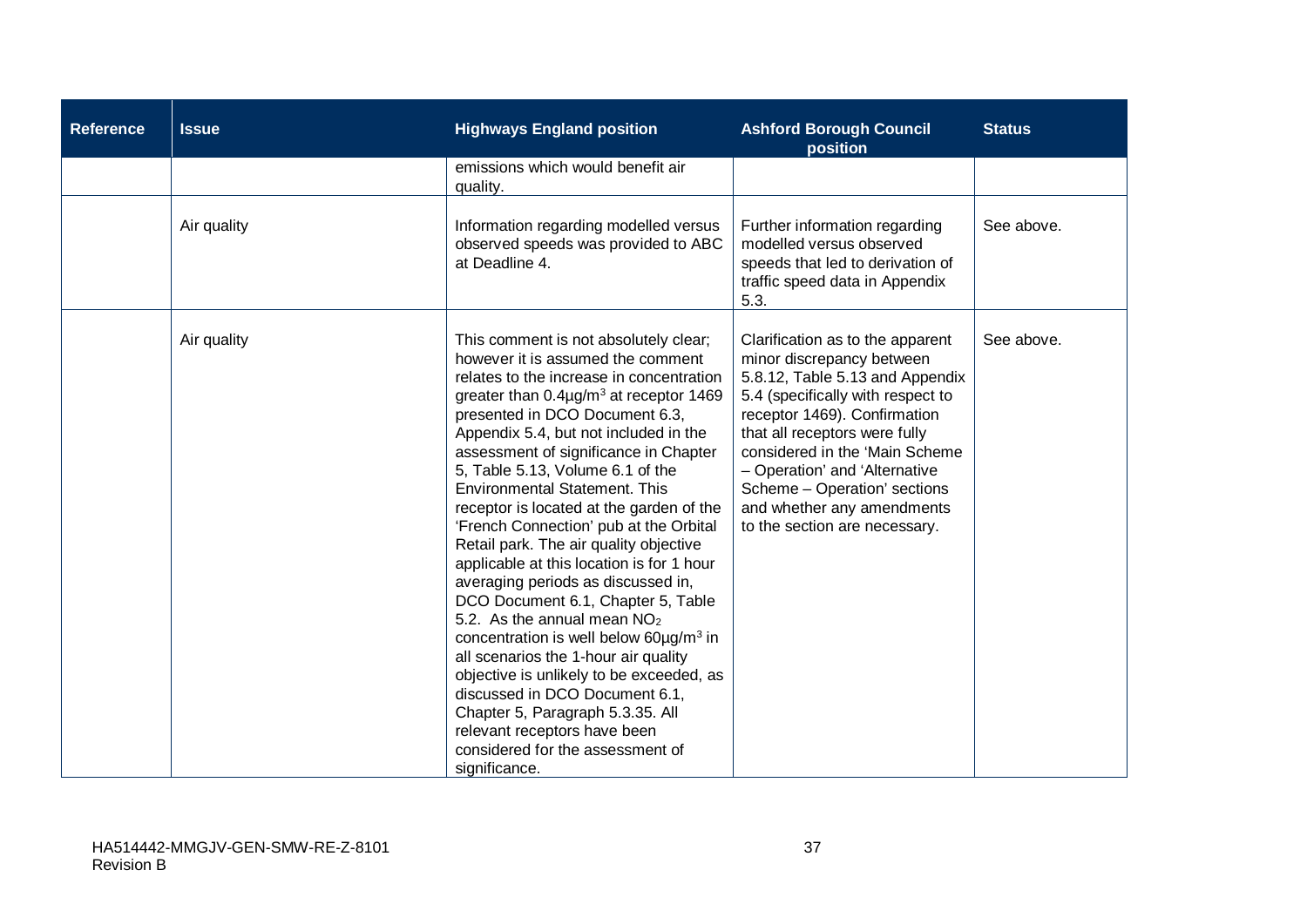| Reference | <b>Issue</b>                                                 | <b>Highways England position</b>                                                                                                                                                                                                 | <b>Ashford Borough Council</b><br>position                                                                                                                                                                                                                                    | <b>Status</b> |
|-----------|--------------------------------------------------------------|----------------------------------------------------------------------------------------------------------------------------------------------------------------------------------------------------------------------------------|-------------------------------------------------------------------------------------------------------------------------------------------------------------------------------------------------------------------------------------------------------------------------------|---------------|
| 3.2.2     | <b>Outline Construction Environmental</b><br>Management Plan | The Air Quality measures included in<br>the Outline Construction<br>Environmental Management Plan<br>(DCO Document 6.3, Appendix 17.1)<br>are appropriate and are agreed<br>between Highways England and the<br>Borough Council. | ABCs relevant representation 3<br>October confirmed further<br>clarification /information needed<br>so cannot give a general<br>agreement.<br>The Air Quality measures<br>included in the Outline<br><b>Construction Environmental</b><br>Management Plan are<br>appropriate. | Agreed        |

### Chapter 6: Cultural Heritage

| <b>Reference</b> | <b>Issue</b>                                                                             | <b>Highways England position</b>                                                                                                                                                                                                                                                                           | <b>Ashford Borough Council</b><br>position                                                                                                                                                                                                       | <b>Status</b>   |
|------------------|------------------------------------------------------------------------------------------|------------------------------------------------------------------------------------------------------------------------------------------------------------------------------------------------------------------------------------------------------------------------------------------------------------|--------------------------------------------------------------------------------------------------------------------------------------------------------------------------------------------------------------------------------------------------|-----------------|
| 3.2.3            | <b>Cultural Heritage</b>                                                                 | The Cultural Heritage Chapter<br>(Chapter 6) of the Environmental<br>Statement and associated figures and<br>technical appendices (Volumes 6.1,<br>6.2 and 6.3) properly assess the<br>potential impacts of the Schemes on<br>cultural heritage and the methodology<br>used is appropriate.                | Defer to specialists - Historic<br>England and KCC to comment.<br>We don't agree with the final<br>mitigation detail at present                                                                                                                  | Deferred to KCC |
| 3.2.4            | Impact on Grade 1 listed St Mary's<br>Church and adjoining listed Court<br>Lodge complex | A Cultural Heritage Assessment has<br>been undertaken (Chapter 6; Cultural<br>Heritage, Volume 6.1 of the<br>Environmental Statement) which<br>includes an assessment of the effects<br>of the Main and Alternative Scheme on<br>the viability and setting of St Marys<br>Church. The assessment concludes | The setting of the Grade 1 and<br>adjoining Grade 2 Court Lodge<br>complex is important. The<br>comments from Historic<br>England need to be considered<br>and whether improvements can<br>be provided such as less<br>highway paraphernalia and | Agreed          |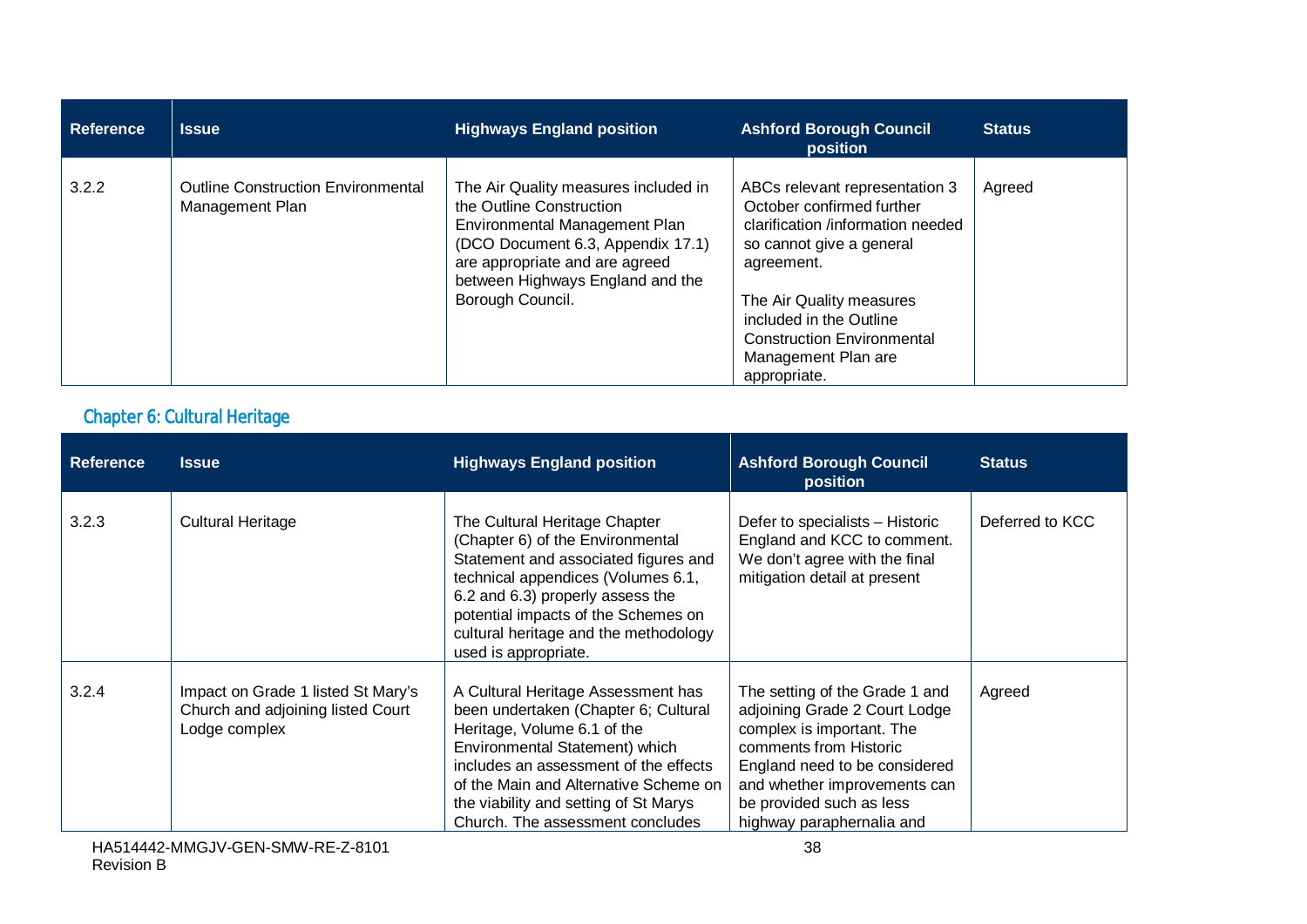| <b>Reference</b> | <b>Issue</b>                                                 | <b>Highways England position</b>                                                                                                                                                                                                                                                                                                                                                                                                                                                                                                                                                                                                                                                                                              | <b>Ashford Borough Council</b><br>position                                                                                                                                                         | <b>Status</b>    |
|------------------|--------------------------------------------------------------|-------------------------------------------------------------------------------------------------------------------------------------------------------------------------------------------------------------------------------------------------------------------------------------------------------------------------------------------------------------------------------------------------------------------------------------------------------------------------------------------------------------------------------------------------------------------------------------------------------------------------------------------------------------------------------------------------------------------------------|----------------------------------------------------------------------------------------------------------------------------------------------------------------------------------------------------|------------------|
|                  |                                                              | that the Main and Alternative have the<br>potential for a residual effect on the<br>setting of the asset as elements of the<br>proposed new Link Road and the<br>junction with the A2070<br>(embankments, lampposts, signage<br>etc.) would be visible from the church.<br>The proposed Link Road would form a<br>new visual barrier in the landscape to<br>the north and north east of the asset.<br>Design measures such as landscaping<br>would reduce the potential impact on<br>the setting and character of the<br>church. To retain the viability of St<br>Marys Church, pedestrian and road<br>links to the church would be retained<br>throughout construction and operation<br>of the Main and Alternative Schemes. | more space for landscaping to<br>the noise barrier to the north.<br>There are no details of the new<br>footbridge so this impact on the<br>setting of these buildings cannot<br>be fully assessed. |                  |
| 3.2.5            | <b>Outline Construction Environmental</b><br>Management Plan | The Cultural Heritage measures<br>included in the Outline Construction<br>Environmental Management Plan<br>(Appendix 17.1 contained in Volume<br>6.3 of the Environmental Statement)<br>are appropriate and are agreed<br>between Highways England and the<br>Borough Council.                                                                                                                                                                                                                                                                                                                                                                                                                                                | Defer to specialists Historic<br>England and KCC to comment.                                                                                                                                       | Deferred to KCC  |
| 3.2.6            | Written Scheme of Investigation                              | Highways England has prepared a<br>Written Scheme of Investigation, which<br>will has been sent to KCC for approval<br>by the County Archaeologist.                                                                                                                                                                                                                                                                                                                                                                                                                                                                                                                                                                           | Waiting for this to happen                                                                                                                                                                         | Under discussion |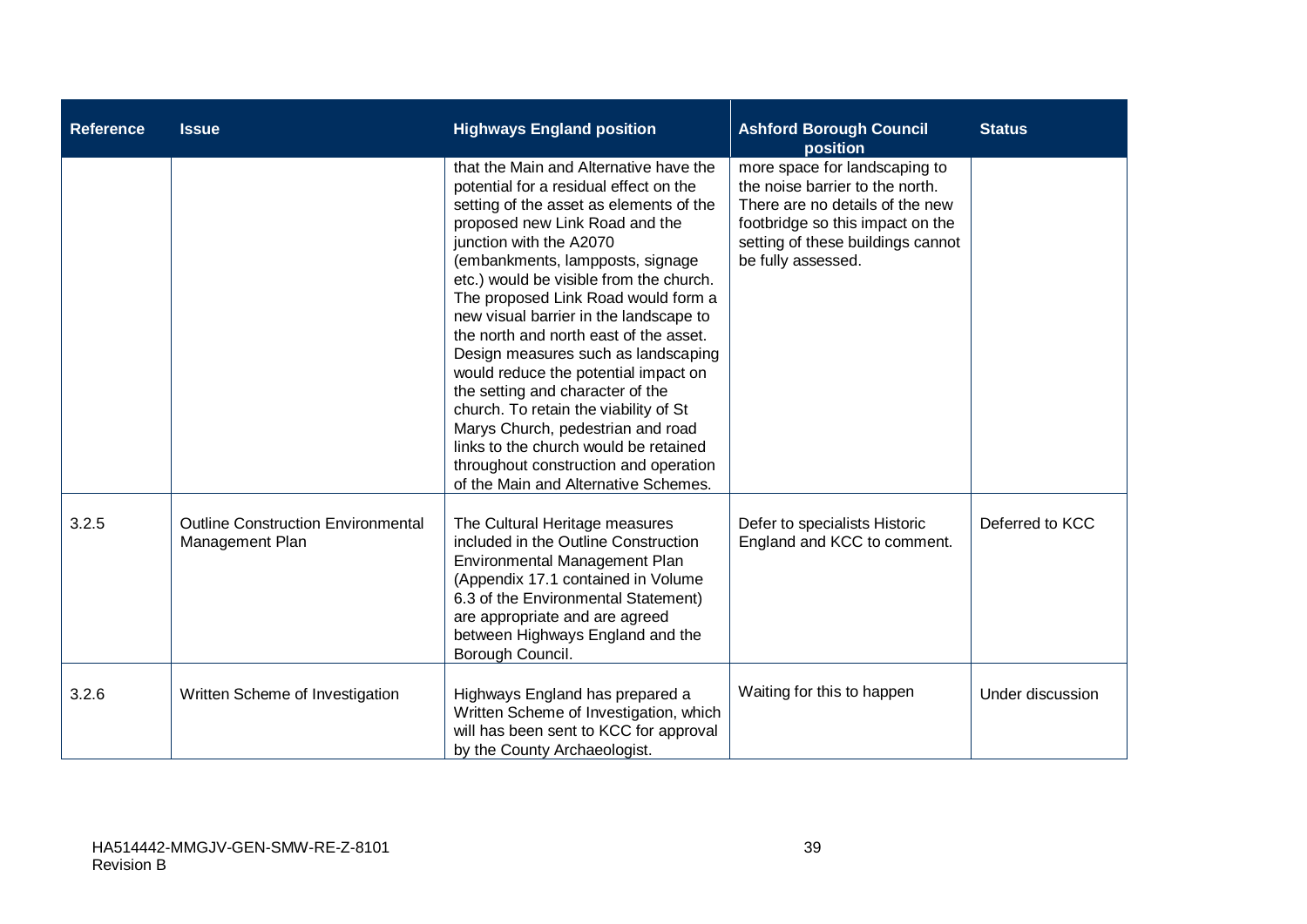|  | <b>Chapter 7: Landscape</b> |
|--|-----------------------------|
|  |                             |

| <b>Reference</b> | <b>Issue</b>            | <b>Highways England position</b>                                                                                                                                                                                              | <b>Ashford Borough Council</b><br>position                                                                                                                                                                                                                                                                                                                                                                                                                                                                                                                                                                                                                                                                                                                                              | <b>Status</b> |
|------------------|-------------------------|-------------------------------------------------------------------------------------------------------------------------------------------------------------------------------------------------------------------------------|-----------------------------------------------------------------------------------------------------------------------------------------------------------------------------------------------------------------------------------------------------------------------------------------------------------------------------------------------------------------------------------------------------------------------------------------------------------------------------------------------------------------------------------------------------------------------------------------------------------------------------------------------------------------------------------------------------------------------------------------------------------------------------------------|---------------|
| 3.2.7            | Landscape               | The Landscape Chapter (Chapter 7) of the<br>Environmental Statement and associated<br>figures and technical appendices (Volumes<br>6.1, 6.2 and 6.3) properly assess the<br>potential impacts of the Schemes on<br>landscape. | Some issues raised in ABC 's<br>relevant representation 3 Oct.<br>Still maintain there are<br>inadequacies in the LVIA<br>assessment however we have<br>sought to address concerns<br>regarding effects through the<br>optimisation of landscape<br>mitigation. These matters were<br>discussed at the meeting<br>between the Applicant and<br>ABC on 31 March 2017.<br>Whilst we have reviewed and<br>agreed the meeting minutes<br>with the Applicant, we reserve<br>our position as to whether our<br>concerns have been<br>adequately addressed until we<br>have had a chance to review<br>the revised Masterplan<br>drawings and accompanying<br>'Statement of Design' which<br>we understand are to be<br>submitted by the Applicant as<br>part of the Deadline 6<br>submissions. | Not agreed    |
|                  | Landscape - methodology | The Landscape Chapter (Chapter 7) of the<br>Environmental Statement and associated<br>figures and technical appendices (Volumes<br>6.1, 6.2 and 6.3) has used the appropriate<br>methodology.                                 | As above.                                                                                                                                                                                                                                                                                                                                                                                                                                                                                                                                                                                                                                                                                                                                                                               | As above.     |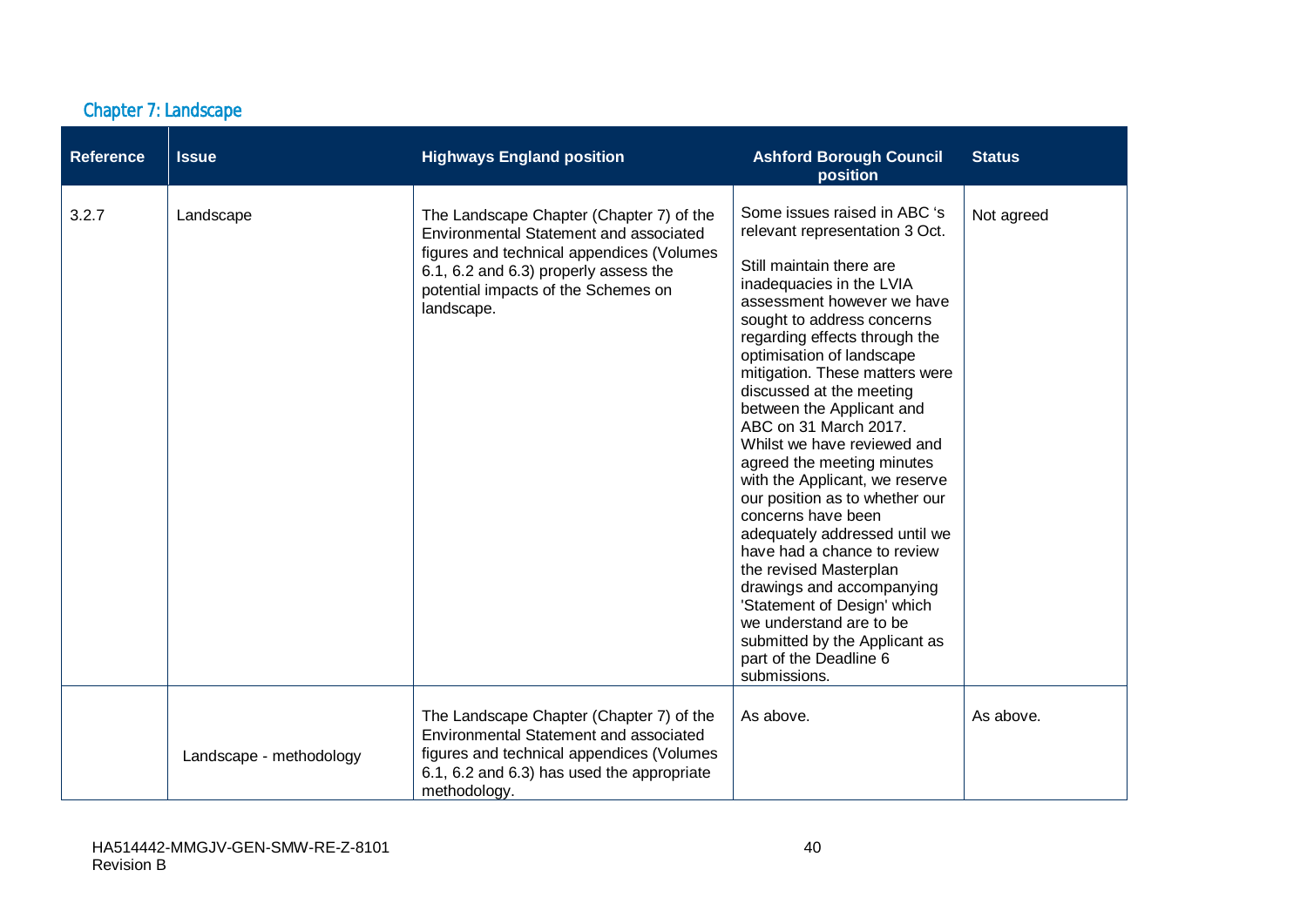| <b>Reference</b> | <b>Issue</b>                                      | <b>Highways England position</b>                                                                                                                                                                                                                                                                                                                               | <b>Ashford Borough Council</b><br>position                                                                                                                                                                                                                                                                                                                                                                                                                                                                                                                                                               | <b>Status</b> |
|------------------|---------------------------------------------------|----------------------------------------------------------------------------------------------------------------------------------------------------------------------------------------------------------------------------------------------------------------------------------------------------------------------------------------------------------------|----------------------------------------------------------------------------------------------------------------------------------------------------------------------------------------------------------------------------------------------------------------------------------------------------------------------------------------------------------------------------------------------------------------------------------------------------------------------------------------------------------------------------------------------------------------------------------------------------------|---------------|
|                  |                                                   |                                                                                                                                                                                                                                                                                                                                                                |                                                                                                                                                                                                                                                                                                                                                                                                                                                                                                                                                                                                          |               |
| 3.2.13           | Environmental Masterplan                          | The Arboriculture Survey Report and<br>Arboriculture Implications Assessment<br>(Appendix 7.1 and Appendix 7.3, Volume<br>6.3 of the Environmental Statement)<br>properly address the potential impacts of<br>the Scheme on trees                                                                                                                              | Some issues raised in ABC 's<br>relevant representation 3 Oct<br>Following meeting with the<br>applicant on 31 March 2017<br>mitigation measures have<br>been developed and improved.<br>Whilst we have reviewed and<br>agreed the meeting minutes<br>with the Applicant, we reserve<br>our position as to whether our<br>concerns have been<br>adequately addressed until we<br>have had a chance to review<br>the revised Masterplan<br>drawings and accompanying<br>'Statement of Design' which<br>we understand are to be<br>submitted by the Applicant as<br>part of the Deadline 6<br>submissions. | Agreed        |
| 3.2.14           | Arboriculture - impacts of the<br>Scheme on trees | The Arboriculture Survey Report and<br>Arboriculture Implications Assessment<br>(Appendix 7.1 and Appendix 7.3, Volume<br>6.3 of the Environmental Statement)<br>properly address the potential impacts of<br>the Scheme on trees. These have been<br>updated to include trees with Tree<br>Preservation Orders (TPOs) that were not<br>previously identified. | Nothing further to add.                                                                                                                                                                                                                                                                                                                                                                                                                                                                                                                                                                                  | Agreed        |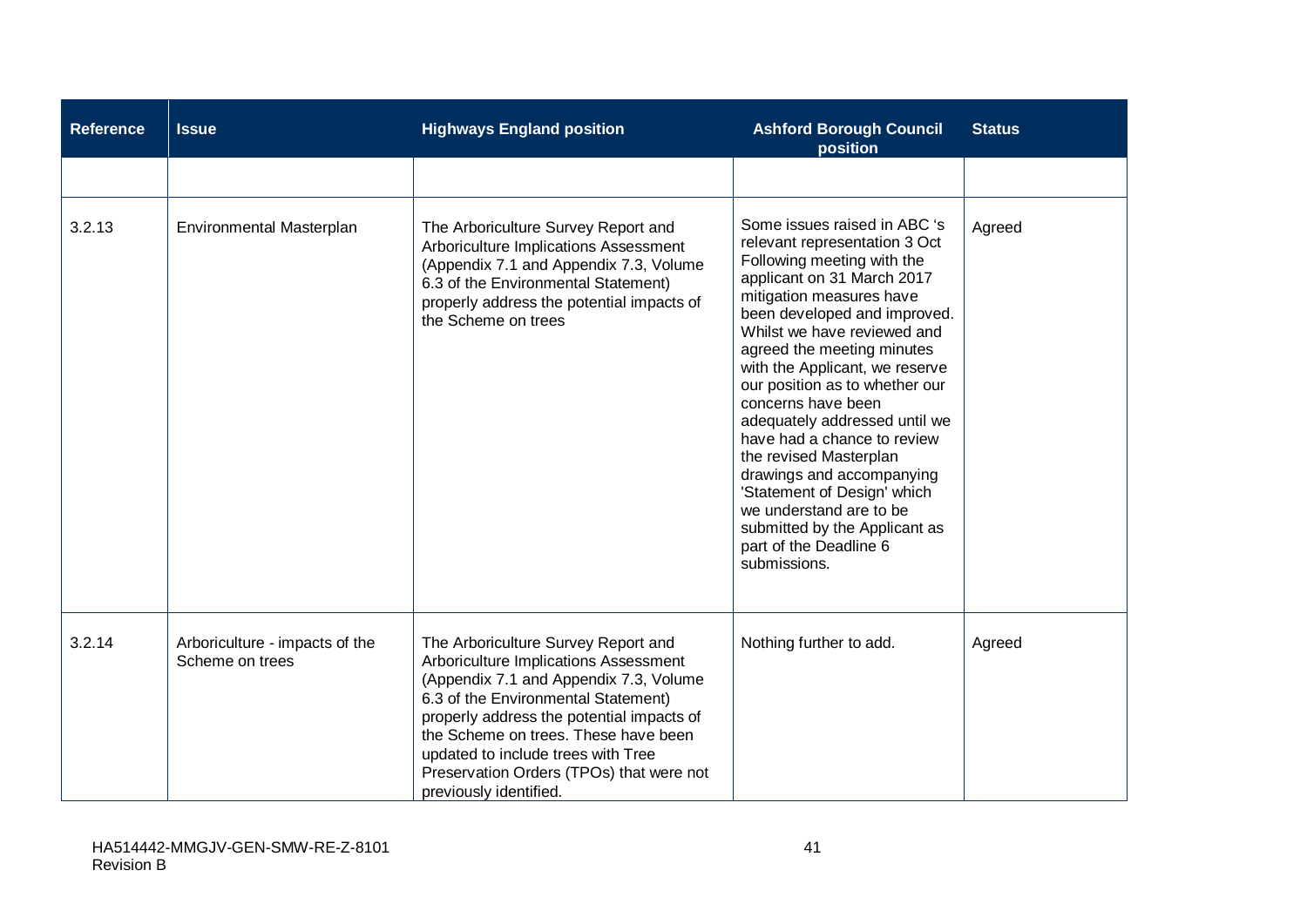| <b>Reference</b> | <b>Issue</b>                                 | <b>Highways England position</b>                                                                                                                                                                                                            | <b>Ashford Borough Council</b><br>position                                                                                                                                                                                                                                                                                                                                                                                        | <b>Status</b> |
|------------------|----------------------------------------------|---------------------------------------------------------------------------------------------------------------------------------------------------------------------------------------------------------------------------------------------|-----------------------------------------------------------------------------------------------------------------------------------------------------------------------------------------------------------------------------------------------------------------------------------------------------------------------------------------------------------------------------------------------------------------------------------|---------------|
|                  | Arboriculture - methodology                  | The Arboriculture Survey Report and<br>Arboriculture Implications Assessment<br>(Appendix 7.1 and Appendix 7.3, Volume<br>6.3 of the Environmental Statement) has<br>used the appropriate methodology.                                      | Nothing further to add.                                                                                                                                                                                                                                                                                                                                                                                                           | Agreed        |
| 3.2.17           | Arboricultural Survey Report                 | The Arboricultural Survey Report (Appendix<br>7.1, Volume 6.3 of the Environmental<br>Statement) and the Arboriculture<br>Implications Assessment (Appendix 7.3,<br>Volume 6.3 of the Environmental<br>Statement) state 36 groups of trees. | Arboricultural Survey Report<br>Appendix 7.1<br>Page 8, paragraph 6 of the<br><b>Executive Summary states that</b><br>there are 36 tree groups in the<br>survey, however the Schedule<br>of Trees as well as page 14<br>paragraph 2.1.9 specifies that<br>there are 35 groups which<br>have been surveyed. An error<br>in counting group G30 twice in<br>the Schedule of Trees has<br>resulted in inconsistency in the<br>report. | Agreed        |
| 3.2.18           | Arboricultural Survey Report<br>Appendix 7.1 | A copy of our arboriculturalist's CV and<br>qualifications -must be supplied if required.                                                                                                                                                   | Page 10, paragraph 1.5.1<br>states that the survey was<br>undertaken by a qualified<br>Arboriculturalist, please can<br>the level of qualification for<br>example 'level 3' qualification<br>be specified. While this may<br>not be a statutory requirement<br>clarification concerning the<br>competency of the surveyor<br>would be required in line with<br>best practice.                                                     | Agreed        |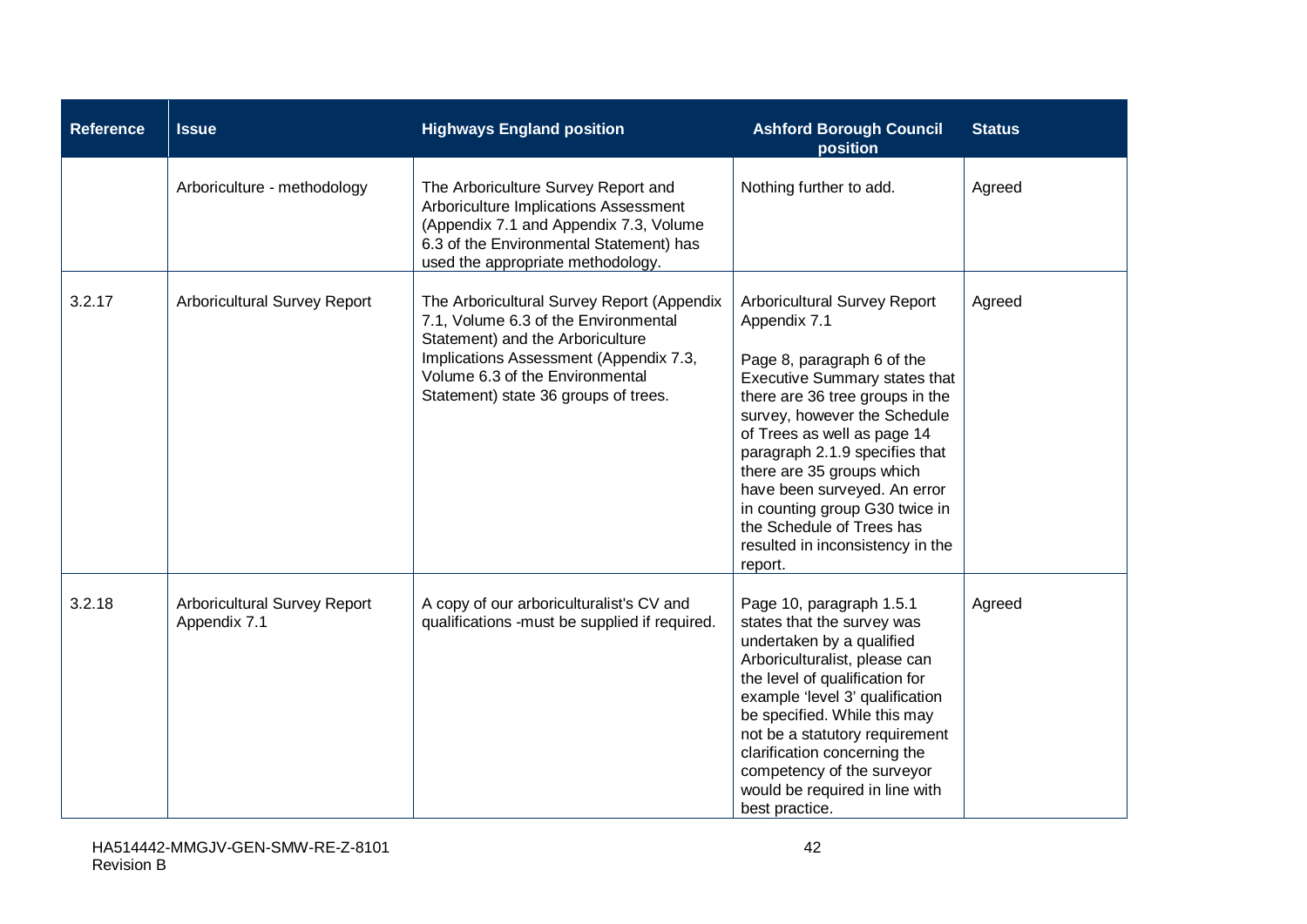| <b>Reference</b> | <b>Issue</b>                                       | <b>Highways England position</b>                                                                                                                                                                                                                                                                                                                                                                                                                                                                                                                                           | <b>Ashford Borough Council</b><br>position                                                                                                                                                                                                                                                             | <b>Status</b> |
|------------------|----------------------------------------------------|----------------------------------------------------------------------------------------------------------------------------------------------------------------------------------------------------------------------------------------------------------------------------------------------------------------------------------------------------------------------------------------------------------------------------------------------------------------------------------------------------------------------------------------------------------------------------|--------------------------------------------------------------------------------------------------------------------------------------------------------------------------------------------------------------------------------------------------------------------------------------------------------|---------------|
| 3.2.19           | Arboricultural Survey Report<br>Appendix 7.1       | The groups were assessed under section<br>4.4.2.3 and the note following 4.4.2.3 of<br>BS5837:2012 which reads: "NOTE The<br>term "group" is intended to identify trees<br>that form cohesive arboricultural features<br>either aerodynamically (e.g. trees that<br>provide companion shelter), visually (e.g.<br>avenues or screens) or culturally, including<br>for biodiversity (e.g. parkland or wood<br>pasture), in respect of each of the three<br>subcategories (see 4.5).                                                                                         | Page 13, paragraph 2.1.2 to<br>2.1.4 discusses 'grouping' of<br>trees in the survey. In the<br>absence of clarification it is<br>assumed that the groups were<br>selected in accordance 4.2.4<br>(B) of BS 5837:2012                                                                                   | Agreed        |
| 3.2.20           | Arboricultural Survey Report<br>Appendix 7.1       | A physical inspection of the trees indicted<br>that these were hybrid black poplar rather<br>than native. The physical feature reviewed<br>included a) the leaves were flat based and<br>not diamond b) the leaves were heavily<br>rather than shallowly toothed, c) there were<br>no spiral galls on the leaf stem (the<br>presence of which would have indicated<br>that these would be native as the gall is<br>reportedly present on all the native<br>population) d) the overall habit of the trees<br>was upward ascending branches rather<br>than downward curving. | Page 13, paragraph 2.1.4<br>discusses hybrid black poplar<br>trees. Was a check made to<br>establish if these were hybrid<br>or native black poplar trees, as<br>native black poplar are<br>nationally important and may<br>require special consideration<br>or upgrading of their category<br>status. | Agreed        |
| 3.2.21           | Arboricultural Survey Report<br>Appendix 7.1       | A full Latin species list will be added to the<br>Arboricultural Survey Report (Appendix 7.1,<br>Volume 6.3 of the Environmental<br>Statement)                                                                                                                                                                                                                                                                                                                                                                                                                             | Page 24, Appendix B. Species<br>list cross referencing common<br>names with scientific/botanical<br>names is missing from the<br>report.(paragraph 1.5.6)                                                                                                                                              | Agreed        |
| 3.2.22           | Arboricultural Implications<br>Report Appendix 7.3 | Arboriculture Implications Assessment<br>(Appendix 7.3, Volume 6.3 of the                                                                                                                                                                                                                                                                                                                                                                                                                                                                                                  | Page 8, paragraph 2 of the<br><b>Executive Summary states that</b>                                                                                                                                                                                                                                     | Agreed        |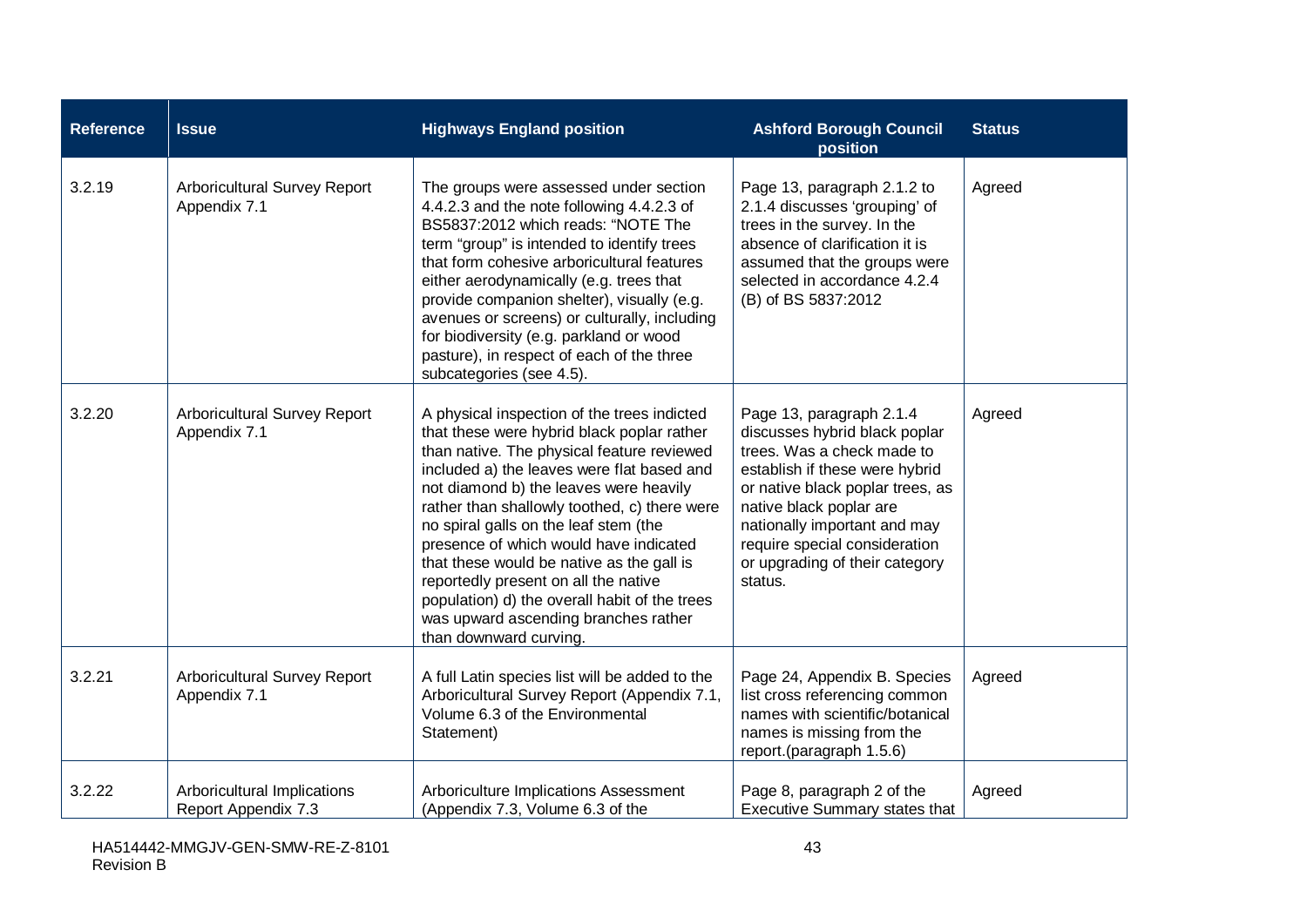| <b>Reference</b> | <b>Issue</b>                                       | <b>Highways England position</b>                                                                                                                                                                                                            | <b>Ashford Borough Council</b><br>position                                                                                                                                                                                                                                                                                                                            | <b>Status</b> |
|------------------|----------------------------------------------------|---------------------------------------------------------------------------------------------------------------------------------------------------------------------------------------------------------------------------------------------|-----------------------------------------------------------------------------------------------------------------------------------------------------------------------------------------------------------------------------------------------------------------------------------------------------------------------------------------------------------------------|---------------|
|                  |                                                    | Environmental Statement) references to be<br>checked                                                                                                                                                                                        | the Arboricultural Implications<br>Report should be read in<br>conjunction with M20 Junction<br>10a Arboricultural Survey<br>Report (June 2016) document<br>reference 341755-09-300-RE-<br>02-A, however the Survey<br>Report we have reviewed is<br>reference July (2016)<br>reference HA514442-MMGJV-<br>GEN-SMW-RE-Z-630701, and<br>therefore does not correspond. |               |
| 3.2.23           | Arboricultural Implications<br>Report Appendix 7.3 | The Arboricultural Survey Report (Appendix<br>7.1, Volume 6.3 of the Environmental<br>Statement) and the Arboriculture<br>Implications Assessment (Appendix 7.3,<br>Volume 6.3 of the Environmental<br>Statement) state 36 groups of trees. | Page 8, paragraph 2 of the<br><b>Executive Summary states that</b><br>36 groups of trees were<br>surveyed, however this does<br>not correspond with the<br>Schedule of Trees in the<br><b>Arboricultural Survey Report</b><br>which states 35 groups.                                                                                                                 | Agreed        |
| 3.2.24           | Arboricultural Implications<br>Report Appendix 7.3 | Arboriculture Implications Assessment<br>(Appendix 7.3, Volume 6.3 of the<br>Environmental Statement) references to be<br>checked                                                                                                           | Page 11 paragraph 1.4.1<br>states that due to minor<br>changes in the scope of works,<br>a revised Arboricultural Survey<br>report was issued. Clarification<br>is required to whether the<br>latest report corresponds to<br>report reference July (2016)<br>reference HA514442-MMGJV-<br>GEN-SMW-RE-Z-630701.                                                       | Agreed        |
| 3.2.25           | Arboricultural Implications<br>Report Appendix 7.3 | Generally RPA incursions should not occur<br>on site as protective fencing should exclude                                                                                                                                                   | In Section 3 there is no<br>reference to root incursion                                                                                                                                                                                                                                                                                                               | Agreed        |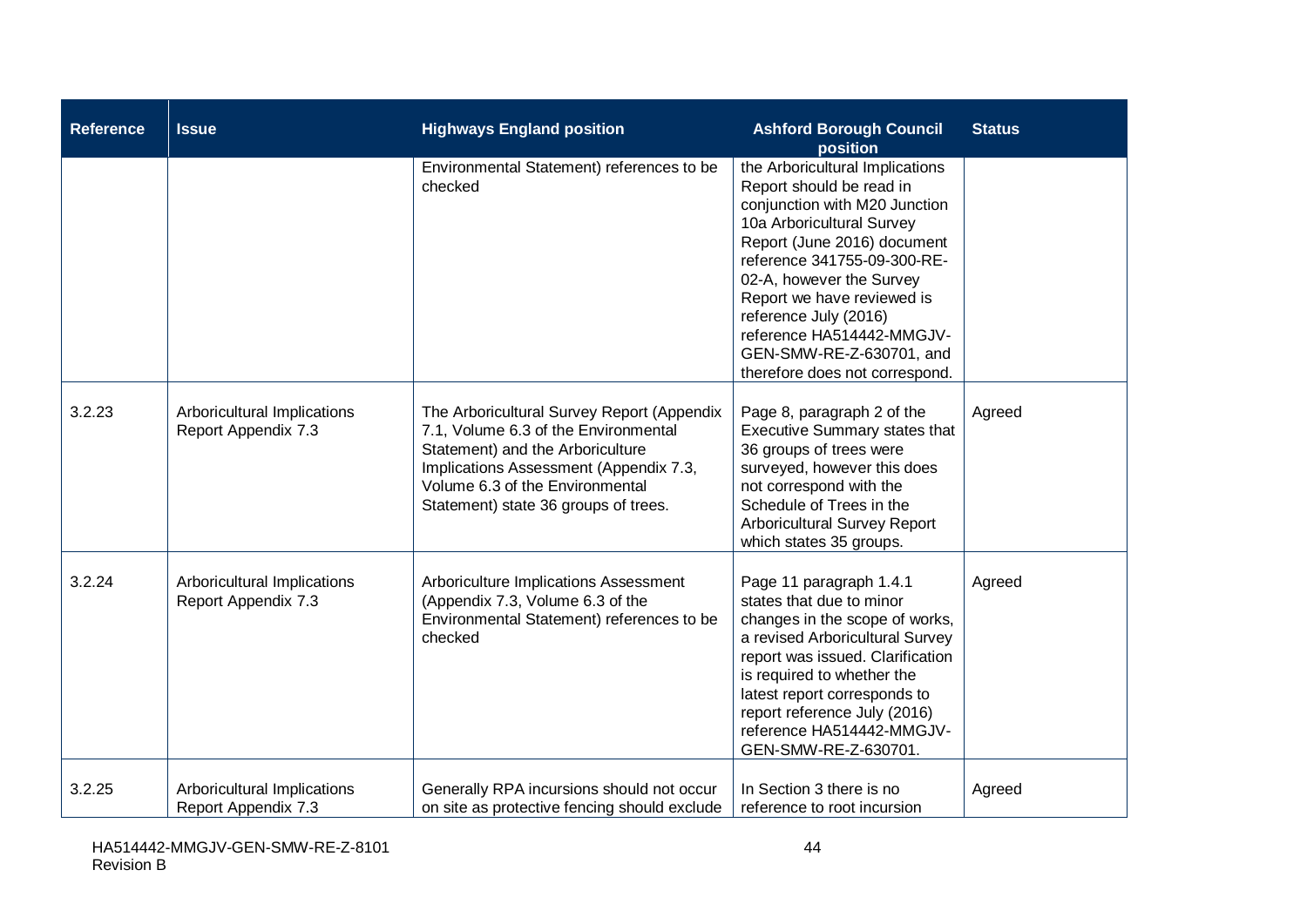| <b>Reference</b> | <b>Issue</b> | <b>Highways England position</b>                                                                                                                                                                             | <b>Ashford Borough Council</b><br><b>position</b>                                                                                                                                                                                                                             | <b>Status</b> |
|------------------|--------------|--------------------------------------------------------------------------------------------------------------------------------------------------------------------------------------------------------------|-------------------------------------------------------------------------------------------------------------------------------------------------------------------------------------------------------------------------------------------------------------------------------|---------------|
|                  |              | construction activity from these. However, if<br>there is uncertainty in certain areas site<br>specific Arboricultural Method Statements<br>can be produced to highlight and further<br>necessary mitigation | analysis of root protection<br>areas of impacted trees or<br>specific construction mitigation<br>recommendations. While it is<br>not a requirement of BS 5837,<br>it is established industry<br>practice to undertake an<br>assessment of root protection<br>area incursions. |               |

### Chapter 8: Nature Conservation

| <b>Reference</b> | <b>Issue</b>                                                 | <b>Highways England position</b>                                                                                                                                                                                                                                                               | <b>Ashford Borough Council</b><br>position                                                       | <b>Status</b>   |
|------------------|--------------------------------------------------------------|------------------------------------------------------------------------------------------------------------------------------------------------------------------------------------------------------------------------------------------------------------------------------------------------|--------------------------------------------------------------------------------------------------|-----------------|
| 3.2.27           | Nature Conservation                                          | The Nature Conservation Chapter<br>(Chapter 8) of the Environmental<br>Statement and associated figures and<br>technical appendices (Volumes 6.1,<br>6.2 and 6.3) properly assess the<br>potential impacts of the Scheme on<br>nature conservation and the<br>methodology used is appropriate. | Appropriate for specialist such<br>as Natural England to comment.<br>KCC ecology may have a view | Deferred to KCC |
| 3.2.28           | <b>Outline Construction Environmental</b><br>Management Plan | The Nature Conservation measures<br>included in the Outline Construction<br>Environmental Management Plan<br>(Appendix 17.1, Volume 6.3 of the<br>Environmental Statement) are<br>appropriate and are agreed between<br>Highways England and the Borough<br>Council.                           | Appropriate for specialist such<br>as Natural England to comment.<br>KCC ecology may have a view | Deferred to KCC |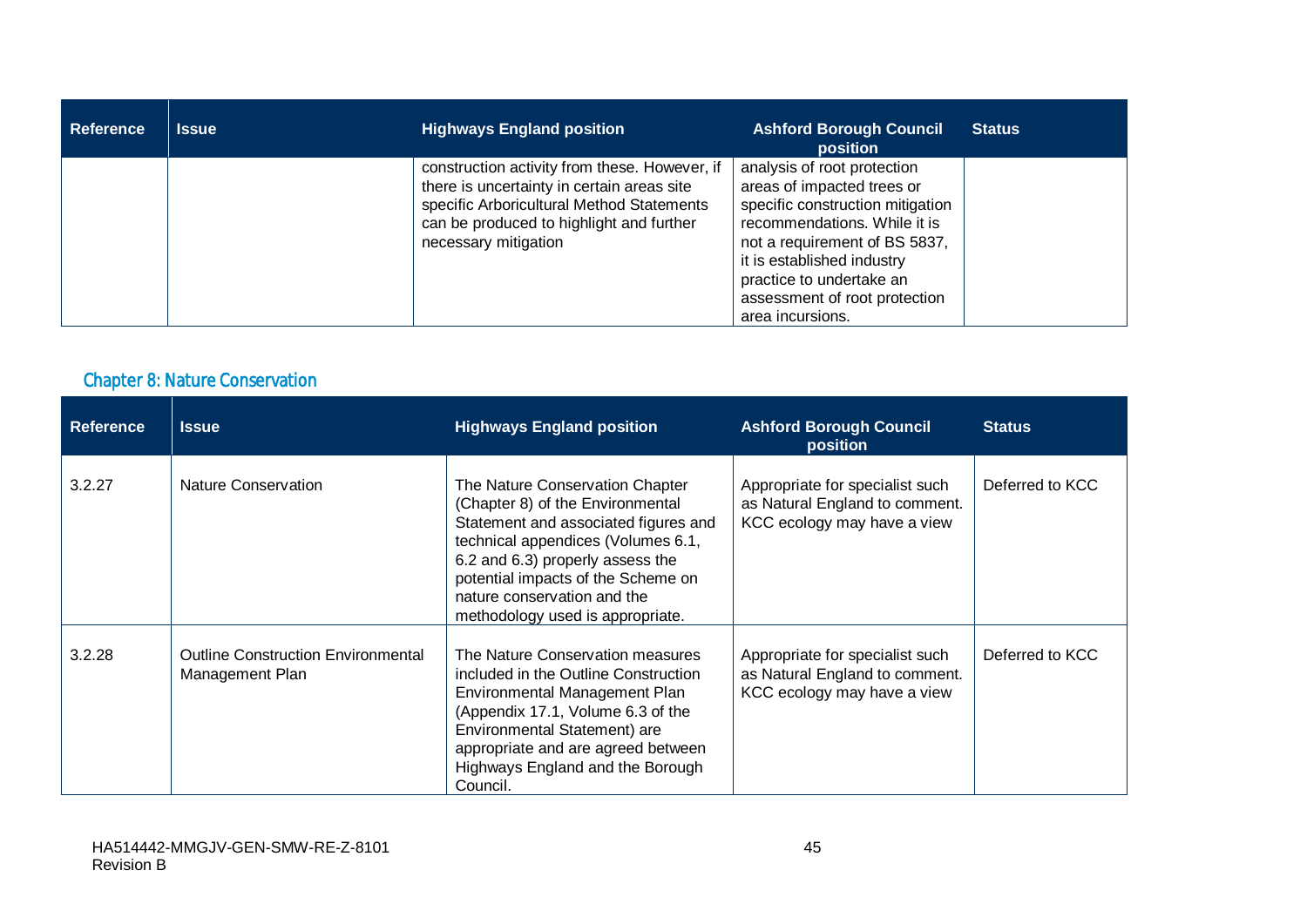| <b>Chapter 9: Geology and Soils</b> |  |
|-------------------------------------|--|
|                                     |  |

| <b>Reference</b> | <b>Issue</b>                                                 | <b>Highways England position</b>                                                                                                                                                                                                                                   | <b>Ashford Borough Council</b><br>position               | <b>Status</b>                                  |
|------------------|--------------------------------------------------------------|--------------------------------------------------------------------------------------------------------------------------------------------------------------------------------------------------------------------------------------------------------------------|----------------------------------------------------------|------------------------------------------------|
| 3.2.29           | Geology and Soils                                            | The Geology and Soils Chapter<br>(Chapter 9) of the Environmental<br>Statement (Volumes 6.1) properly<br>assesses the potential impacts of the<br>Scheme on geology and soils and<br>minerals and the methodology used is<br>appropriate.                          | <b>KCC and Environment Agency</b><br>have made comments. | Deferred to KCC<br>and Environmental<br>Agency |
| 3.2.30           | <b>Contaminated Land</b>                                     | The Contaminated Land Desk Study<br>and Preliminary Interpretative Report<br>(DCO document 7.4) properly<br>assesses the baseline conditions for<br>the Scheme and the methodology<br>used is appropriate.                                                         | As above                                                 | Deferred to KCC<br>and Environmental<br>Agency |
| 3.2.31           | <b>Outline Construction Environmental</b><br>Management Plan | The geology and soils measures<br>included in the Outline Construction<br>Environmental Management Plan<br>(Appendix 17.1, Volume 6.3 of the<br>Environmental Statement) are<br>appropriate and are agreed between<br>Highways England and the Borough<br>Council. | As above                                                 | Deferred to KCC<br>and Environmental<br>Agency |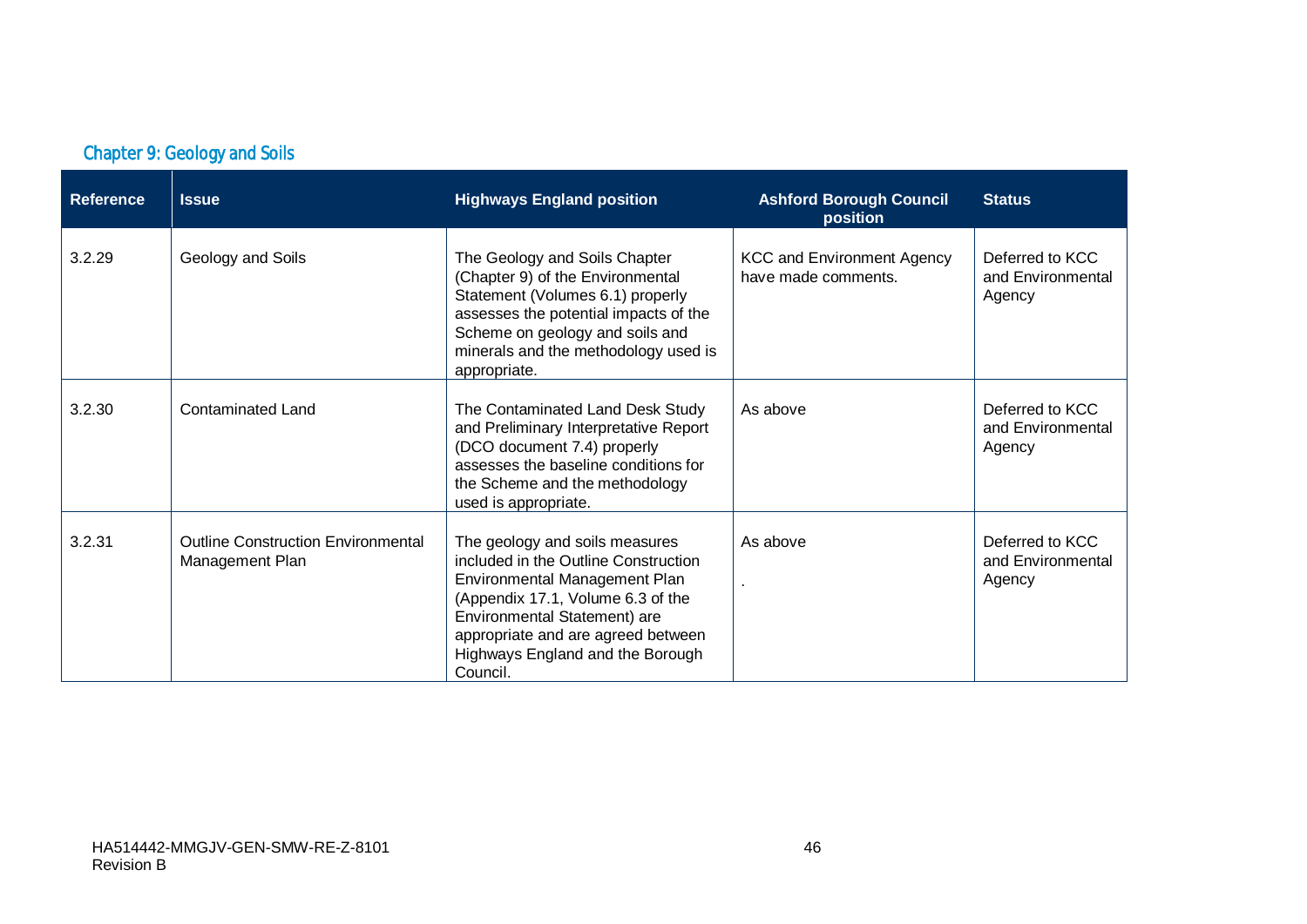#### Chapter 10: Materials

| <b>Reference</b> | <b>Issue</b>                                                 | <b>Highways England position</b>                                                                                                                                                                                                           | <b>Ashford Borough Council</b><br>position | <b>Status</b>   |
|------------------|--------------------------------------------------------------|--------------------------------------------------------------------------------------------------------------------------------------------------------------------------------------------------------------------------------------------|--------------------------------------------|-----------------|
| 3.2.32           | <b>Materials</b>                                             | The Materials Chapter (Chapter 10) of<br>the Environmental Statement<br>(Volumes 6.1 and 6.3) properly<br>assesses the potential impacts of the<br>Scheme on materials.                                                                    | Agreed                                     | Deferred to KCC |
|                  | Materials - methodology                                      | The Materials Chapter (Chapter 10) of<br>the Environmental Statement<br>(Volumes 6.1 and 6.3) has used the<br>appropriate methodology.                                                                                                     | Agreed                                     | Agreed          |
| 3.2.33           | <b>Outline Construction Environmental</b><br>Management Plan | The Materials measures included in<br>the Outline Construction<br>Environmental Management Plan<br>(Appendix 17.1, Volume 6.3 of the<br>Environmental Statement) are<br>appropriate are agreed between<br>Highways England and the Borough | Agreed                                     | Agreed          |

### Chapter 11: Noise and Vibration

| <b>Reference</b> | <b>Issue</b> | <b>Highways England position</b>                                                                                                                                                  | <b>Ashford Borough Council</b><br>position                                                                                                         | <b>Status</b>                                                                                                                                         |
|------------------|--------------|-----------------------------------------------------------------------------------------------------------------------------------------------------------------------------------|----------------------------------------------------------------------------------------------------------------------------------------------------|-------------------------------------------------------------------------------------------------------------------------------------------------------|
| 3.2.34           | <b>Noise</b> | The Noise and Vibration Chapter<br>(Chapter 11) of the Environmental<br>Statement (Volumes 6.1, 6.2 and 6.3)<br>properly assesses the potential<br>impacts of the Scheme on noise | ABC's relevant representation 3<br>Oct raised issues that need<br>clarification/further information.<br>Issues of impacts of mitigation<br>raised. | Under discussion<br>Highways England's<br>noise specialist has<br>been in contact with<br>ABC to discuss<br>possible locations<br>and timing of noise |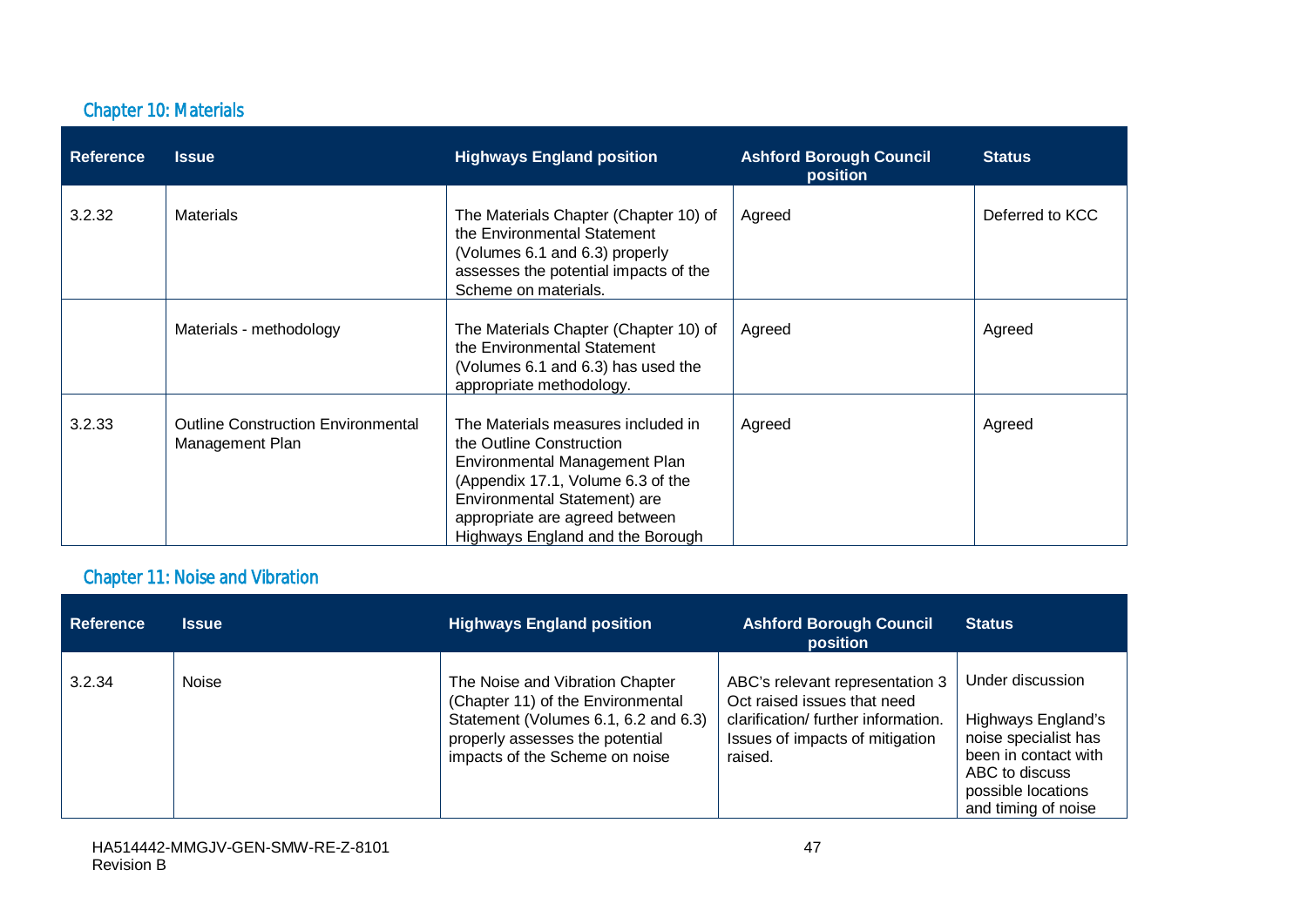| <b>Reference</b> | <b>Issue</b>            | <b>Highways England position</b>                                                                                                                                                                                                                                                                                                                                                                                                                                        | <b>Ashford Borough Council</b><br>position                                                                                                                                                                                                                                                                                     | <b>Status</b>                                                                                                                                                                                                                             |
|------------------|-------------------------|-------------------------------------------------------------------------------------------------------------------------------------------------------------------------------------------------------------------------------------------------------------------------------------------------------------------------------------------------------------------------------------------------------------------------------------------------------------------------|--------------------------------------------------------------------------------------------------------------------------------------------------------------------------------------------------------------------------------------------------------------------------------------------------------------------------------|-------------------------------------------------------------------------------------------------------------------------------------------------------------------------------------------------------------------------------------------|
|                  |                         |                                                                                                                                                                                                                                                                                                                                                                                                                                                                         |                                                                                                                                                                                                                                                                                                                                | monitoring and a<br>response from ABC is<br>awaited.                                                                                                                                                                                      |
|                  | Vibration               | The Noise and Vibration Chapter<br>(Chapter 11) of the Environmental<br>Statement (Volumes 6.1, 6.2 and 6.3)<br>properly assesses the potential<br>impacts of the Scheme on vibration.                                                                                                                                                                                                                                                                                  |                                                                                                                                                                                                                                                                                                                                | As above<br>See 3.2.35 below.                                                                                                                                                                                                             |
|                  | Noise - methodology     | The Noise and Vibration Chapter<br>(Chapter 11) of the Environmental<br>Statement (Volumes 6.1, 6.2 and 6.3)<br>has used the appropriate<br>methodology                                                                                                                                                                                                                                                                                                                 |                                                                                                                                                                                                                                                                                                                                | As above<br>See 3.2.35 below.                                                                                                                                                                                                             |
|                  | Vibration - methodology | The Noise and Vibration Chapter<br>(Chapter 11) of the Environmental<br>Statement (Volumes 6.1, 6.2 and 6.3)<br>has used the appropriate<br>methodology.                                                                                                                                                                                                                                                                                                                |                                                                                                                                                                                                                                                                                                                                | As above<br>See 3.2.35 below.                                                                                                                                                                                                             |
| 3.2.35           | Noise and Vibration     | (i) Chapter 11, Section 11.2.14,<br>Volume 6.1 of the Environmental<br>Statement refers to local policy. Local<br>policies are further discussed in<br>Chapter 11, Section 2.9.8 Volume 6.1<br>of the Environmental Statement.<br>(ii) Chapter 11; Noise and Vibration,<br>Volume 6.1 of the Environmental<br>Statement assesses the noise impact<br>of the Main and Alternative Schemes.<br>Noise calculations have been based<br>on traffic forecasts and assumptions | The context of the ES is noted.<br>Further clarification/information<br>is required on the following<br>matters outlined in Chapter 9 of<br>the Environmental Statement:<br>Section $9.2$ – there is<br>(i)<br>no reference to any local<br>planning policy in respect of<br>noise and vibration as the<br>NPPF would require. | As above<br>(ii) Interim Advice<br>Noise 185/15 says<br>"There is a<br>potential where a<br>scheme alleviates<br>periods of<br>congestion and the<br>traffic moves into<br>free flow conditions<br>that noise levels<br>could increase by |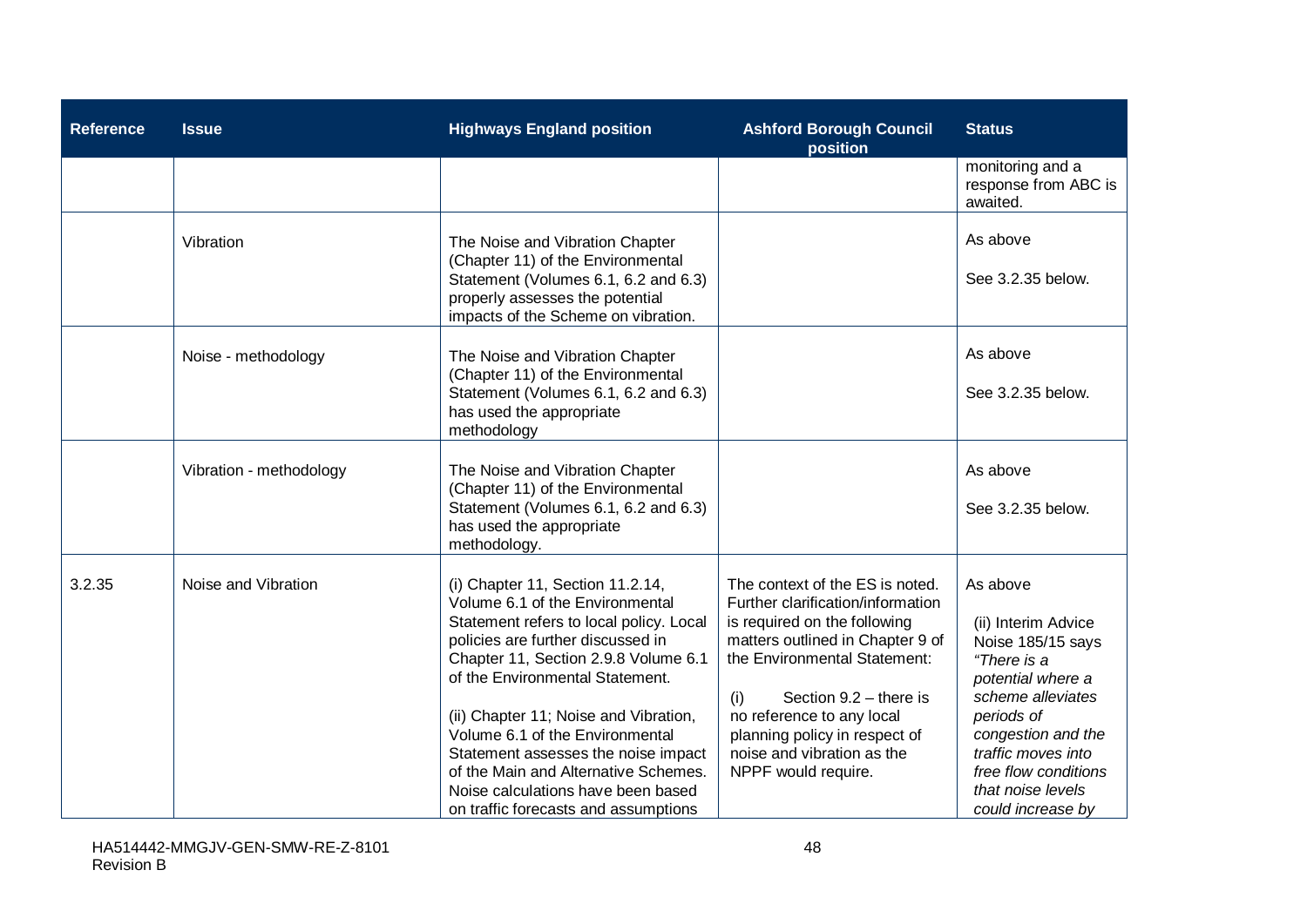| <b>Reference</b> | <b>Issue</b> | <b>Highways England position</b>                                                                                                                                                                                                                                                                                                                                                                                                                                                                                                 | <b>Ashford Borough Council</b><br>position                                                                                                                                                                                                                                                                                                                                                                                                                                                                                                                                                                                                                                                                                                                                                                                                                                                                                                                                                                                                                                                                                           | <b>Status</b>                                                                                                                                                                                                                                                                                                                                                                                                                                                                                                                                                                                                                                             |
|------------------|--------------|----------------------------------------------------------------------------------------------------------------------------------------------------------------------------------------------------------------------------------------------------------------------------------------------------------------------------------------------------------------------------------------------------------------------------------------------------------------------------------------------------------------------------------|--------------------------------------------------------------------------------------------------------------------------------------------------------------------------------------------------------------------------------------------------------------------------------------------------------------------------------------------------------------------------------------------------------------------------------------------------------------------------------------------------------------------------------------------------------------------------------------------------------------------------------------------------------------------------------------------------------------------------------------------------------------------------------------------------------------------------------------------------------------------------------------------------------------------------------------------------------------------------------------------------------------------------------------------------------------------------------------------------------------------------------------|-----------------------------------------------------------------------------------------------------------------------------------------------------------------------------------------------------------------------------------------------------------------------------------------------------------------------------------------------------------------------------------------------------------------------------------------------------------------------------------------------------------------------------------------------------------------------------------------------------------------------------------------------------------|
|                  |              | within those forecasts.<br>Notwithstanding this, forecast speeds<br>have been derived using Interim<br>Advice Note 185/15 which provides<br>guidance on assigning more realistic<br>speeds on a link-by-link basis. In this<br>way a more realistic comparison can<br>be obtained between scenarios with<br>differing traffic conditions.<br>With respect to benefits of a thin<br>surface course, in accordance with<br>DMRB these have been incorporated<br>into the calculation process and are<br>reflected in the findings. | One of the aims of the<br>(ii)<br>proposed scheme is to relieve<br>current and ameliorate<br>anticipated future traffic<br>congestion. However, the ES is<br>not clear how the assessment<br>has addressed the way in<br>which congestion in future "Do-<br>minimum" scenarios will<br>influence the speed of traffic on<br>the roads evaluated. This is<br>potentially important as<br>congestion often results in a<br>drop in traffic speed and can<br>cause the associated noise<br>level to fall, if not over the<br>whole of a 16 or 18 hour day to<br>be reduced for substantial<br>periods during that time.<br>Consequently, it is not clear if<br>the calculated difference<br>between "Do- minimum" and<br>"Do-Something" noise levels<br>appropriately reflects the likely<br>difference between the "Do-<br>minimum" scenarios with<br>congestion and the DS<br>scenarios without, or at least<br>with less, congestion.<br>Clarification of if and how traffic<br>congestion in the opening and<br>design year "Do-minimum"<br>scenarios and whether the<br>assumed future "Do-minimum"<br>noise predictions allow for | approximately<br>3dB(A) during<br>individual peak<br>periods.<br>Professional<br>judgement of the<br>noise specialist<br>should consider<br>whether the impact of<br>noise during these<br>periods needs to be<br>assessed separately<br>and if necessary any<br>mitigation measures<br>are required."<br>There is no<br>recognition of this<br>advice in the ES or<br>any follow up<br>information provided.<br>i.e. there is no<br>indication that the<br>influence of relieving<br>congestion on noise<br>production has been<br>considered; only that<br>free flowing traffic<br>speeds have been<br>assessed as per the<br>Interim guidance<br>note. |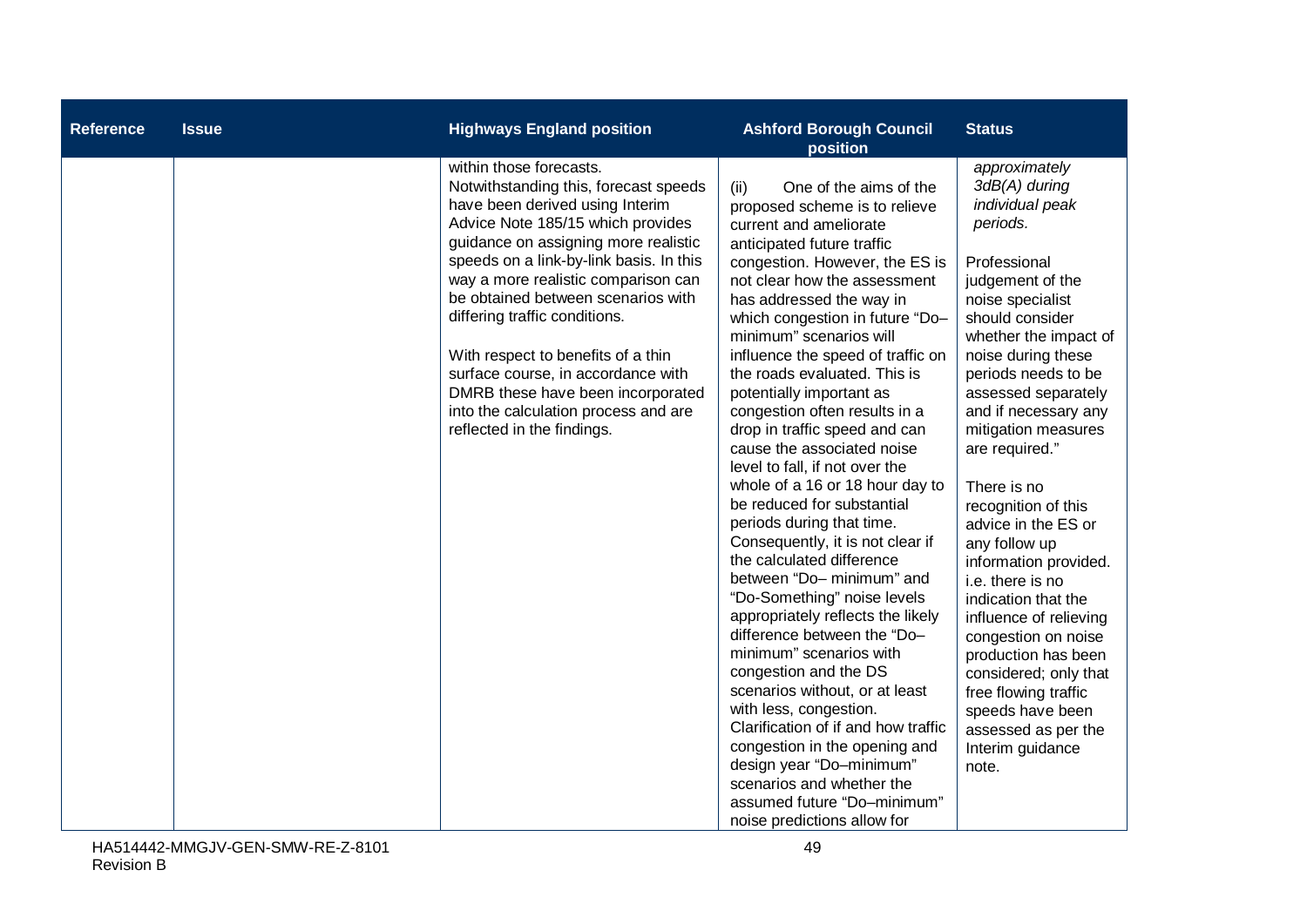| <b>Reference</b> | <b>Issue</b>                                                          | <b>Highways England position</b>                                                                                                                                                                                                                                                                                                                                                                                                                                                    | <b>Ashford Borough Council</b><br>position                                                                                                                                                                                                                                                                     | <b>Status</b>    |
|------------------|-----------------------------------------------------------------------|-------------------------------------------------------------------------------------------------------------------------------------------------------------------------------------------------------------------------------------------------------------------------------------------------------------------------------------------------------------------------------------------------------------------------------------------------------------------------------------|----------------------------------------------------------------------------------------------------------------------------------------------------------------------------------------------------------------------------------------------------------------------------------------------------------------|------------------|
|                  |                                                                       |                                                                                                                                                                                                                                                                                                                                                                                                                                                                                     | reduced speed and therefore<br>lower noise levels associated<br>with congestion, is therefore<br>recommended.                                                                                                                                                                                                  |                  |
| 3.2.37           | Visual impact of 3m Noise barrier<br>along Kingsford Street and A2070 | A meeting was held between<br>Highways England, ABC and Temple<br>Group on the 31 <sup>st</sup> March 2017 to<br>discuss the Environmental<br>Masterplan, which has been<br>subsequently updated and submitted<br>to the Examination at Deadline 6. In<br>order to make clear the changes to<br>the Environmental Masterplan, a<br>report summarising the changes<br>since the original DCO application<br>submission has also been submitted<br>at Deadline 6 (DCO document 13.5). | The 3m acoustic barrier will be<br>a visually prominent feature in<br>places. Although it is<br>recognised that mitigation for<br>noise is crucial it is important<br>that the barrier is visually<br>screened and properly<br>integrated into the existing<br>landscaping scheme in the best<br>way possible. | Under discussion |
| 3.2.38           | Visual impact of 3m Noise barrier<br>along Kingsford Street and A2070 | A meeting was held between<br>Highways England, ABC and Temple<br>Group on the 31 <sup>st</sup> March 2017 to<br>discuss the Environmental<br>Masterplan, which has been<br>subsequently updated and submitted<br>to the Examination at Deadline 6. In<br>order to make clear the changes to<br>the Environmental Masterplan, a<br>report summarising the changes<br>since the original DCO application<br>submission has also been submitted<br>at Deadline 6 (DCO document 13.5). | There are certain locations the<br>barrier may be particularly<br>intrusive and changes to the<br>siting/landscaping should be<br>considered if these still provide<br>the required noise mitigation.                                                                                                          | Under discussion |
| 3.2.39           | Visual impact of 3m Noise barrier<br>along Kingsford Street and A2070 | A meeting was held between<br>Highways England, ABC and Temple                                                                                                                                                                                                                                                                                                                                                                                                                      | The start of the Kingsford Street<br>footbridge on the Kingsford                                                                                                                                                                                                                                               | Under discussion |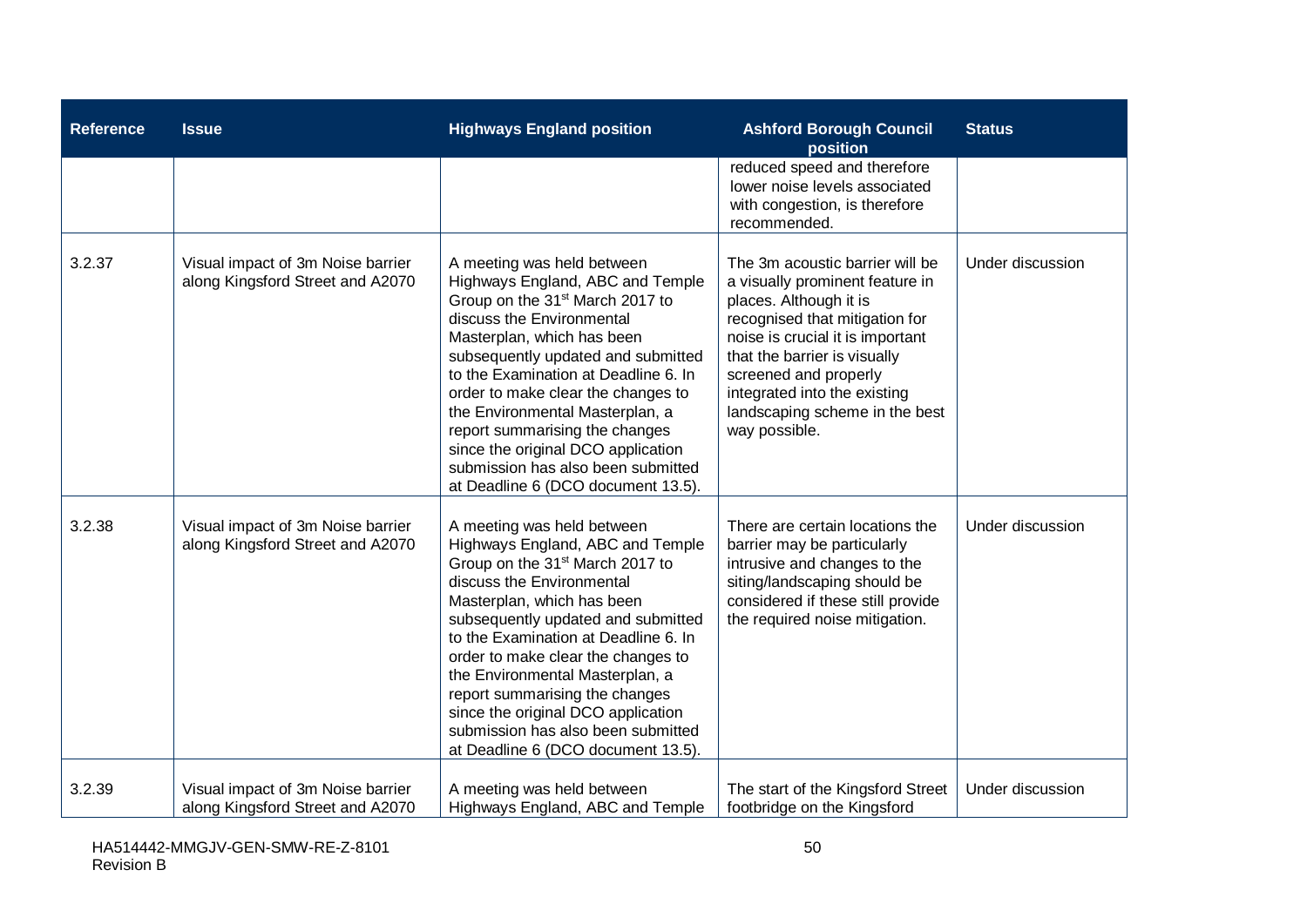| <b>Reference</b> | <b>Issue</b>                                                          | <b>Highways England position</b>                                                                                                                                                                                                                                                                                                                                                                                                                                                    | <b>Ashford Borough Council</b><br>position                                                                                                                                                                                                                                                                                                                                                                                                                                                              | <b>Status</b>    |
|------------------|-----------------------------------------------------------------------|-------------------------------------------------------------------------------------------------------------------------------------------------------------------------------------------------------------------------------------------------------------------------------------------------------------------------------------------------------------------------------------------------------------------------------------------------------------------------------------|---------------------------------------------------------------------------------------------------------------------------------------------------------------------------------------------------------------------------------------------------------------------------------------------------------------------------------------------------------------------------------------------------------------------------------------------------------------------------------------------------------|------------------|
|                  |                                                                       | Group on the 31 <sup>st</sup> March 2017 to<br>discuss the Environmental<br>Masterplan, which has been<br>subsequently updated and submitted<br>to the Examination at Deadline 6. In<br>order to make clear the changes to<br>the Environmental Masterplan, a<br>report summarising the changes<br>since the original DCO application<br>submission has also been submitted<br>at Deadline 6 (DCO document 13.5).                                                                   | Street side, the barrier is<br>located right up to the footpath<br>from Kingsford Street with no<br>planting/ screening in between.<br>This may look oppressive when<br>walking along the footway.<br>Consideration should be given<br>to setting the barrier further<br>back into the native shrub and<br>tree planting area. There are<br>also two listed buildings located<br>close-by - Ransley Cottage and<br>Redburr and their setting would<br>potentially be enhanced with<br>better screening. |                  |
| 3.2.40           | Visual impact of 3m Noise barrier<br>along Kingsford Street and A2070 | A meeting was held between<br>Highways England, ABC and Temple<br>Group on the 31 <sup>st</sup> March 2017 to<br>discuss the Environmental<br>Masterplan, which has been<br>subsequently updated and submitted<br>to the Examination at Deadline 6. In<br>order to make clear the changes to<br>the Environmental Masterplan, a<br>report summarising the changes<br>since the original DCO application<br>submission has also been submitted<br>at Deadline 6 (DCO document 13.5). | The barrier along the corner of<br>Highfield Lane by the Junction<br>10a roundabout is exposed<br>without any screening<br>landscaping.                                                                                                                                                                                                                                                                                                                                                                 | Under discussion |
| 3.2.41           | Visual impact of 3m Noise barrier<br>along Kingsford Street and A2070 | A meeting was held between<br>Highways England, ABC and Temple<br>Group on the 31 <sup>st</sup> March 2017 to<br>discuss the Environmental<br>Masterplan, which has been                                                                                                                                                                                                                                                                                                            | The initial barrier along the<br>southern side of the A2070 near<br>the Junction 10a interchange is<br>right up against the                                                                                                                                                                                                                                                                                                                                                                             | Under discussion |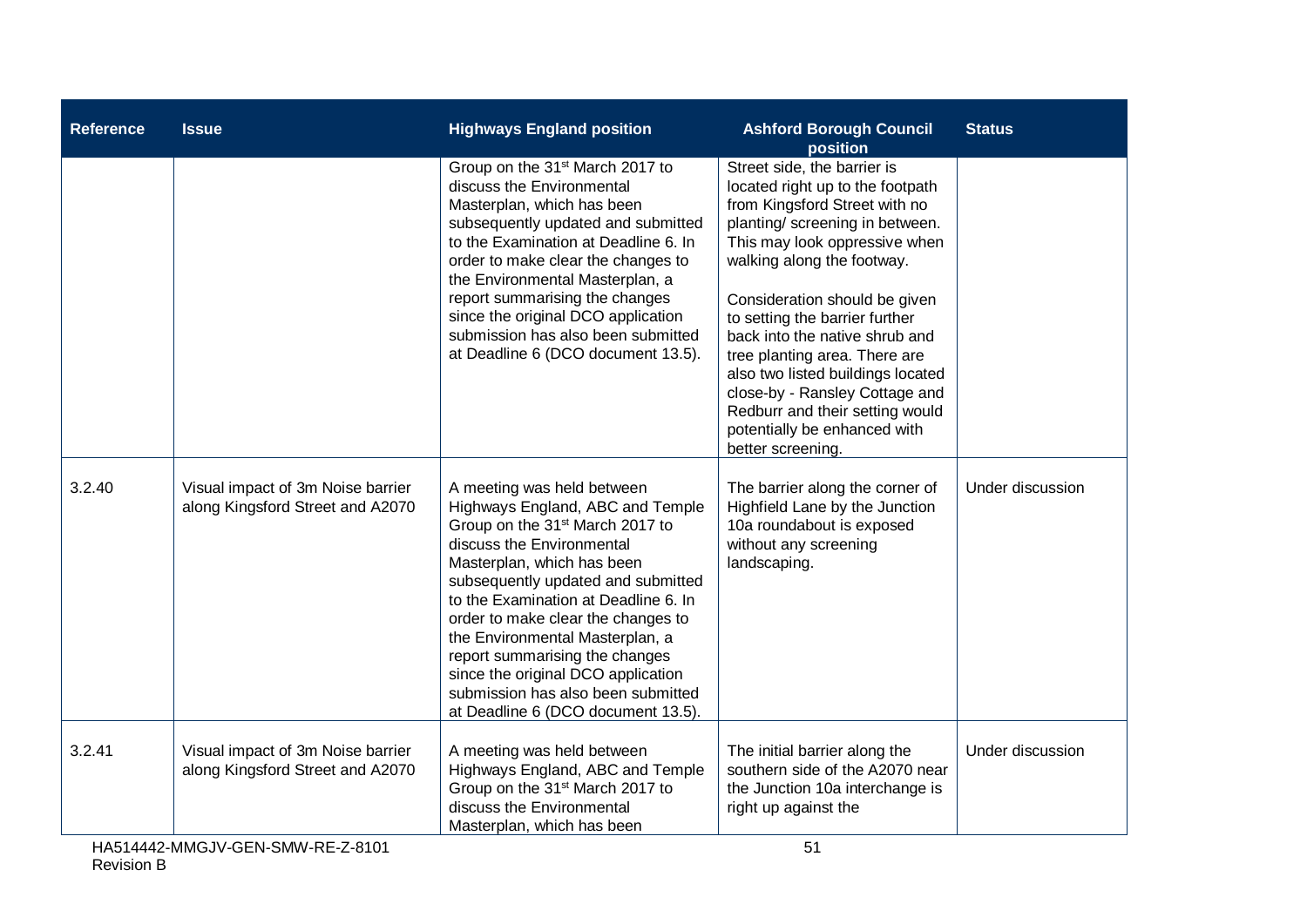| <b>Reference</b> | <b>Issue</b>                                                          | <b>Highways England position</b>                                                                                                                                                                                                                                                                                                                                                                                                                                                    | <b>Ashford Borough Council</b><br>position                                                                                                                                                                             | <b>Status</b>    |
|------------------|-----------------------------------------------------------------------|-------------------------------------------------------------------------------------------------------------------------------------------------------------------------------------------------------------------------------------------------------------------------------------------------------------------------------------------------------------------------------------------------------------------------------------------------------------------------------------|------------------------------------------------------------------------------------------------------------------------------------------------------------------------------------------------------------------------|------------------|
|                  |                                                                       | subsequently updated and submitted<br>to the Examination at Deadline 6. In<br>order to make clear the changes to<br>the Environmental Masterplan, a<br>report summarising the changes<br>since the original DCO application<br>submission has also been submitted<br>at Deadline 6 (DCO document 13.5).                                                                                                                                                                             | footway/cycleway without any<br>screening landscaping.                                                                                                                                                                 |                  |
| 3.2.42           | Visual impact of 3m Noise barrier<br>along Kingsford Street and A2070 | A meeting was held between<br>Highways England, ABC and Temple<br>Group on the 31 <sup>st</sup> March 2017 to<br>discuss the Environmental<br>Masterplan, which has been<br>subsequently updated and submitted<br>to the Examination at Deadline 6. In<br>order to make clear the changes to<br>the Environmental Masterplan, a<br>report summarising the changes<br>since the original DCO application<br>submission has also been submitted<br>at Deadline 6 (DCO document 13.5). | The barrier on the southern side<br>of the A2070 roundabout has<br>little or no landscaping screen<br>and is partly sited on a noise<br>bund. A cross section needs to<br>be provided through this.                    | Under discussion |
| 3.2.43           | Visual impact of 3m Noise barrier<br>along Kingsford Street and A2070 | A meeting was held between<br>Highways England, ABC and Temple<br>Group on the 31 <sup>st</sup> March 2017 to<br>discuss the Environmental<br>Masterplan, which has been<br>subsequently updated and submitted<br>to the Examination at Deadline 6. In<br>order to make clear the changes to<br>the Environmental Masterplan, a<br>report summarising the changes<br>since the original DCO application<br>submission has also been submitted<br>at Deadline 6 (DCO document 13.5). | There needs to be confirmation<br>that there is no problem with<br>planting in particular larger<br>specimen trees being planted<br>close to barriers or highway<br>hard surface areas in terms of<br>impact on roots. | Under discussion |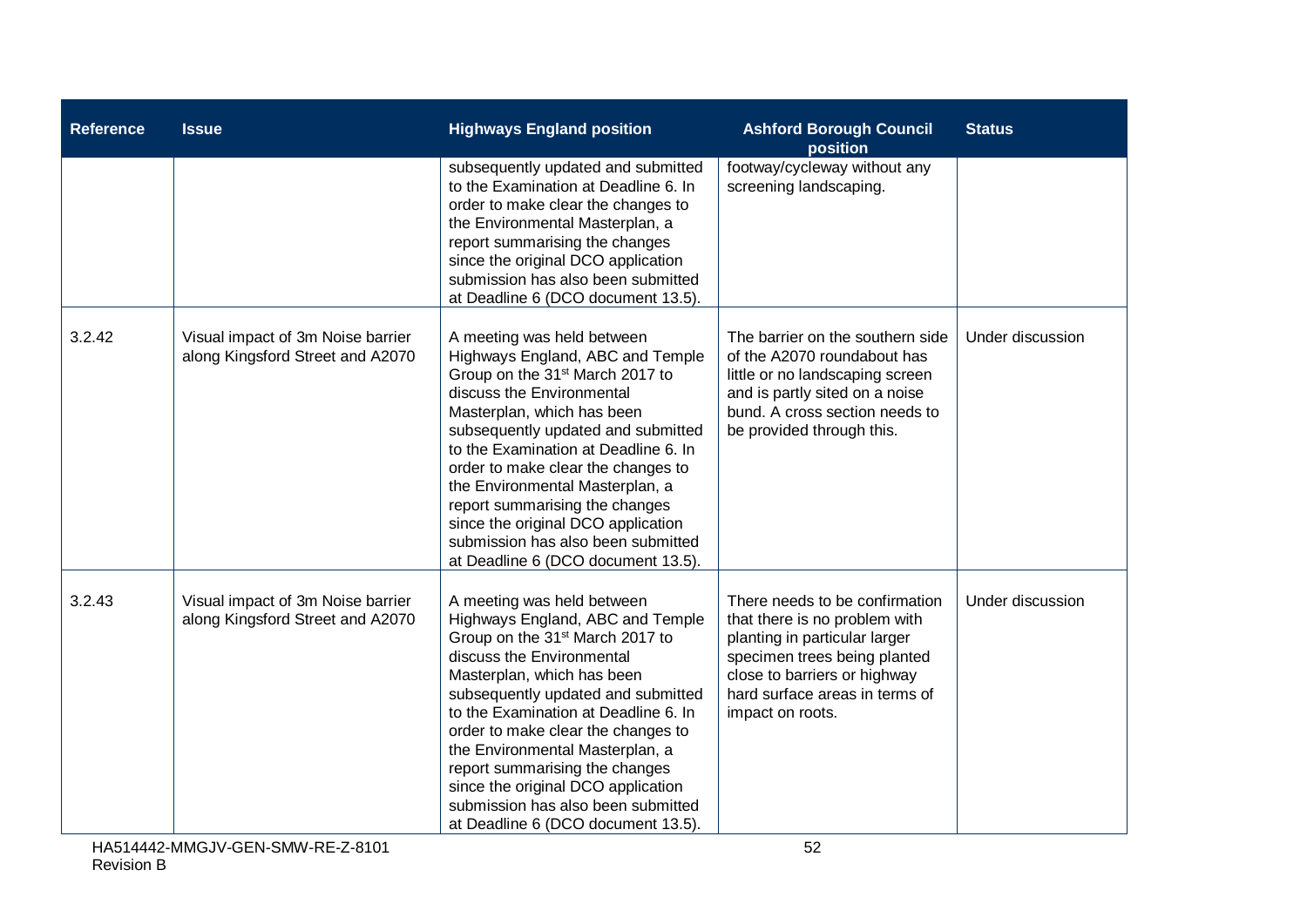| <b>Reference</b> | <b>Issue</b>                                                 | <b>Highways England position</b>                                                                                                                                                                                                                                                                                                                                                                                                                           | <b>Ashford Borough Council</b><br>position                                                                                                                                                                                                                                                                                                                                                                                                                                                                                                                                                                                                                                                                                                                                                                                                                                                                                                                                                                                                                                                                                                                         | <b>Status</b> |
|------------------|--------------------------------------------------------------|------------------------------------------------------------------------------------------------------------------------------------------------------------------------------------------------------------------------------------------------------------------------------------------------------------------------------------------------------------------------------------------------------------------------------------------------------------|--------------------------------------------------------------------------------------------------------------------------------------------------------------------------------------------------------------------------------------------------------------------------------------------------------------------------------------------------------------------------------------------------------------------------------------------------------------------------------------------------------------------------------------------------------------------------------------------------------------------------------------------------------------------------------------------------------------------------------------------------------------------------------------------------------------------------------------------------------------------------------------------------------------------------------------------------------------------------------------------------------------------------------------------------------------------------------------------------------------------------------------------------------------------|---------------|
| 3.2.44           | <b>Outline Construction Environmental</b><br>Management Plan | The Noise and Vibration measures<br>included in the Outline Construction<br>Environmental Management Plan<br>(Appendix 17.1 Volume 6.3 of the<br>Environmental Statement) are<br>appropriate and are agreed between<br>Highways England and the Borough<br>Council.<br>With respect to benefits of a thin<br>surface course, in accordance with<br>DMRB these have been incorporated<br>into the calculation process and are<br>reflected in the findings. | The council would like to see a<br>fairly standard approach in the<br>first case i.e. common core<br>hours for noisy suitable<br>variation where appropriate to<br>the circumstances.<br>The council would like to use<br>section 61 on prior approval<br>application via the construction<br>environmental management<br>plan that could require this to be<br>done. Whereby the contractor<br>provides details to the council of<br>what work they are going to<br>undertake and describes what<br>measures they will put in place<br>to minimise the noise impacts.<br>That usually includes controls<br>on the hours that noisy<br>operations take place. Typically<br>Monday to Friday that is<br>0800hrs to 1800hrs. Then either<br>0800hrs or 0900hrs until<br>1300hrs on a Saturday. That<br>would provide the core for the<br>approach we would like to see.<br>There may, however, be<br>circumstances where variation<br>from these core hours will be<br>required, and it is well<br>established that the contractor<br>can apply for variation or a<br>dispensation including the<br>justification for the variation and<br>details of any additional | Agreed        |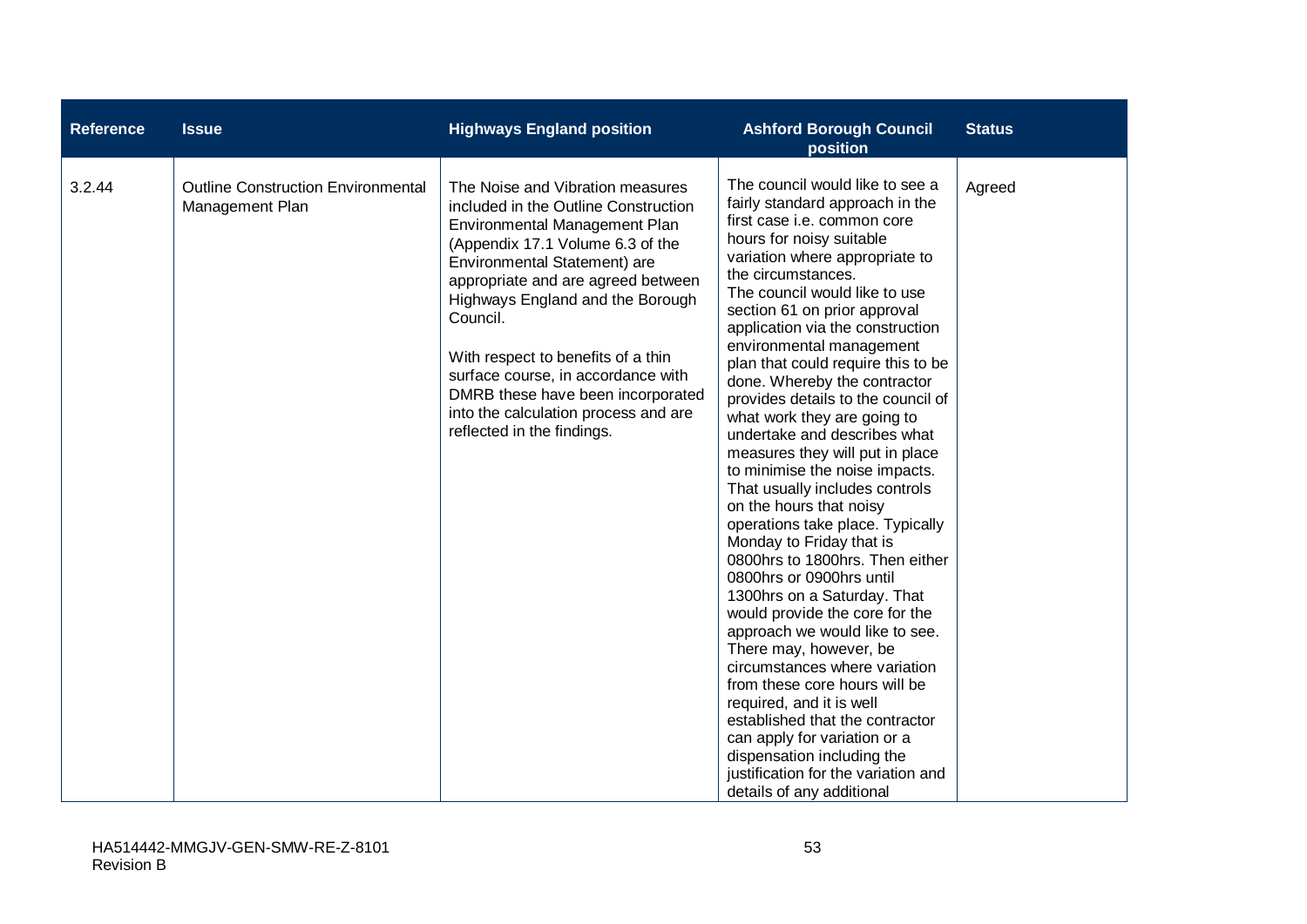| <b>Reference</b> | <b>Issue</b> | <b>Highways England position</b> | <b>Ashford Borough Council</b><br>position                                                                                                                                                                                                                                                                          | <b>Status</b> |
|------------------|--------------|----------------------------------|---------------------------------------------------------------------------------------------------------------------------------------------------------------------------------------------------------------------------------------------------------------------------------------------------------------------|---------------|
|                  |              |                                  | measures to minimise noise in<br>order to achieve this.                                                                                                                                                                                                                                                             |               |
|                  |              |                                  | This approach is often done,<br>quite close to the start of the<br>work, post the phase we are in<br>now, when there is much more<br>detailed information for the<br>programme of work and the<br>methodology. That enables<br>specific measures to be<br>incorporated into the works<br>programme and the methods, |               |

# Chapter 14: Road Drainage and the Water Environment

| <b>Reference</b> | <b>Issue</b>                                   | <b>Highways England position</b>                                                                                                                                                             | <b>Ashford Borough Council</b><br>position                                                                                          | <b>Status</b> |
|------------------|------------------------------------------------|----------------------------------------------------------------------------------------------------------------------------------------------------------------------------------------------|-------------------------------------------------------------------------------------------------------------------------------------|---------------|
| 3.2.49           | Road Drainage and Water<br>Environment         | The Road Drainage and Water<br>Environment Chapter (Chapter 14) of<br>the Environmental Statement<br>(Volumes 6.1, 6.2 and 6.3) properly<br>assesses the potential impacts of the<br>Scheme. | No comments                                                                                                                         | Agreed        |
|                  | Road Drainage and Water<br>Environment         | The Road Drainage and Water<br>Environment Chapter (Chapter 14) of<br>the Environmental Statement<br>(Volumes $6.1$ , $6.2$ and $6.3$ ) has used<br>the appropriate methodology.             | With regards to the technical<br>details then there are no<br>objections to the runoff rate<br>and methodologies being<br>proposed. | Agreed.       |
| 3.2.50           | <b>Water Framework Directive</b><br>Assessment | The Water Framework Directive<br>Assessment (Appendix 14.1, Volume                                                                                                                           | No comments                                                                                                                         | Agreed        |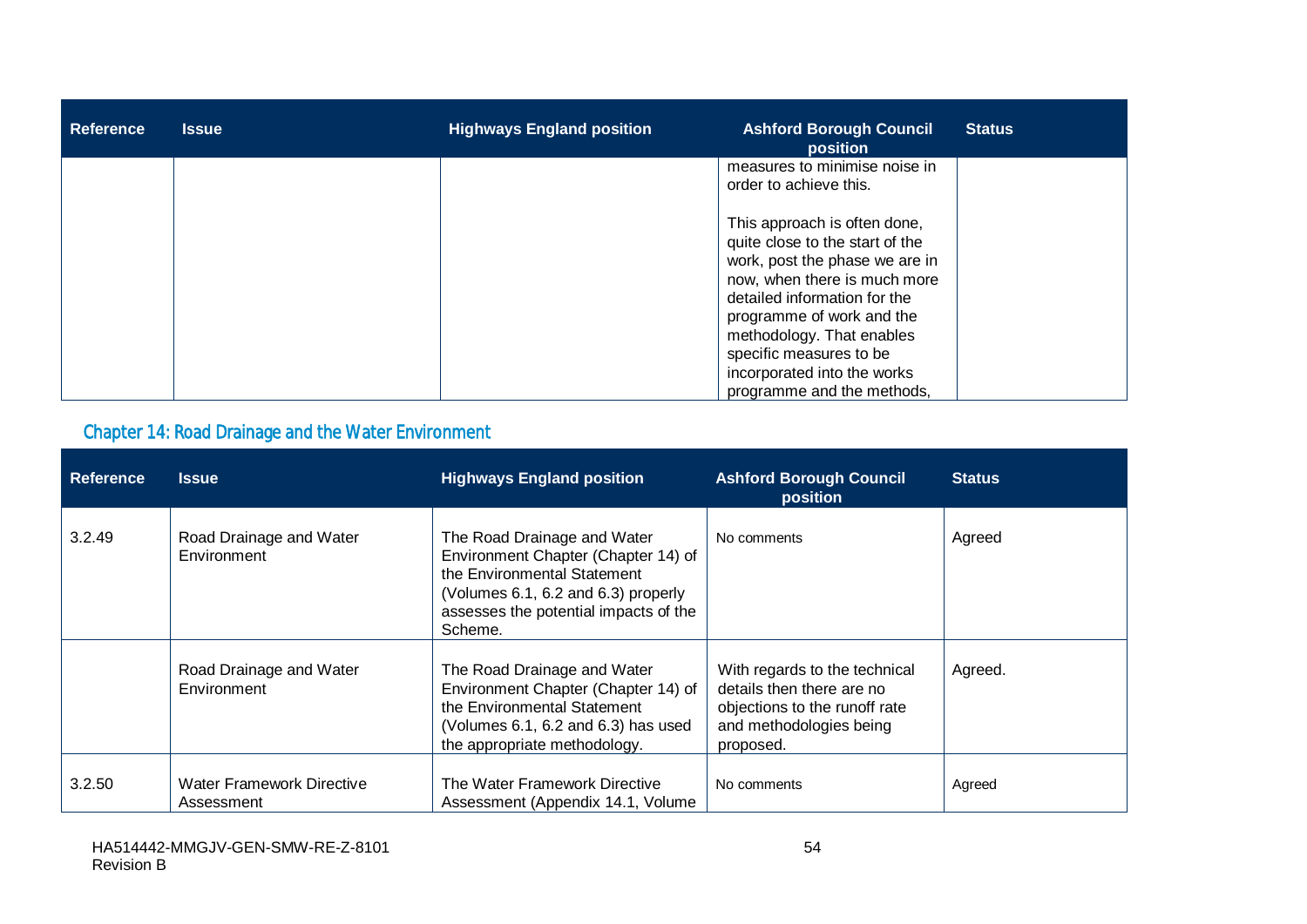| <b>Reference</b> | <b>Issue</b>                                   | <b>Highways England position</b>                                                                                                                        | <b>Ashford Borough Council</b><br>position                                                                                                                                                                                                                                                                                                                                                                                                                                                                                                                                                             | <b>Status</b> |
|------------------|------------------------------------------------|---------------------------------------------------------------------------------------------------------------------------------------------------------|--------------------------------------------------------------------------------------------------------------------------------------------------------------------------------------------------------------------------------------------------------------------------------------------------------------------------------------------------------------------------------------------------------------------------------------------------------------------------------------------------------------------------------------------------------------------------------------------------------|---------------|
|                  |                                                | 6.3) properly assesses the potential<br>impacts of the Scheme.                                                                                          |                                                                                                                                                                                                                                                                                                                                                                                                                                                                                                                                                                                                        |               |
|                  | <b>Water Framework Directive</b><br>Assessment | The Water Framework Directive<br>Assessment (Appendix 14.1, Volume<br>6.3) has used the appropriate<br>methodology.                                     | No comments                                                                                                                                                                                                                                                                                                                                                                                                                                                                                                                                                                                            | Agreed        |
| 3.2.51           | <b>Flood Risk Assessment</b>                   | The Flood Risk Assessment<br>(Appendix 14.2, Volume 6.3 of the<br>Environmental Statement) properly<br>assesses the potential impacts of the<br>Scheme. | With regards to the technical<br>details then there are no<br>objections to the runoff rate<br>and methodologies being<br>proposed. As discussed with<br>Highways England throughout<br>the process the design has<br>focussed on ensuring Ashford<br>Borough Council's local<br>Sustainable Drainage SPD by<br>seeking to limit runoff rates to<br>those identified within the<br>aforementioned document.<br>Due to the betterments that<br>achieving these rates can<br>provide it is considered positive<br>that HE are seeking to<br>generally achieve these rates<br>across the proposed scheme. | Agreed        |
| 3.2.52           | <b>Flood Risk Assessment</b>                   | Error within Appendix 14.1 Flood<br>Risk Assessment (FRA), Volume 6.3<br>of the Environmental Statement is<br>noted.                                    | The report refers to Ashford<br>Borough Council as the Lead<br>Local Flood Authority when it is<br>actually Kent County Council.                                                                                                                                                                                                                                                                                                                                                                                                                                                                       | Agreed        |
| 3.2.53           | <b>Flood Risk Assessment</b>                   | The Flood Risk Assessment<br>(Appendix 14.2, Volume 6.3 of the                                                                                          | With regards to the technical<br>details then there are no                                                                                                                                                                                                                                                                                                                                                                                                                                                                                                                                             | Agreed        |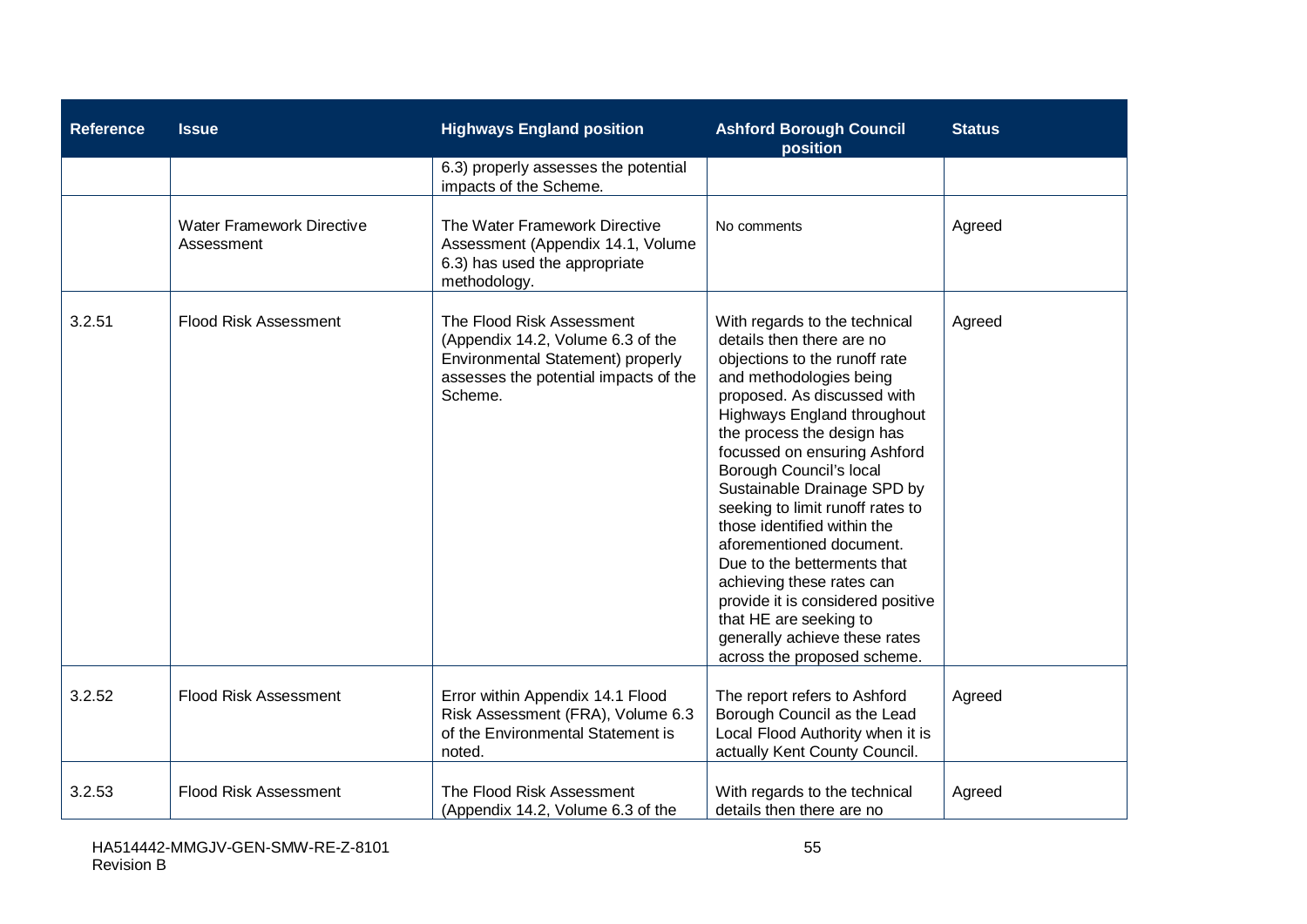| <b>Reference</b> | <b>Issue</b>                 | <b>Highways England position</b>                                  | <b>Ashford Borough Council</b><br>position                                                                                                                                                                                                                                                                                                                                                                                                                                                                                                                                                      | <b>Status</b> |
|------------------|------------------------------|-------------------------------------------------------------------|-------------------------------------------------------------------------------------------------------------------------------------------------------------------------------------------------------------------------------------------------------------------------------------------------------------------------------------------------------------------------------------------------------------------------------------------------------------------------------------------------------------------------------------------------------------------------------------------------|---------------|
|                  |                              | Environmental Statement) has used<br>the appropriate methodology. | objections to the runoff rate and<br>methodologies being proposed.<br>As discussed with Highways<br>England throughout the<br>process the design has<br>focussed on ensuring Ashford<br>Borough Council's local<br>Sustainable Drainage SPD by<br>seeking to limit runoff rates to<br>those identified within the<br>aforementioned document. Due<br>to the betterments that<br>achieving these rates can<br>provide it is considered positive<br>that HE are seeking to<br>generally achieve these rates<br>across the proposed scheme.                                                        |               |
| 3.2.54           | <b>Flood Risk Assessment</b> | Noted                                                             | Pond 3 of the development a<br>runoff rate of 4l/s/ha has been<br>opted for rather than the<br>2l/s/ha (As stated in the<br>Sustainable Drainage SPD) for<br>the area north of the M20,<br>however it is likely that ground<br>conditions here will be similar<br>to the rest of the development,<br>with the underlying geology<br>being of Hythe formation and<br>therefore of low permeability.<br>Furthermore, as identified<br>within the available<br>documentation, due to the area<br>being drained to pond 3 being<br>just over 1Ha the control rate<br>would be limited to just above | Agreed        |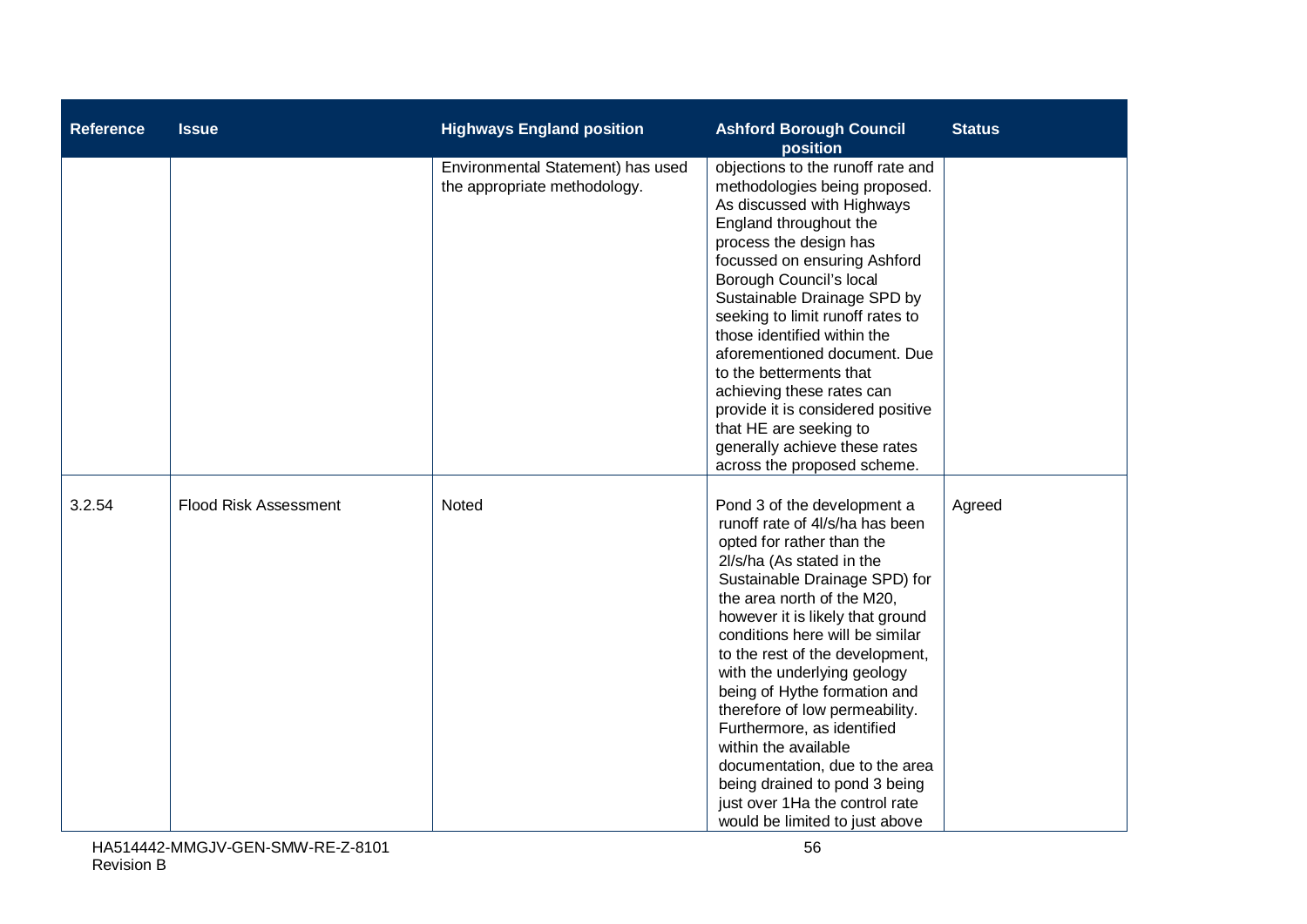| <b>Reference</b> | <b>Issue</b>                           | <b>Highways England position</b>                                                                                                                                                                                                                                                   | <b>Ashford Borough Council</b><br>position                                                                                                                                                                                                                                                                                                                                                                                                                                                                                  | <b>Status</b> |
|------------------|----------------------------------------|------------------------------------------------------------------------------------------------------------------------------------------------------------------------------------------------------------------------------------------------------------------------------------|-----------------------------------------------------------------------------------------------------------------------------------------------------------------------------------------------------------------------------------------------------------------------------------------------------------------------------------------------------------------------------------------------------------------------------------------------------------------------------------------------------------------------------|---------------|
|                  |                                        |                                                                                                                                                                                                                                                                                    | 2l/s, whilst small orifice controls<br>can achieve the lower<br>discharge rate, and with<br>regular maintenance can<br>continue to ensure the risk of<br>blockages is very low, as this<br>scheme involves national<br>critical infrastructure the<br>discharge rate of just over 5l/s<br>from pond 3 is deemed<br>acceptable                                                                                                                                                                                               |               |
| 3.2.55           | Road Drainage and Water<br>Environment | Maintenance work for the Main and<br>Alternative Scheme will be managed<br>by Highways England 'Area 4' team,<br>which is operationally responsible for<br>the Strategic Road Network.<br>KCC will be responsible for the A20<br>maintenance, Kingsford Street and<br>Barrey Road. | Appropriate levels of treatment<br>are considered to be in place<br>before the water finally<br>discharges into the Aylesford<br>stream. The use of ponds,<br>when used in conjunction with<br>appropriate vegetation, can<br>enhance treatment process<br>and biodiversity. However,<br>appropriate maintenance will<br>be required and consideration<br>given in the final design to<br>ensure that sufficient capacity<br>is provided within the ponds,<br>even during periods when<br>these may be heavily<br>vegetated | Agreed        |
| 3.2.56           | <b>Drainage Strategy</b>               | The Drainage Strategy has assessed<br>the attenuation ponds properly.                                                                                                                                                                                                              | Proposed attenuation ponds to<br>accommodate the maximum<br>water level for the 100 year<br>(+30%) return period critical<br>storm. An exceedance test has<br>been conducted and the                                                                                                                                                                                                                                                                                                                                        | Agreed        |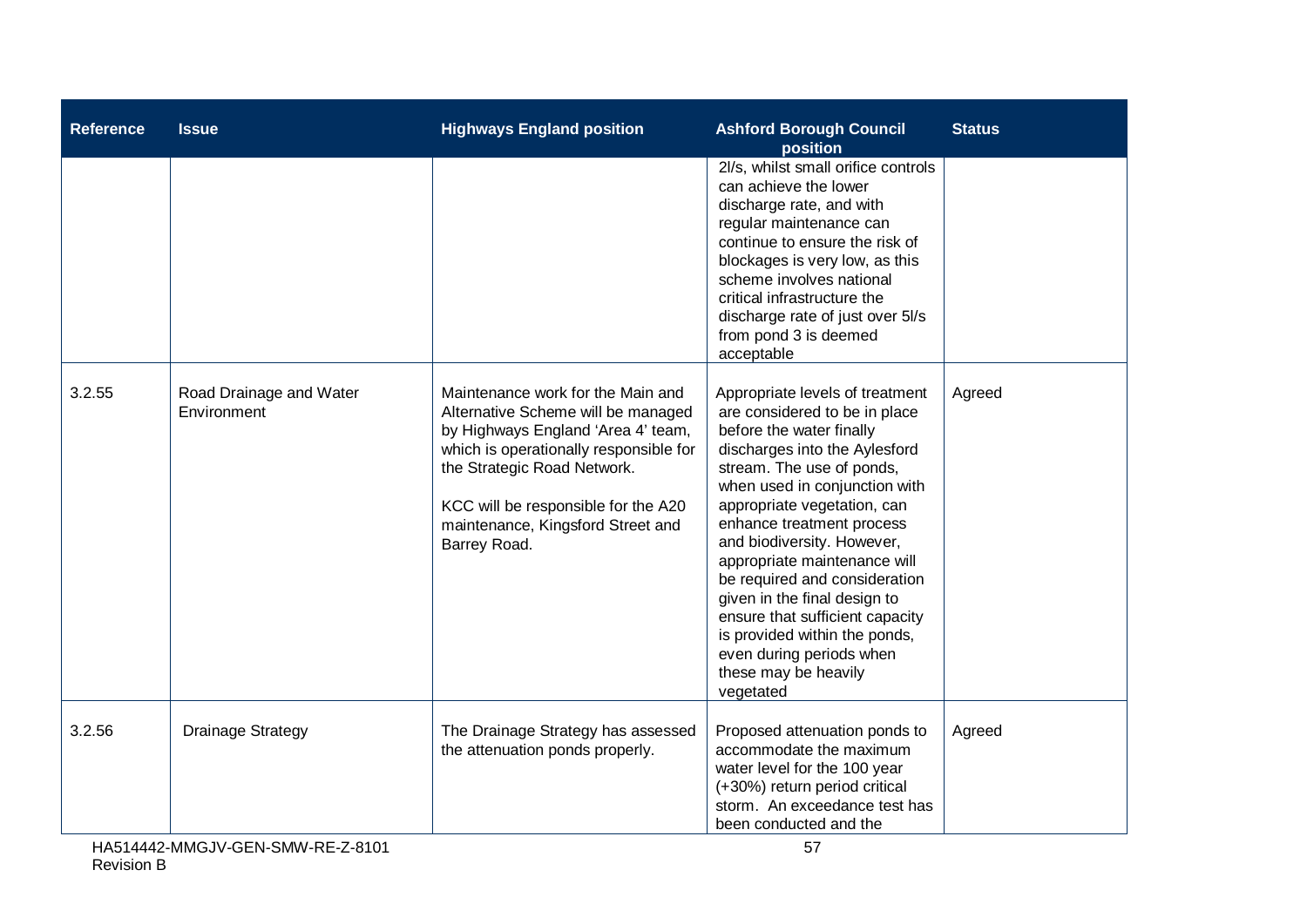| <b>Reference</b> | <b>Issue</b>                                                 | <b>Highways England position</b>                                                                                                                                                                                                                                                        | <b>Ashford Borough Council</b><br>position                                                                                                                                                                                                                                                                                                                                                                                                                                                                                   | <b>Status</b> |
|------------------|--------------------------------------------------------------|-----------------------------------------------------------------------------------------------------------------------------------------------------------------------------------------------------------------------------------------------------------------------------------------|------------------------------------------------------------------------------------------------------------------------------------------------------------------------------------------------------------------------------------------------------------------------------------------------------------------------------------------------------------------------------------------------------------------------------------------------------------------------------------------------------------------------------|---------------|
|                  |                                                              |                                                                                                                                                                                                                                                                                         | proposed attenuation ponds will<br>accommodate +40% climate<br>change.<br>At the preliminary design stage<br>attenuation ponds are located<br>above the ground water table<br>although results were highly<br>variable and will require review<br>during detailed design.                                                                                                                                                                                                                                                    |               |
| 3.2.57           | <b>Outline Construction Environmental</b><br>Management Plan | The Road Drainage and Water<br>Environment measures included in<br>the Outline Construction<br>Environmental Management Plan<br>(Appendix 17.1, Volume 6.3 of the<br>Environmental Statement) are<br>appropriate and are agreed between<br>Highways England and the Borough<br>Council. | Appropriate levels of treatment<br>are considered to be in place<br>before the water finally<br>discharges into the Aylesford<br>stream. The use of ponds,<br>when used in conjunction with<br>appropriate vegetation, can<br>enhance treatment process and<br>biodiversity. However,<br>appropriate maintenance will be<br>required and consideration<br>given in the final design to<br>ensure that sufficient capacity<br>is provided within the ponds,<br>even during periods when<br>these may be heavily<br>vegetated. | Agreed        |